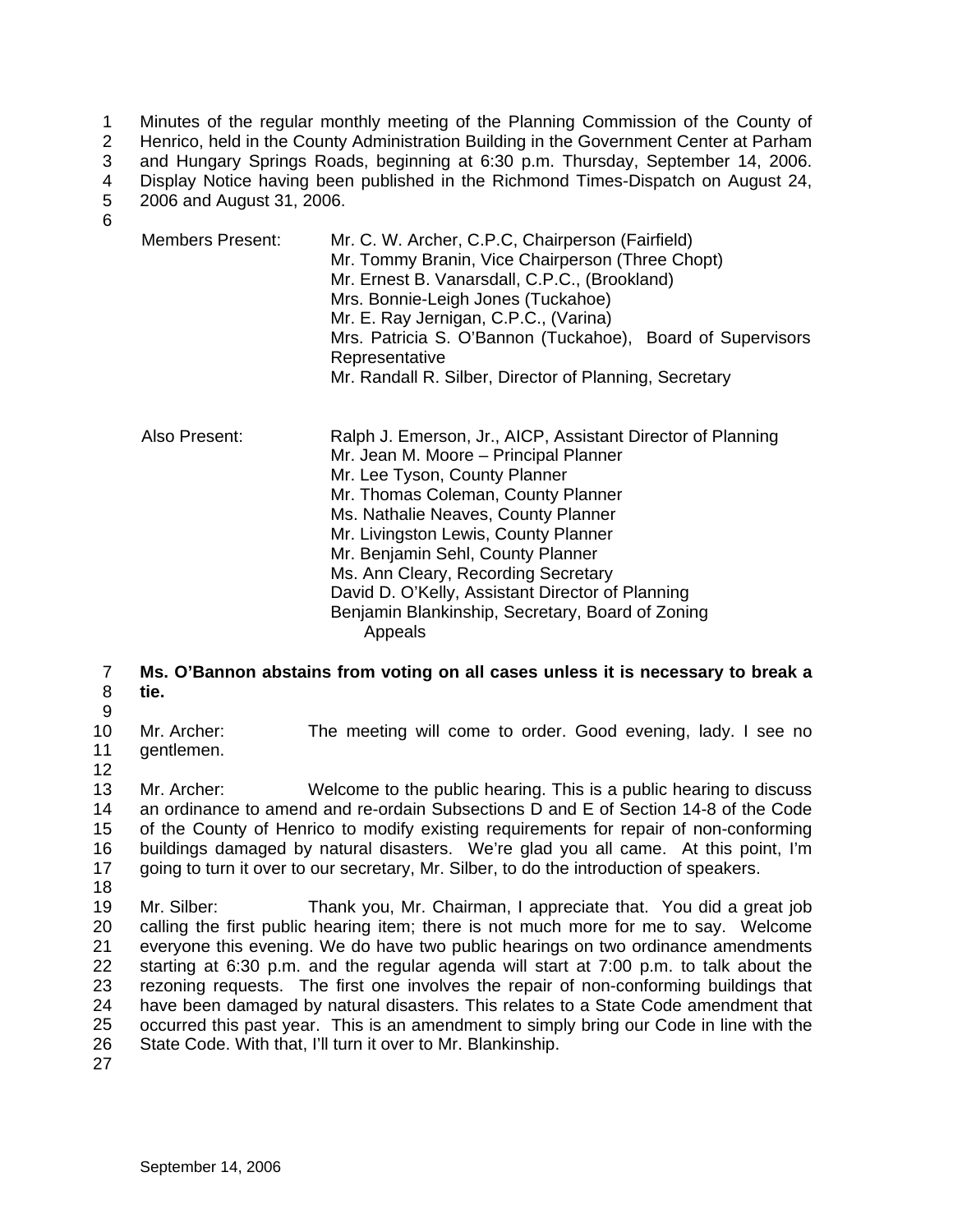**PUBLIC HEARING: AN ORDINANCE** to amend and reordain subsections (d) and (e) of Section 24-8 of the Code of the County of Henrico to modify existing requirements for repair of nonconforming buildings damaged by natural disasters. 28 29 30 31

- 32 33 34 35 36 37 38 39 40 41 42 43 44 45 46 Mr. Blankinship: Mr. Chairman, this is an amendment that is more or less necessitated by an amendment to the State Code. The General Assembly has adopted new language in the State Code for how we should treat non-conforming buildings and structures. The purpose of this amendment is merely to keep the County Code consistent with the new provisions of the State Code. I have a presentation that was loaded briefly. I don't want to go through this too quickly for you, so please slow me down. Otherwise, all I'm really going to be doing is reading these slides. The General Assembly has added language to the Code stating that if a residential or commercial building is damaged or destroyed by a natural disaster or other act of God, the zoning ordinance may require that such building be repaired, rebuilt, or replaced to eliminate or reduce the non-conforming features to the extent possible without the need to obtain a variance, as provided in Section 15.2-2310. The first thing you notice are those words, "to the extent possible." There will be cases where rebuilding a building could not be done unless they continue the non-conformity. In those cases, the way I read the statute, the owner will be allowed to rebuild even though the building is non-conforming.
- 47 48 49 50 Ms. O'Bannon: Can you give an example of that? For instance, some of the buildings that they're rebuilding now have to be put up on stilts, a certain distance up if they're in the flood plain. Do you have an example of this?
- 51
- 52 53 54 55 56 Mr. Blankinship: For example, if a lot were too narrow, didn't meet the Code because it is too narrow and the building on the lot were destroyed, there's no way you can rebuild the building that's going to make the lot any wider. Assuming that the owner is unable to buy additional land on either side, he's going to be allowed to rebuild the building even though the lot remains non-conforming.
- 57
- 58 59 60 Ms. O'Bannon: In the past, I believe they would pursue a variance for that. I know processes where I've known people to do that. Is that what usually happens?
- 61 62 63 64 65 66 67 68 69 Mr. Blankinship: Right. In the past, depending on whether the use of the building was conforming. We had two different rules for a non-conforming structure where the use was conforming versus a non-conforming use on the property. So, for example, if you had residential property with an old business on it and that were destroyed, you had a much stricter set of rules than if you had residential property with a non-conforming residence on it. That distinction has been removed now and they'll all be treated the same. They'll all be treated, essentially, under the more liberal rule of allowing rebuilding where they are asked to conform to the extent possible. That's one of those things we'll have to judge case-by-case.
- 70
- 71 72 73 74 Mr. Archer: In the beginning, it was built and then destroyed and you couldn't build it back because, in other words, it wouldn't meet the setback. In the beginning, they may not of had setbacks.
- 75 Mr. Blankinship: Right.
- 76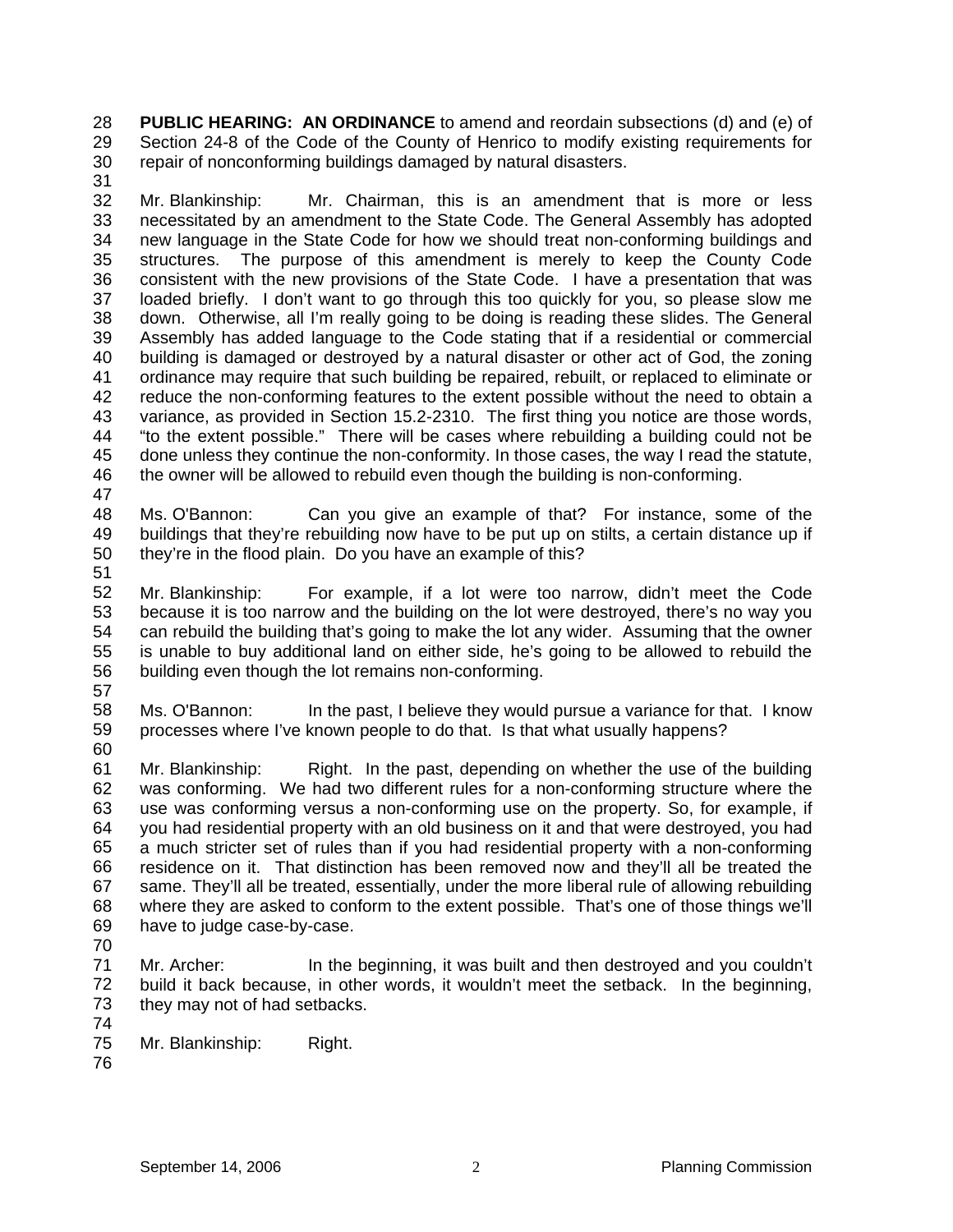77 78 79 Mr. Archer: Mr. Blankinship, one more question. Who has the ultimate authority to determine what the "extent possible" consists of? Is that left up to the localities to do?

80

84

89

91

95

81 82 83 Mr. Blankinship: I would think that would be done under building permit review and would just get moved up the chain of command and eventually would come to Mr. Silber. Of course, his decision could be appealed to the Board of Zoning Appeals.

85 86 87 Mr. Archer: I was wondering if there was any kind of appeal process if somebody didn't agree with "the extent possible."

- 88 Mr. Blankinship: I think that would be the normal course of events.
- 90 Ms. Vanarsdall: It would eventually be appealed to you, the BZA.

92 93 Mr. Blankinship: Yes sir.

94 Mr. Archer: Okay, thank you, sir.

96 97 98 99 100 101 102 103 104 105 106 Mr. Blankinship: Moving on to the next paragraph of that, it still requires that the owner apply for the building permit and it does specifically point out that they are still bound by the Building Code requirements. So, even though they may be considered non-conforming under zoning, they would have to bring an older building up to the current Building Code standards. Also note the last phrase on this slide: Any work done to repair, rebuild, or replace such building shall be in compliance with the provisions of the local flood plain regulations. You were mentioning a minute ago, Mrs. O'Bannon, what about a building that is destroyed, would they have to rebuild on stilts even if the original building were not. The answer to that is yes, they would be required, in some way, to bring it into compliance with the Flood Plain Ordinance. Stilts is not the only way that can be done.

107

108 109 110 111 112 113 114 Ms. O'Bannon: I've seen some of these buildings that were in a flood area. Actually, they're closer to the water, down like in White Stone, for instance, and they built them up on stilts because they're in a flood area. They lifted the house up. When you talk about the Statewide Uniform Building Codes, that's the Code. The building's part of it. The wiring, the plumbing, and so on. What Mr. Silber would rule on would be whether it meets the so many feet setback or side yards and all that. So, that's the whole point. Thank you.

- 115 116 117 Mr. Jernigan: Mrs. O'Bannon talking about stilts, do we have anything around here on stilts?
- 118
- 119 120 121 122 123 Mr. Blankinship: There are a few off River Road between the canal and the river in the Tuckahoe District. The Board of Zoning Appeals granted a variance from the height regulation a few years ago, is how I happen to know that. Somebody wanted to put it up on such tall stilts that the roof got above 35 feet.
- 124 125 Mr. Jernigan: Mr. Archer, remember the case we had in your district right there in the bottom and I suggested that we put him on stilts and they said no way.
- 126 127

Mr. Archer: I've even thought that might have been what spawned this action.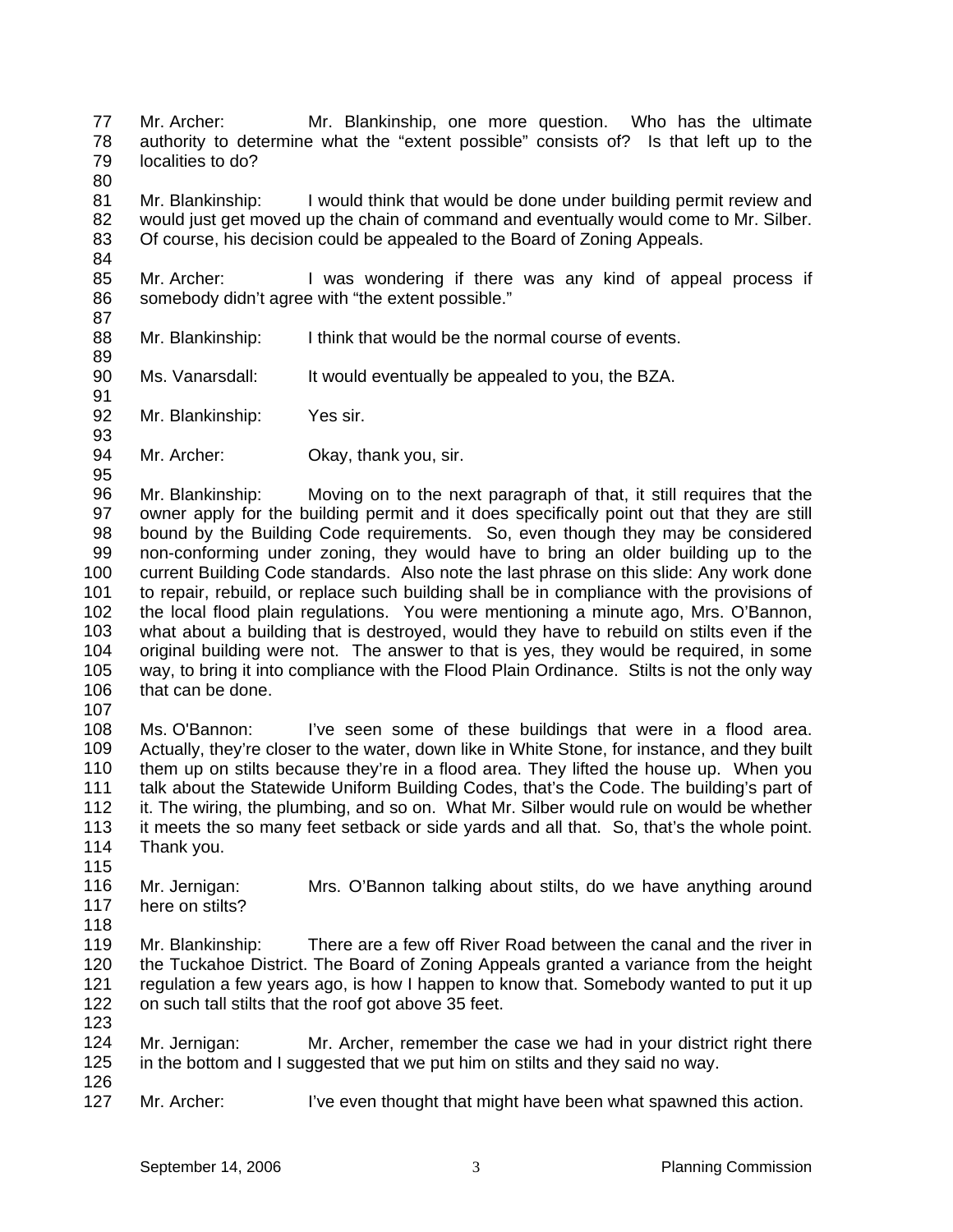128 129 130 131 Mr. Silber: There are a number of house on stilts down, like Mr. Blankinship said, in the Tuckahoe District near the James River. There are even some businesses that are up on stilts.

132

133 134 135 136 137 138 Ms. O'Bannon: I know the businesses are one foot above flood stage and that's the way they built them. There are several houses down there, as you said, near the river along River Road. When they were flooded, they used \$150,000—I know one of them was in FEMA money—to build the house up so they didn't have to just destroy it and move out. They received a very large grant from FEMA directly to build that house up on stilts.

139

144

140 141 142 Ms. Vanarsdall: I wonder why we couldn't have done that in Mr. Archer's case? That would have solved everything. That individual used fill on the property.

143 Mr. Silber: That also had a zoning issue.

145 146 147 148 149 150 Ms. O'Bannon: That was really more of it. I remember that he could build it one foot above flood stage and it wouldn't have been too high; we discussed that. That's what I was just getting at. It's not a Building Code violation, it was more of a zoning code violation. That's exactly what we're talking about here, the fact that he was a C-1 zoning. I don't know, we don't have setbacks and things like that in C-1 zoning.

- 151 152 153 Mr. Silber: His issue was a residential unit was not permitted in a Conservation District.
- 154 Ms. O'Bannon: No matter how high you build it, I guess.
- 155

156 157 158 159 160 161 162 163 164 165 166 167 168 169 170 171 172 173 174 175 176 Mr. Blankinship: The last thing I'd want to point out here is that the time limit for rebuilding the non-conforming structure that's destroyed is two years. They have added new language, beginning in the middle of this slide; however, if the non-conforming building is in an area under a Federal Disaster Declaration and the building has been damaged or destroyed as a direct result of conditions that gave rise to the declaration, then the Zoning Ordinance shall provide for an additional two years. If we have another Isabel or another Gaston, we have a federal disaster declared and buildings are destroyed as result of that disaster, they would have four years to rebuild rather than the two that has been standard for many, many years. Again, these are the changes to the State law and the draft that we put before you merely keeps the County Code consistent with the State law. This is the existing ordinance. 24-7 is the Section that states that non-conforming use of buildings and structures may be continued. 24-8 prohibits nonconforming buildings or structures from being enlarged, extended, reconstructed, substituted, or structurally altered except under certain exceptions. Paragraph D is one of those exceptions. That's what is being changed by the draft that is before you. Paragraph D would be completely replaced with new language drawn directly from the recent state code amendment. We've already gone over the highlights, but any nonconforming building damaged by a natural disaster may be rebuilt, provided it's done within two years. In an area under federal disaster declaration, the time is extended to four years. The building must conform to the zoning ordinance "to the extent possible," and in all cases must comply with the flood plain regulations.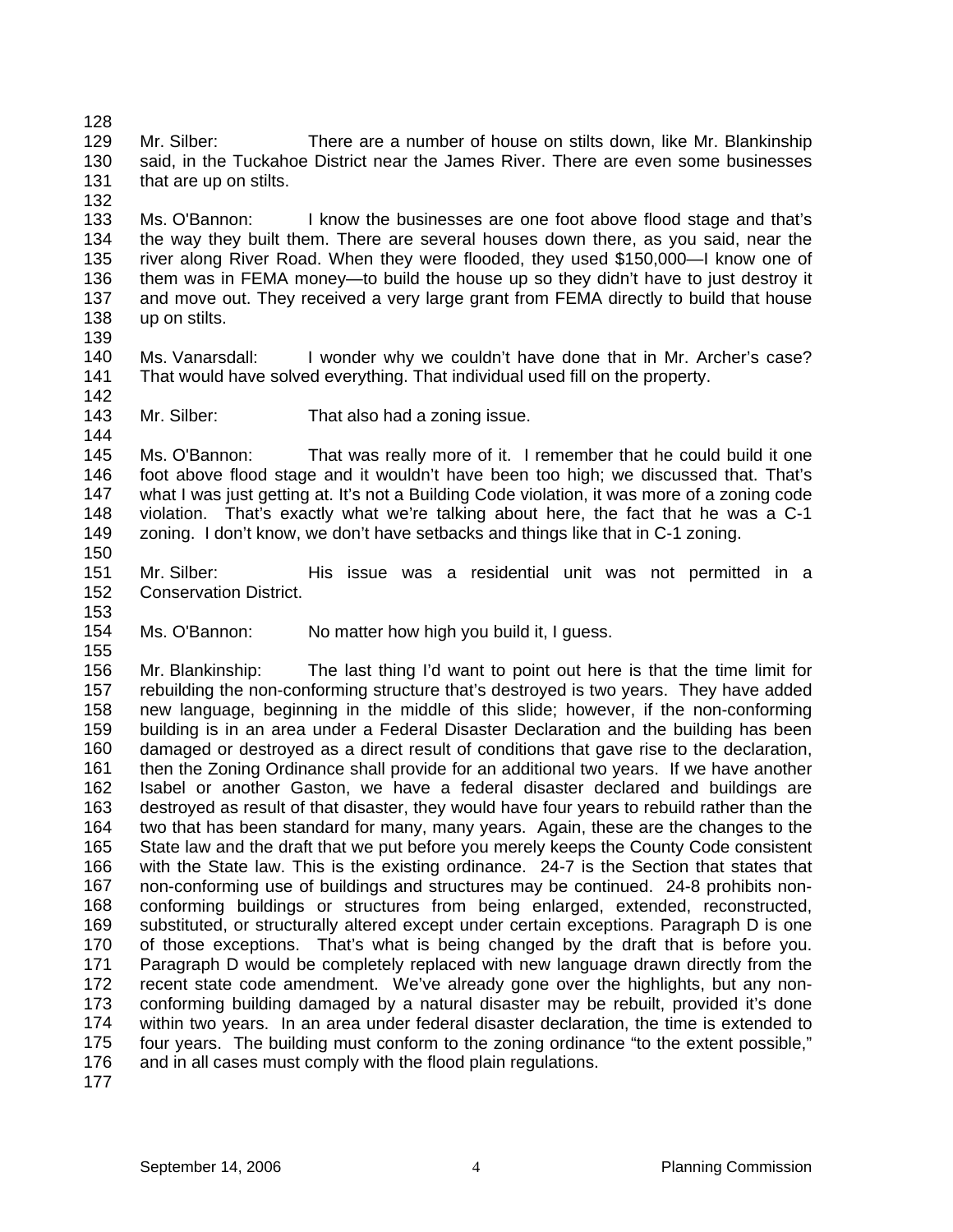- 178 179 Mr. Silber: This is a public hearing. We will need to see if there's anyone here that's interested in speaking to this amendment.
- 180

183

186

- 181 182 Mr. Archer: Well said, Mr. Secretary. Is there anyone in the audience that wishes to speak to this Amendment? Anyone else?
- 184 185 Mr. Silber: It may be appropriate, then, to have a recommendation to the Board of Supervisors and we would carry this on to the Board. Okay.
- 187 188 Mr. Archer: I will note the recommendation. We just need a recommendation for approval.
- 189
- 190 191 192 Mr. Branin: Mr. Chairman, I'd like to move for approval of this to move forward to the Board of Supervisors.
- 193 194 Mr. Vanarsdall: Second.

195 196 197 Mr. Archer: Motion by Mr. Branin, seconded by Mr. Vanarsdall. Those in favor of the motion say aye. Those opposed say no. The ayes have it. Thank you.

- 198 199 200 201 202 203 204 205 206 Mr. Jernigan: Just something quick. I know we have to get on the other one. I had a gentleman call me the other day and said, "Can I take a couple minutes of your time?" He was a father in New Orleans, but his son is moving to Varina and he told me where he was going and all, and wanted to know what the terrain and all was like. I said, "Mister, you're gonna feel good when I tell you this. We don't build in flood plains here." I said, "But while I got you on the phone, why do you all building a bowl down there?" We got to laughing. Anyway, we ended up having a real good conversation and he filled me on a lot of things going on in New Orleans. He was concerned, but he felt a whole lot better.
- 207
- 208 209 210 211 212 **PUBLIC HEARING: AN ORDINANCE** to amend Sections 24-50.11:1, 24-58.2, 24-59, 24-62.2, 24-63, 24-94, 24-94.1 and 24-101 of the Code of the County of Henrico to allow buildings up to 200 feet in height in the O-3, B-2 and B-3 districts by provisional use permit.
- 213 214 215 216 217 Mr. Archer: Thank you, Mr. Jernigan. All right. The second public hearing is an ordinance to amend parts of Section 24-50.11, 24-58.2, 24-59, 24-62.2, 24-63, 24-94, 24-94.1, and 24-101 of the Code of the County of Henrico to allow buildings up to 200 feet in height in the O-3, B-2, and B-3 districts by provisional use permit. Mr. Blankinship, looks like you're elected again.
- 218

219 220 221 222 223 224 225 226 227 228 Mr. Blankinship: Mr. Chairman, we are passing out a new copy of this Amendment, a new version, I should say, a new draft. If you brought one with you, it's now outdated. We've held a work session on this subject already, so you have already had one opportunity to hear this presentation and to ask some questions, so I'll try not to go too slowly again. As you're well aware, the Board has recently approved 12- and 14-story buildings in the West Broad Village Urban Mixed-Use District. It has been discussed that there may be other sites where tall buildings are appropriate, but a UMU would not be the appropriate zoning. Currently, the UMU is about the only zoning in which the Board has the authority to grant a building that tall. We have had meetings with a large economic development prospect that has expressed interest in building a 10-story office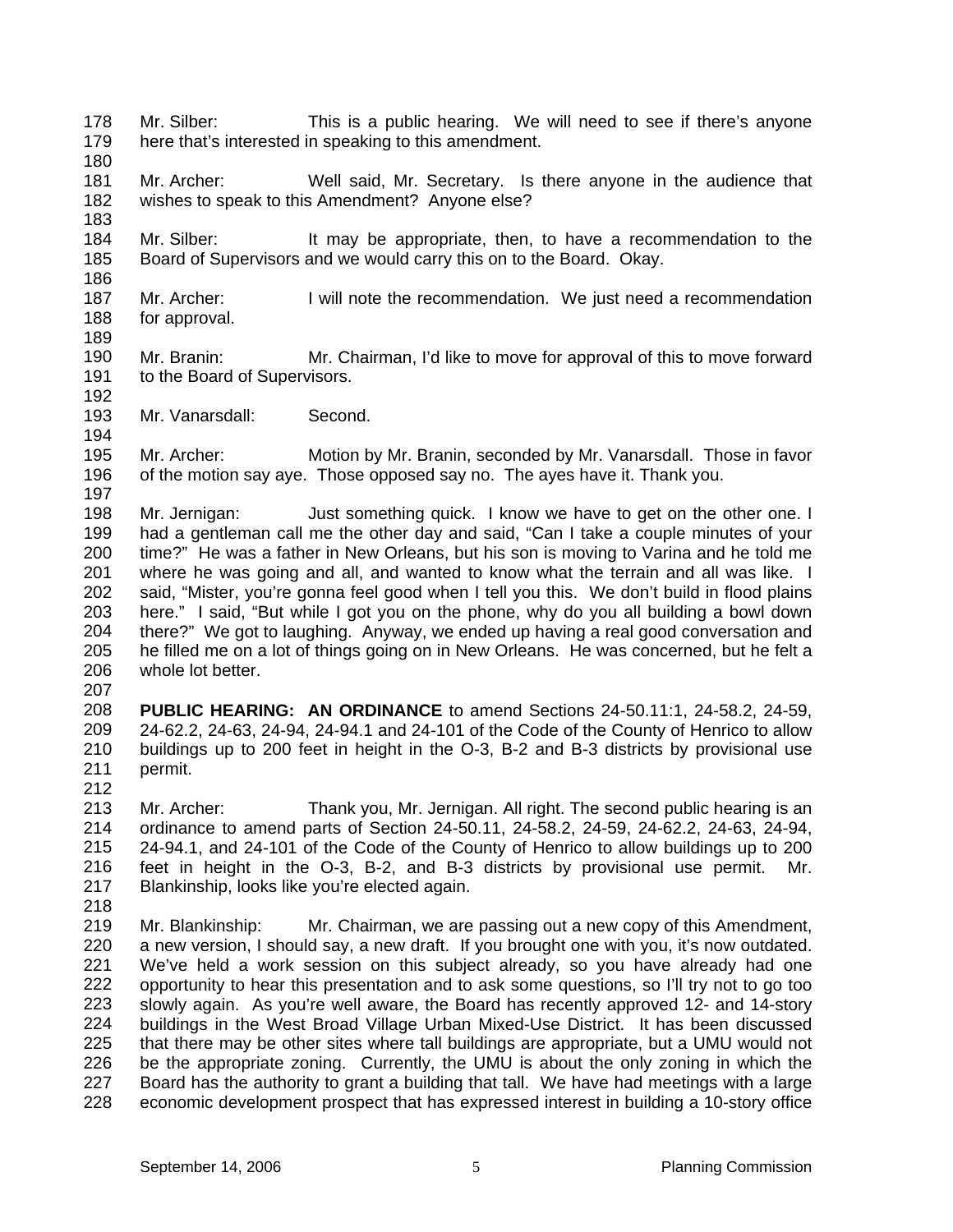229 230 231 232 233 234 235 236 237 238 239 240 241 242 243 244 245 246 247 248 249 250 251 252 253 254 255 256 257 258 259 260 261 262 263 264 265 266 267 268 269 270 271 272 273 274 275 276 277 278 279 building and also with a hotel developer that has expressed interest in building a 10 story hotel in the Short Pump vicinity. There is a perceived need for the Board of Supervisors to have the authority to grant, as a provisional use permit, with all the protections that go along with that, the permission to build buildings up to 200 feet tall. I've included here just the last two paragraphs of the resolution that you adopted some time ago authorizing the Planning Department to draft this Amendment. You see the purpose of it there. This Amendment is a little bit lengthier than the other and has several different paragraphs. I'll just touch on each of them briefly. The first paragraph would add a new sub-section in the uses permitted by provisional use permit in the O-3 District, simply allowing buildings or structures up to 200 feet in height. Currently, they're allowed by right, up to 110 feet in height. The second and fourth paragraphs are almost identical, but the second is in the B-2 District and the fourth is in the B-3 District. In each case, it is, again, adding a new use under provisional use permits, buildings or structures up to 200 feet in height. Paragraph (h) in the B-2 and (m) in the B-3 districts. Currently, the buildings are allowed up to 45 by right and can be built up to 110 feet by special exception, which is normally approved by you at the time of Plan of Development. The third and fifth paragraphs are also two versions of the same language, one for the B-2 District and one for the B-3 District. Currently, the Code regulates the height sometimes in feet and sometimes in stories and sometimes in both. We have recommended changing the language to make it more clear and more consistent, and to always regulate the height of buildings in feet and to remove the idea of regulating the height by stories. We discussed that at length in the work session and I won't go into that unless you have specific questions. Paragraph 6 is the complicated part because there are quite a few changes in the Table of Regulations. One of those is a simple clerical error. There was a previous amendment—and nobody's certain how it happened—where a requirement was changed from 100 feet to 400 feet, and we want to change that back to 100 feet to make it consistent with all the other districts. As I was just saying, we would like to remove the regulation of stories completely from this table, just completely delete that column of the table. So, in every district for use, the regulation will be by height and not by the number of stories. Having both is really cumbersome and difficult for us. Having just stories would work, but wouldn't be very precise. We recommend that you go to regulating only by feet. Then in the O-3 District, you'll see that we've removed the maximum number of stories again, and added note (b), which is where we would allow the Board of Supervisors to approve a provisional use permit for buildings or structures up to 200 feet tall. In the B-2 District, you see essentially the same change. The B-3 District, again, it's the same. The M-1, M-2, and M-3 districts, in addition to those changes — taking out the reference to stories and adding that note (b) — we also recommended that you delete note (g), which has been in the Code, I believe, since 1960, authorizes the Board of Zoning Appeals to approve, "greater heights when required for a particular use." There is no limitation on that, no restriction. It's a very open-ended authority. In keeping with several other changes that have taken place over the years, we believe it's more appropriate for the Board of Supervisors to hold that authority, and also to be consistent with the other sections to have it limited at 200 feet. As you get into the notes at the back of the table, there are several changes there. I mentioned already the note in (b), removing the reference to height in stories, regulating it only by feet, adding a second sentence to allow buildings up to 200 feet by provisional use permit. Note (g) is the one that allows the Board of Zoning Appeals the unlimited authority and we would suggest deleting that. The others are mostly correctly inconsistencies and removing these references to height in stories. Moving on the Paragraph 7, the next section of the Code following the table and the notes to the table is 94.1, which includes yard and setback standards for tall buildings. Any building in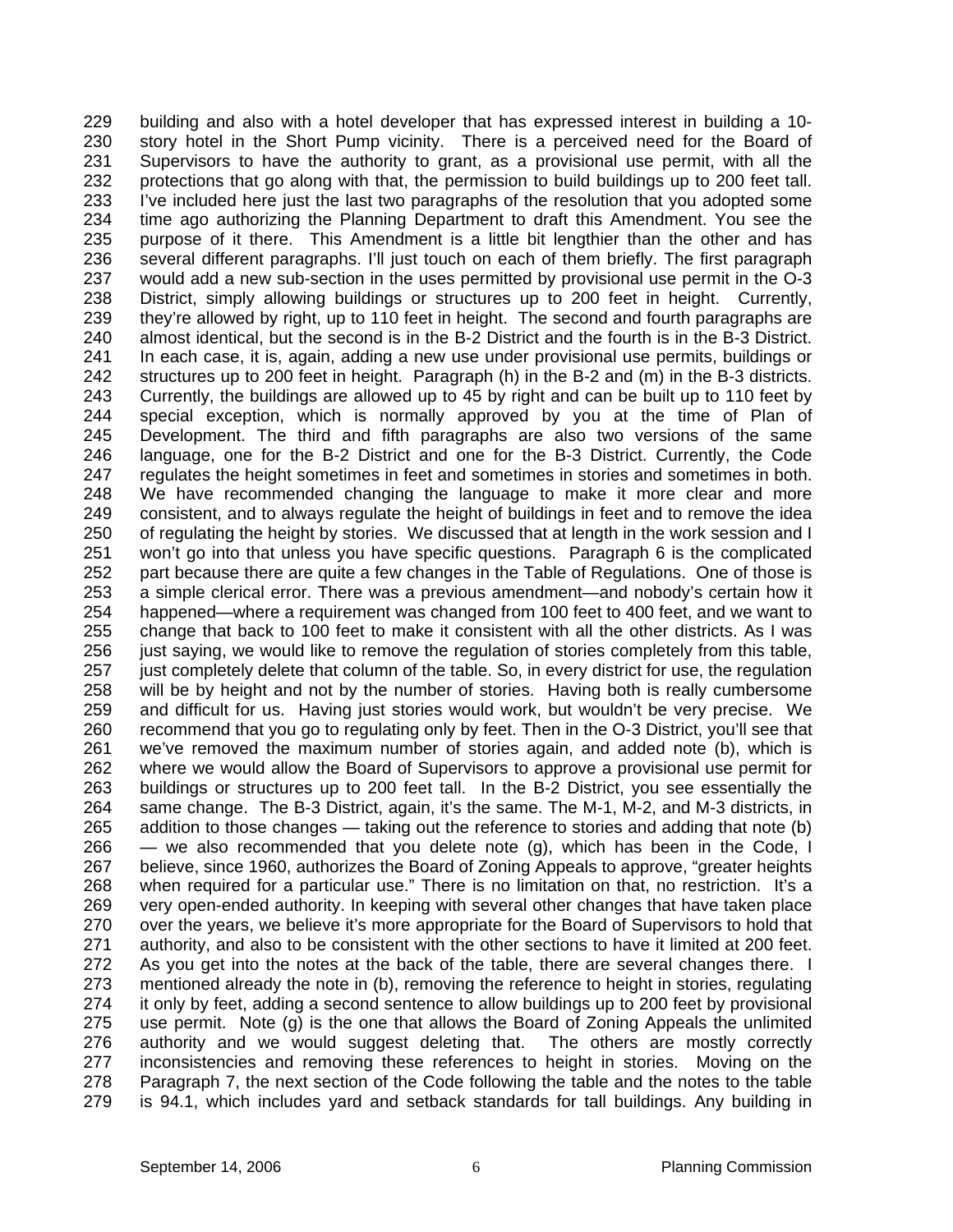280 281 282 283 284 285 286 287 288 excess of 45 feet in height has some specific provisions for greater side yard and rear yard setbacks. The taller the building, the greater the setback. This would, again, simplify that by removing references to stories and also bring it into consistency with the notes in the table. Finally, in Paragraph 8, there is another reference under "Shopping Centers," to regulating the height in stories. For some reason, shopping centers are limited to 100 feet rather than 110 feet, so we would recommended making those consistent so that in all of these situations, 110 feet would be allowed by special exception at the time of POD, and up to 200 feet would be allowed by provisional use permit from the Board of Supervisors.

290 291 292 293 294 295 296 Ms. O'Bannon: I'm going to ask a simple question. A provisional use permit is revocable. We discussed this before, I know, but how would you revoke it if it's to give them an extra story, extra height? How does that work? I can understand that we've given provisional use permits for a restaurant to be open until 1 a.m. or 2 a.m. or something, and you can revoke that if they don't follow all of the list of restrictions. You can revoke something like that. How would you go about revoking this?

297 298 299 300 301 302 303 304 305 Mr. Silber: Ms. O'Bannon, I think typically as the title implies, a provisional use permit, it is typically applied for a use and uses can be revoked. The Board has begun to stretch its authority to other realms besides uses. In this case, we're talking about expansion of the height of a building. So, you raise a good point. This does give the Board of Supervisors additional latitude in reviewing on a case-by-case basis the appropriateness of taller buildings. Frankly, I think once you give the use for a taller building, I think it would be very hard to revoke that and tell them to remove the upper stories of the buildings. I think for all practical purposes, when this use permit is granted, I think it would be very difficult to revoke it.

307 308 Ms. O'Bannon: Okay. You can still put specific restrictions on it as you do that provision?

310 311 312 313 314 Mr. Silber: Yes. You can still apply conditions to the use permit. There are many conditions that can be applied. You can expand the setbacks because the building's taller, you can require additional screening or buffering. So, the County does have the right to apply any condition that they see fit with a use permit.

315 316 Ms. O'Bannon: More sprinklers, a fire station on certain floors. You could do all those things, which is why, I think, we'd want it with that kind of control. Okay.

318 319 320 Mr. Vanarsdall: I have a question. What does this do for the buildings in the UMU? Anything?

321 322 323 324 Mr. Blankinship: I don't believe so. Since the authority is already there to grant a provisional use permit for taller buildings in a UMU, that will not be changed by this amendment.

325 326 327 Mr. Vanarsdall: The other question I have refers to stories. Did you say remove stories entirely and measure by feet?

328 Mr. Blankinship: Yes sir.

289

306

309

317

329

330 Mr. Vanarsdall: Has there been a problem with measuring by stories?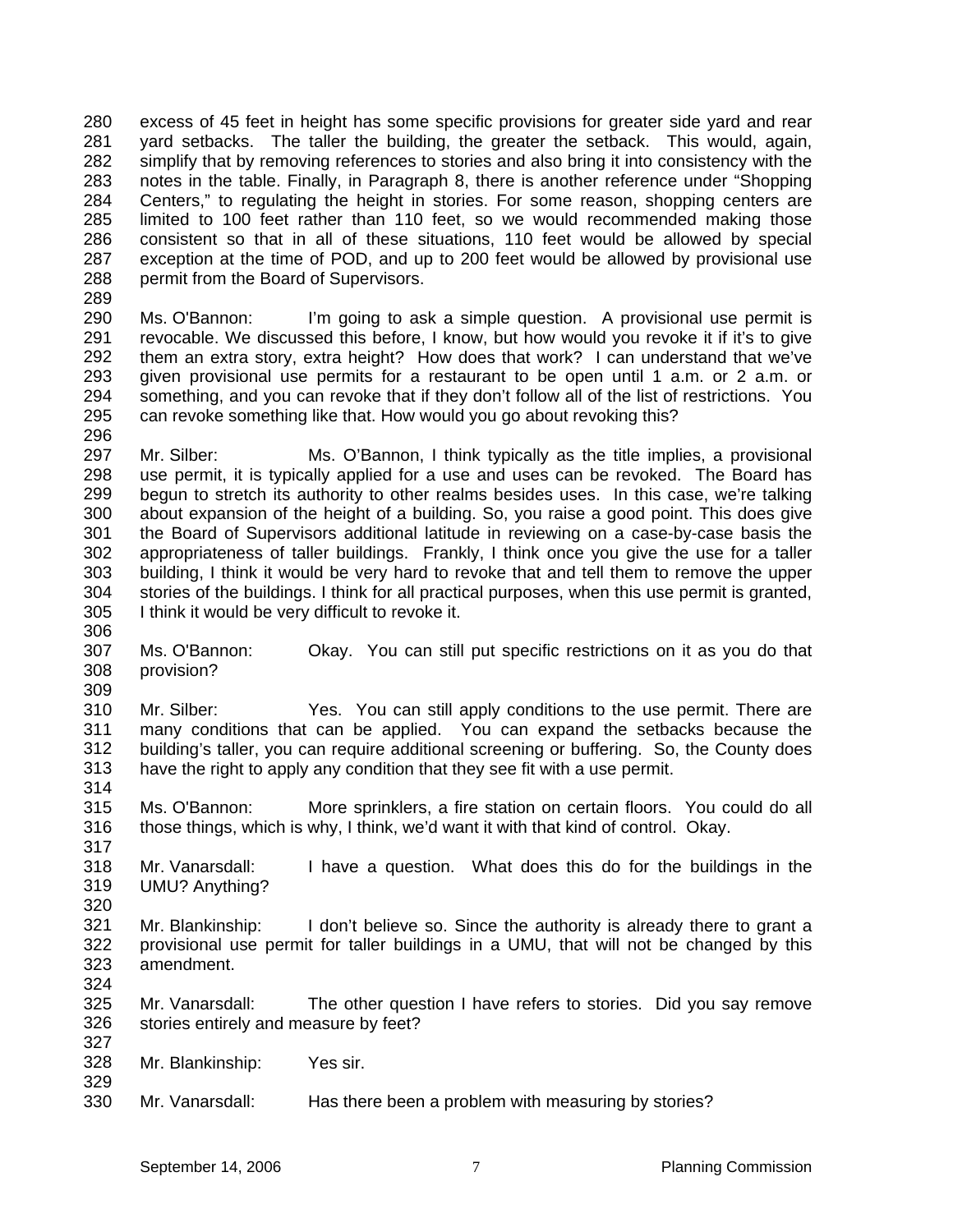| 331                                    |                                            |                                                                                                                                                                                                                                                                                                                                                                                                                                  |
|----------------------------------------|--------------------------------------------|----------------------------------------------------------------------------------------------------------------------------------------------------------------------------------------------------------------------------------------------------------------------------------------------------------------------------------------------------------------------------------------------------------------------------------|
| 332<br>333                             |                                            | Mr. Blankinship: Well, it's an ongoing problem in the sense that we frequently will<br>unroll a set of plans and it's five stories on one side and six stories on the other.                                                                                                                                                                                                                                                     |
| 334<br>335<br>336                      | Mr. Vanarsdall:                            | The bottom story, sometimes, throws it off, doesn't it.                                                                                                                                                                                                                                                                                                                                                                          |
| 337<br>338<br>339<br>340<br>341<br>342 |                                            | Mr. Blankinship: Right. So, we're trying to determine exactly what a story is. I was<br>looking at one yesterday that had what the developer is calling an "ornamental tower" at<br>the top, but it looks like a story to me. So, Mr. Wilhite and I had quite a long<br>conversation trying to determine whether or not that was a story when it shouldn't<br>matter. It's the same height whether that space is a story or not. |
| 343<br>344<br>345                      | 13-story building, we have so-and-so feet. | Mr. Vanarsdall: So, the public will probably like feet-only. They can't say I have a                                                                                                                                                                                                                                                                                                                                             |
| 346<br>347<br>348<br>349               | guessing.                                  | Mr. Blankinship: I would say the development community would find it easy to<br>comply with the regulations, easier to design a building. They'd be able to tell without                                                                                                                                                                                                                                                         |
| 350<br>351<br>352                      | Mr. Archer:                                | I think we did mention last time that we don't have any recognized<br>numbers that we consider a story. Could be 14 feet, could be 20 feet.                                                                                                                                                                                                                                                                                      |
| 353<br>354<br>355                      | and that creates problems.                 | Mr. Branin: When you have an atrium in the lobby, that can be 30 feet high                                                                                                                                                                                                                                                                                                                                                       |
| 356<br>357                             |                                            | Mr. Jernigan: I have a question. When you measure the 200 feet, that's the<br>parapet walls. Can you have equipment above that?                                                                                                                                                                                                                                                                                                  |
| 358<br>359<br>360<br>361<br>362        | the height regulation.                     | Mr. Blankinship: Yes. There are provisions that are pretty specific in 24-95(a) that<br>allow elevator penthouses and mechanical equipment and that sort of thing to be above                                                                                                                                                                                                                                                    |
| 363<br>364                             | Mr. Branin:                                | So, you could have maybe two penthouses above that 200 foot.                                                                                                                                                                                                                                                                                                                                                                     |
| 365<br>366                             | Mr. Blankinship:                           | It's limited to 25% of the surface area of the roof.                                                                                                                                                                                                                                                                                                                                                                             |
| 367<br>368                             | Mr. Archer:                                | What did you say the cap is on the height?                                                                                                                                                                                                                                                                                                                                                                                       |
| 369<br>370                             | Mr. Blankinship:                           | I don't remember offhand how tall-                                                                                                                                                                                                                                                                                                                                                                                               |
| 371<br>372                             | Mr. Archer:                                | Do we go 30?                                                                                                                                                                                                                                                                                                                                                                                                                     |
| 373<br>374                             | Mr. Blankinship:                           | —that equipment can be. I think there is a restriction on it.                                                                                                                                                                                                                                                                                                                                                                    |
| 375<br>376                             | Mr. Archer:                                | On the height?                                                                                                                                                                                                                                                                                                                                                                                                                   |
| 377<br>378                             | Mr. Blankinship:                           | I don't know off the top of my head.                                                                                                                                                                                                                                                                                                                                                                                             |
| 379<br>380<br>381                      | Mr. Jernigan:<br>of what the roof area is. | So, another structure could be above the parapet wall that's 25%                                                                                                                                                                                                                                                                                                                                                                 |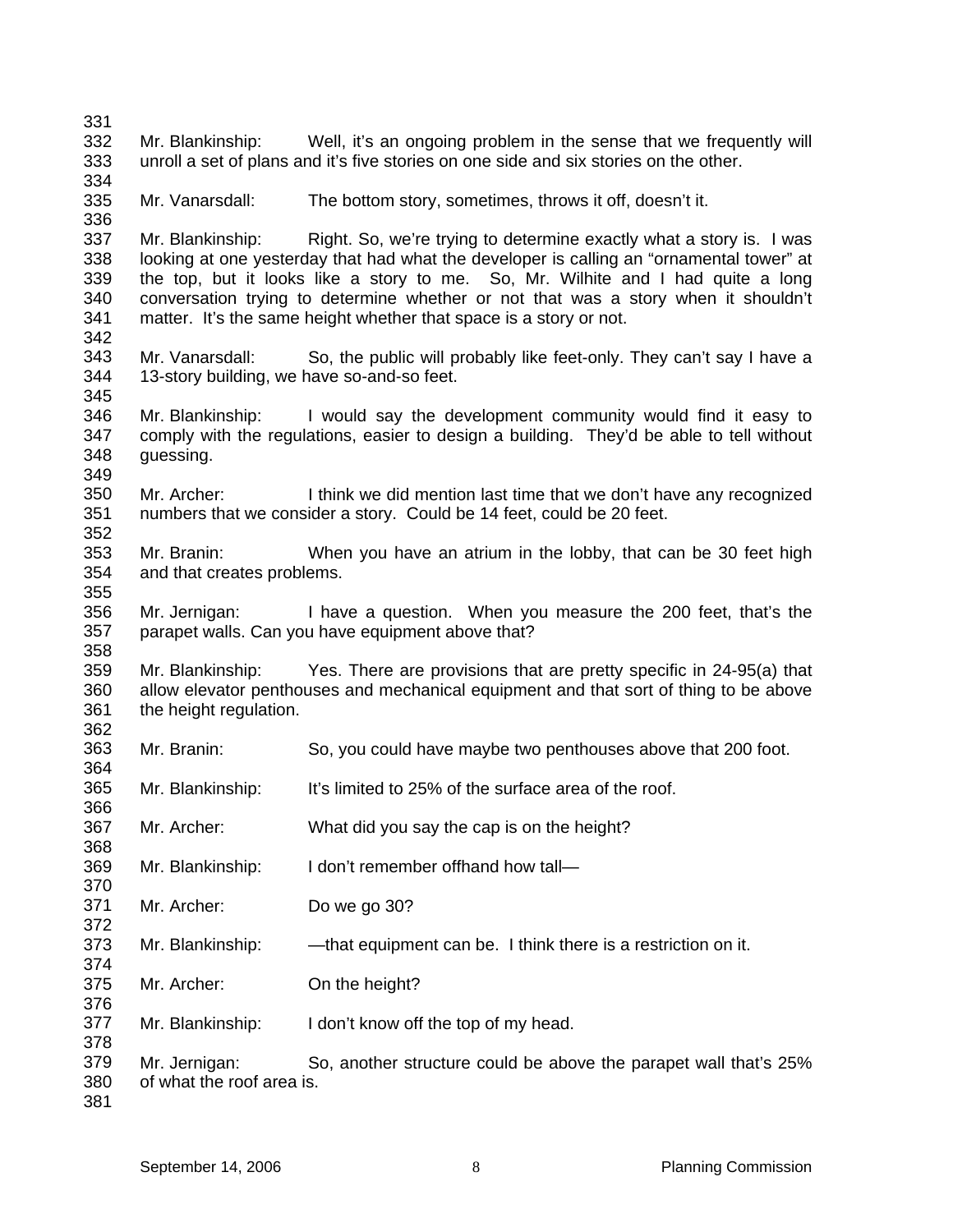382 383 Mr. Blankinship: Right, 25% percent in area. That applies only to mechanical equipment and elevator, penthouses, and that sort of thing, not occupied space.

385 386 387 388 389 390 Mr. Archer: Anything else? Is that it? Are there any further questions from the Commission? Again, this is a public hearing. If there is discussion, questions, or whatever from the audience, we welcome your comments at this time. I don't think anyone's going to comment. So, we will need, then, a motion to make a recommendation one way or other to the Board of Supervisors.

- 391 392 393 394 Mr. Jernigan: Well, Mr. Chairman, I will make a motion that we approve the resolution and send it to the Board of Supervisors for their approval for the height restriction of 200 feet.
- 395 Mr. Vanarsdall: Second.

397 398 Mr. Archer: Motion by Mr. Jernigan, seconded by Mr. Vanarsdall. All in favor of the motion say aye. Those opposed say no.

- 400 Mr. Vanarsdall: You want to add the zoning category or just leave it?
- 402 Mr. Silber: I think it's understood with the way it's been read.

404 405 406 407 408 409 410 411 412 413 414 415 Mr. Archer: Since we have about three minutes before our regular public hearing starts, I just want to mention something. About 10, maybe 15 years ago, the insurance industry began to provide an optional coverage called, "Law and Ordinance Coverage." It provides funds that would take care of a situation in which a building might have been destroyed in a fire or whatever and had to be rebuilt, and according to the new law and ordinance had to be rebuilt for more coverage than the policy's carrying. It's an optional coverage that you don't have to buy, but that's what would apply in this instance. It is specifically called, "Law and Ordinance Coverage." For example, if the City of Richmond had a new ordinance that said any building in the City must be made of masonry and a wooden building burns down. If you couldn't replace it with a wooden building, but it costs more to replace it with masonry, then they would pay the additional coverage to replace it.

416

420

422

424

429

384

396

399

401

403

- 417 418 Mr. Jernigan: That's interesting.
- 419 Mr. Branin: So, it's a rider.
- 421 Mr. Archer: It's a rider. It's optional. You don't have to buy it.
- 423 Mr. Branin: Is that expensive?

425 426 427 Mr. Archer: It's not really all that expensive. It's usually a small percentage of the premium. That's free information provided by me.

428 Mr. Archer: Mr. Secretary, do we leave this one out there for the next one?

430 431 432 Mr. Silber: No, I don't think we do. We can't call the first item until 7:00, but I do have an announcement that I could make at this time since it's not quite 7:00 yet and we can't move onto zoning. We do have some guests with us this evening I wanted to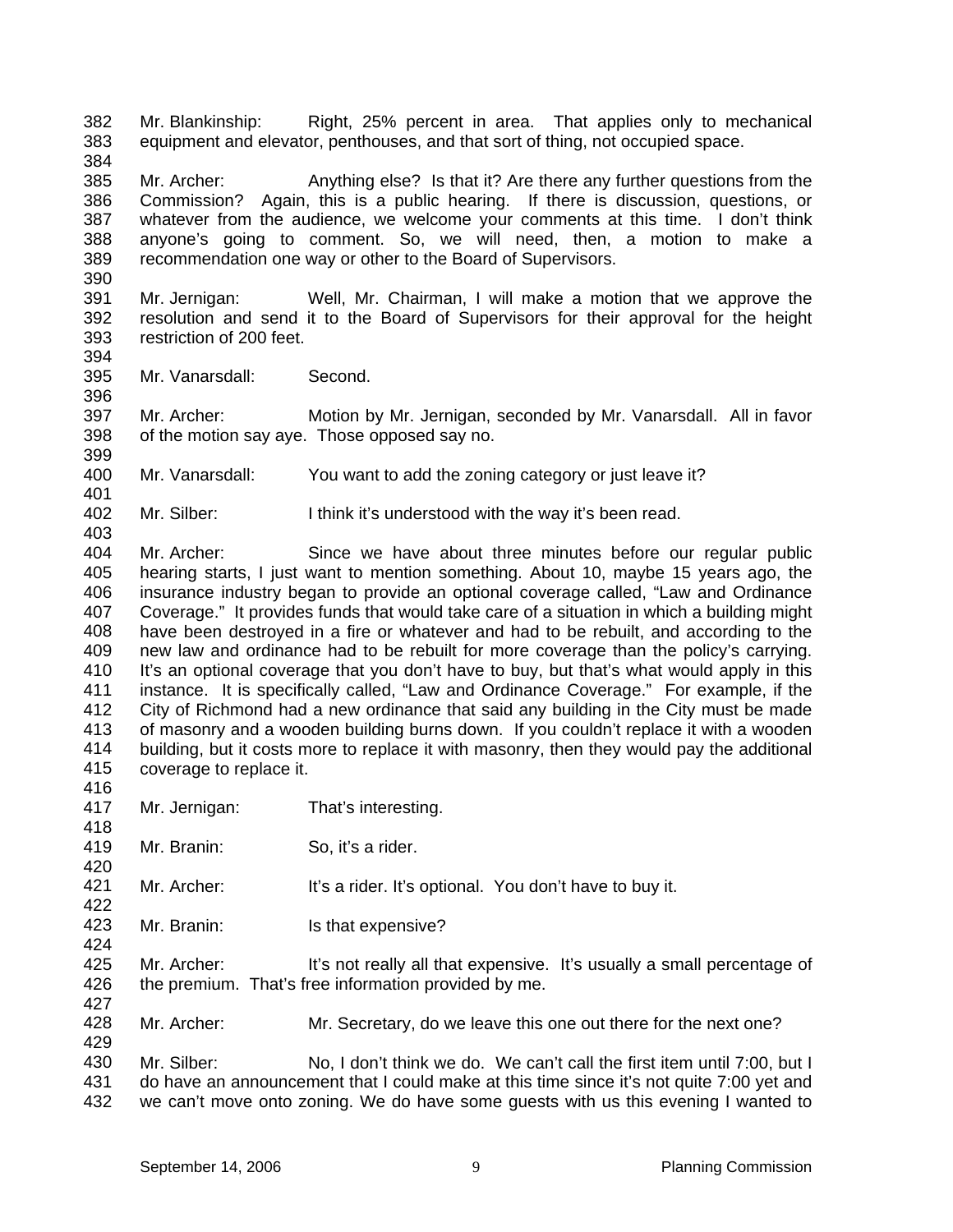433 434 435 436 437 438 439 point out. They're some very special guests because they've come a long way to attend this Planning Commission hearing. They are guests from Mali, which is a country in Africa. In fact, we have a slide, if Fred could pull this up, that would show where Mali is for those who may need a refresher. It's in the northwestern part of Africa and it has a population of slightly over 13 million people. It's about twice the size of Texas. The guests are in the back of the room. Mr. Povar, are you here? Do you want to introduce the guests to us?

- 441 Mr. Povar: I'll be glad to. I'll introduce [unintelligible].
- 443 444 Mr. Silber: Okay.

445 446 447 448 449 450 Mr. Povar: With me is Mohamed Coulibaly. He is president of the Institute for Global Training in Washington, DC. He works with a number of African countries [unintelligible] in Richmond [unintelligible]. One of the things we do is work with Mr. Coulibaly to expose their visitors who are under U. S. VIP programs to work on decentralization in their countries. [Unintelligible]. So, these two gentleman are here and I'll turn to Mohamed to introduce them.

451

440

442

452 453 454 Mr. Silber: Can I interrupt you for just a minute? We're recording this. Could we have you come down to the microphone so we can better hear you, please? Thank you.

- 455
- 456 457 Mr. Archer: Good evening, sir.

458 459 460 461 462 463 464 465 466 467 468 469 470 Mr. Coulibaly: Good evening, everyone. My name is Mohamed Coulibaly and I'm the president of IGT. IGT stands for Institute for Global Training. We organize in the Washington, DC area some management training for executives from developing countries. Tonight we're dealing with two gentlemen from Mali who are attending a program reorganizing how services are delivered for citizens of the local level. Mali has studied the decentralization process, so they have some laws in place, but they are traveling around the United States to find out how you can better serve in a local citizen. So, for them to attend this kind of meeting is great because Mali does not have yet this kind of system to create an opportunity for elected officials and citizens to communicate. I thank you very much. The two folks work for the Ministry of Decentralization. The first one is Mr. Miga. He's in charge of designing the policy. Mr. Toure works with local entities to implement those policies. Thank you.

471 472 Mr. Archer: Thank you so much.

473 474 475 476 Mr. Archer: I think we ought to be honored of all the planning commissions in the United States they could have come to, they chose us. We appreciate that. They came all the way from Africa and got here on time, too.

- 477 478 479 Mr. Silber: If I could have a staff person come forward and maybe provide them each with a copy of the agenda. We also have a small gift here for them. It's a pin for Henrico County. We wanted to give you a pin from Henrico County.
- 480

481 482 483 Mr. Archer: With that, we'll call to order the regular meeting. We welcome everyone to the September 14, 2006 Rezoning Meeting of the Henrico County Planning Commission. I'll turn it over to Mr. Silber.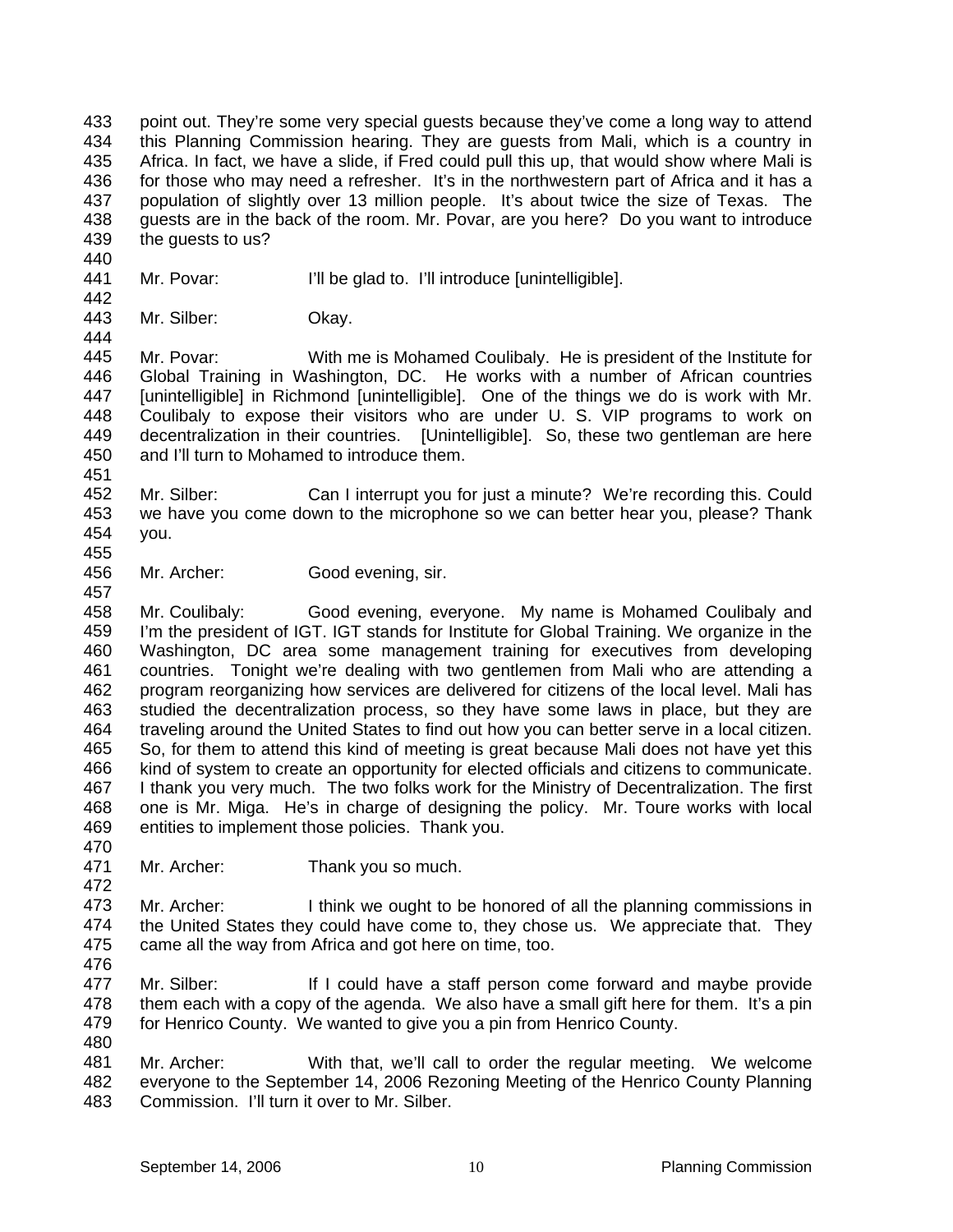- 484 485 486 487 488 Mr. Silber: Thank you, Mr. Chairman, I appreciate that. We have on the agenda first is the consideration of the withdrawals and deferrals. I believe we have several withdrawals and several deferrals. Ms. Moore, can you tell us about those please?
- 490 491 Ms. Moore: Yes, Mr. Secretary. We have two requests for withdrawals. The first is on page 1 of your agenda.
- 493 494 495 496 497 498 499 500 501 502 **C-31C-05 Courtney Fisher for Richmond Land Company:** Request to conditionally rezone from O-2C Office District (Conditional) to R-3C One Family Residence District (Conditional), Parcel 818-716-1579, containing 0.762 acre, located at the southwest intersection of Audubon Drive and Oakley's Lane. The applicant proposes a single-family residential development. The R-3 District allows a minimum lot size of 11,000 square feet with a maximum gross density of 3.96 units per acre. The use will be controlled by zoning ordinance regulations and proffered conditions. The Land Use Plan recommends Office and Environmental Protection Area. The site is in the Airport Safety Overlay District.
- 503 504 505 Ms. Moore: They have withdrawn their application, therefore no action is required. The next is on page 4 of your agenda.
- 506 507 508 509 510 511 512 513 514 **C-75C-05 John J. Hanky III, for Barrington Development, Inc.:** Request to conditionally rezone from R-3C One Family Residence District (Conditional) to O-2C Office District (Conditional), Parcel 740-758-4797, containing 2.215 acres, located on the east line of the proposed John Rolfe Parkway right-of-way approximately 310 feet south of Three Chopt Road. The applicant proposes an office development. The use will be controlled by zoning ordinance regulations and proffered conditions. The Land Use Plan recommends Suburban Residential 2, 2.4 to 3.4 units net density per acre, and Environmental Protection Area. The site is in the West Broad Street Overlay District.
- 515 Ms. Moore: This has been withdrawn by the applicant.
- 516 517 Mr. Silber: Okay. Deferrals?
- 519 520 Ms. Moore: In deferrals, the first in on page 2 of your Agenda.

### 521 *Deferred from the August 10, 2006 Meeting.*

- 522 523 524 525 526 527 528 529 530 531 **C-35C-06 E. F. Moseley, LLC:** Request to conditionally rezone from A-1 Agricultural District to R-2AC One Family Residence District (Conditional), Parcels 820- 689-0994 and -3688, and part of Parcels 819-689-8194, 820-689-1644, and 818-688- 9639, containing 21.33 acres, located on the west line of Doran Road approximately 3,300 feet north of New Market Road (State Route 5). The applicant proposes a singlefamily residential subdivision at a density of not more than 2.3 units per acre. The R-2A District allows a minimum lot size of 13,500 square feet and a maximum gross density of 3.23 units per acre. The Land Use Plan recommends Suburban Residential 1, 1.0 to 2.4 units net density per acre. The use will be controlled by zoning ordinance regulations and proffered conditions. The site is in the Airport Safety Overlay District.
- 532

518

489

- 533 Ms. Moore: The deferral's requested to the October 12, 2006, meeting.
- 534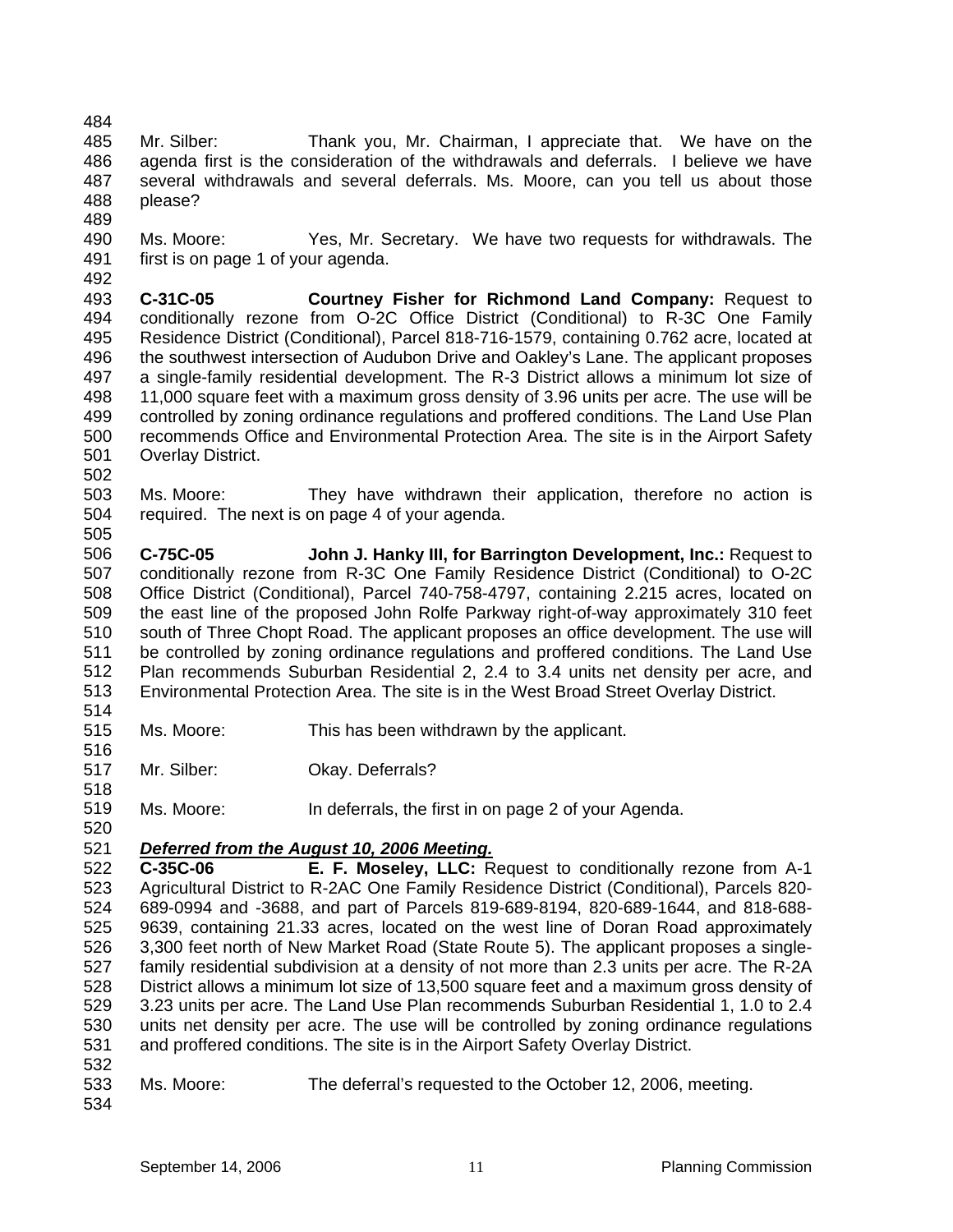535 Mr. Branin: I'm sorry, which case was that, Ms. Moore?

537 Ms. Moore: C-35C-06.

539 540 541 Mr. Archer: Page 2, right? Is there anyone present who is opposed to the deferral of C-35C-06, E. F. Mosely, LLC? I see no opposition.

542 543 544 Mr. Jernigan: Mr. Chairman, with that, I will move for deferral of case C-35C-06, E. F. Mosely, LLC, to October the 12, 2006, by request of the applicant.

545 Mr. Vanarsdall: Second.

547 548 549 550 Mr. Archer: Motion by Mr. Jernigan, seconded by Mr. Vanarsdall. Those in favor of the motion say aye. Those opposed say no. The ayes have it, the motion is granted.

551 552 At the request of the applicant, the Planning Commission deferred Case C-35C-06, E. F. Mosely, LLC, to its meeting on October the 12, 2006.

553

565

567

570

573

575

581

546

536

538

554 *Deferred from the August 10, 2006 Meeting.*

555 556 557 558 559 560 561 562 563 564 **C-36C-06 Gloria Freye for Waypoint Development, LLC:** Request to conditionally rezone from R-4 One Family Residence District, B-1 Business District and M-1 Light Industrial District to R-5AC General Residence District (Conditional), part of Parcel 805-710-1834, containing 13.15 acres, located on the southwest line of Darbytown Road at its intersection with Oregon Avenue. The applicant proposes a single-family residential subdivision with a maximum of 40 lots. The R-5A District allows a minimum lot size of 5,625 square feet and a maximum gross density of 7.7 units per acre. The use will be controlled by zoning ordinance regulations and proffered conditions. The Land Use Plan recommends Multi-Family Residential, 6.8 to 19.8 units net density per acre, Commercial Concentration, and Environmental Protection Area.

566 Ms. Moore: The deferral is requested to the October 12, 2006, meeting.

568 569 Mr. Archer: Okay. Is anyone present who is opposed to the deferment of C-36C-06, Gloria Freye for Waypoint Development, LLC? No opposition.

571 572 Mr. Jernigan: Mr. Chairman, I move for deferral of Case C-36C-06, Gloria Freye for Waypoint Development, LLC, to October the 12<sup>th</sup>, by request of the applicant.

574 Mr. Vanarsdall: Second.

576 577 578 Mr. Archer: Motion by Mr. Jernigan, seconded by Mr. Vanarsdall. All in favor of the motion say aye. Those opposed say no. The ayes have it, that motion is granted.

579 580 At the request of the applicant, the Planning Commission deferred Case C-36C-06, Gloria Freye for Wavepoint Development, LLC to its meeting on October 12, 2006.

582 583 584 585 **C-45C-06 Caroline L. Nadal for Raj Jain:** Request to amend proffered conditions accepted with Rezoning Case C-10C-89, on part of Parcel 818-717-5830, containing 3.071 acres, located between the north line of Audubon Drive and the southern terminus of International Trade Court. The applicant proposes to amend Proffer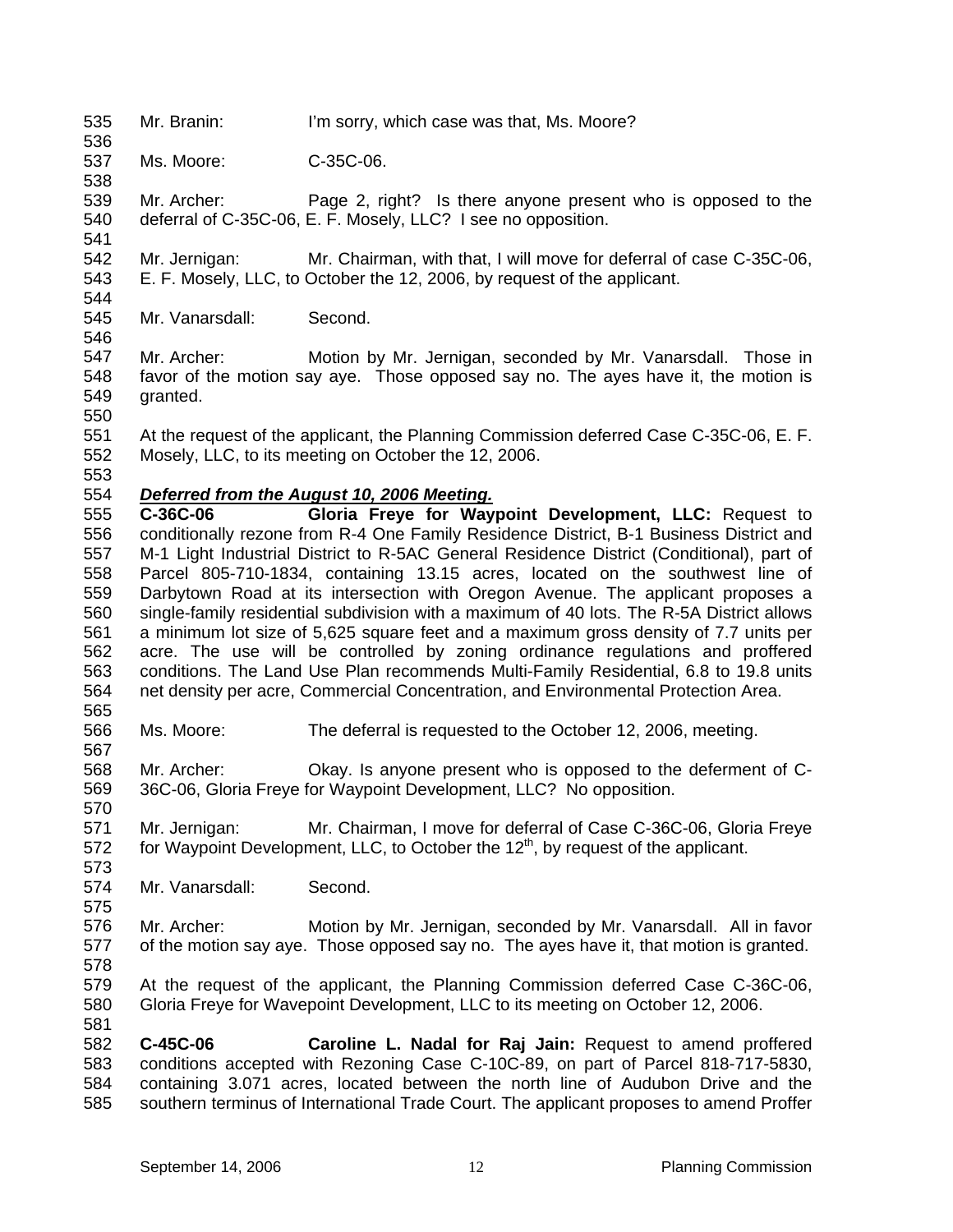586 587 588 589 590 591 592 593 594 595 596 597 598 599 600 6 to include hotels in the list of permitted uses. The applicant proposes an extended-stay hotel. The existing zoning is M-1C Light Industrial District (Conditional). The Land Use Plan recommends Planned Industry. The site is in the Airport Safety Overlay District and Enterprise Zone Ms. Moore: The deferral is requested to the October 12, 2006 meeting. Mr. Archer: Is there anyone present who is opposed to the deferment of C-45C-06, Caroline Nadal for Raj Jain? No opposition. Mr. Jernigan: Mr. Chairman, with that, I'll move for deferral of Case C-45C-06, Caroline Nadal for Raj Jain to October the 12, 2006, by request of the applicant. Mr. Vanarsdall: Second.

- 601 602 603 Mr. Archer: Motion by Mr. Jernigan, seconded by Mr. Vanarsdall. Those in favor say aye. Those opposed say no. The ayes have it, deferment is granted.
- 604 605 606 At the request of the applicant, the Planning Commission deferred Case C-45C-06, Caroline Nadal for Raj Jain to its October 12, 2006 meeting.
- 607 608 609 610 611 612 613 **P-17-06 Jacqueline Karp for Verizon Wireless:** Request for a Provisional Use Permit under Sections 24-92.2, 24-95(a), 24-120 and 24-122.1 of Chapter 24 of the County Code in order to construct a 150' monopole telecommunications tower on part of Parcel 802-736-8028, located at the northwest intersection of E. Laburnum Avenue and Mechanicsville Turnpike (US Route 360). The existing zoning is B-2 Business District. The Land Use Plan recommends Commercial Concentration. The site is in the Airport Safety Overlay District
- 614

622

625

- 615 616 Ms. Moore: The deferral is requested to the October 12, 2006 meeting.
- 617 618 619 620 Mr. Archer: Okay. Is there anyone present who is opposed to this deferment, P-17-06, Verizon Wireless? Seeing no opposition, I move deferment of P-17-06 to the October 12, 2006 meeting at request of the applicant.
- 621 Mr. Jernigan: Second.
- 623 624 Mr. Archer: Motion by Archer, seconded by Mr. Jernigan. All in favor say aye. Those opposed say no. The deferral is approved.
- 626 627 At the request of the applicant, the Planning Commission deferred Case P-17-06, Verizon Wireless to its October 12, 2006 meeting.
- 629 630 631 632 633 634 635 636 **C-49C-06 Caroline L. Nadal for Rockwood, Inc:** Request to conditionally rezone from A-1 Agricultural District to R-2AC One Family Residence District (Conditional), Parcels 738-771-6301, -4105, and -2400, containing approximately 7.081 acres, located on the east line of Pouncey Tract Road approximately 1,412 feet north of its intersection with Shady Grove Road. The applicant proposes a single-family residential subdivision with a maximum density not to exceed 2.0 units per acre. The R-2A District allows a minimum lot size of 13,500 square feet and a maximum gross density of 3.23 units per acre. The use will be controlled by zoning ordinance regulations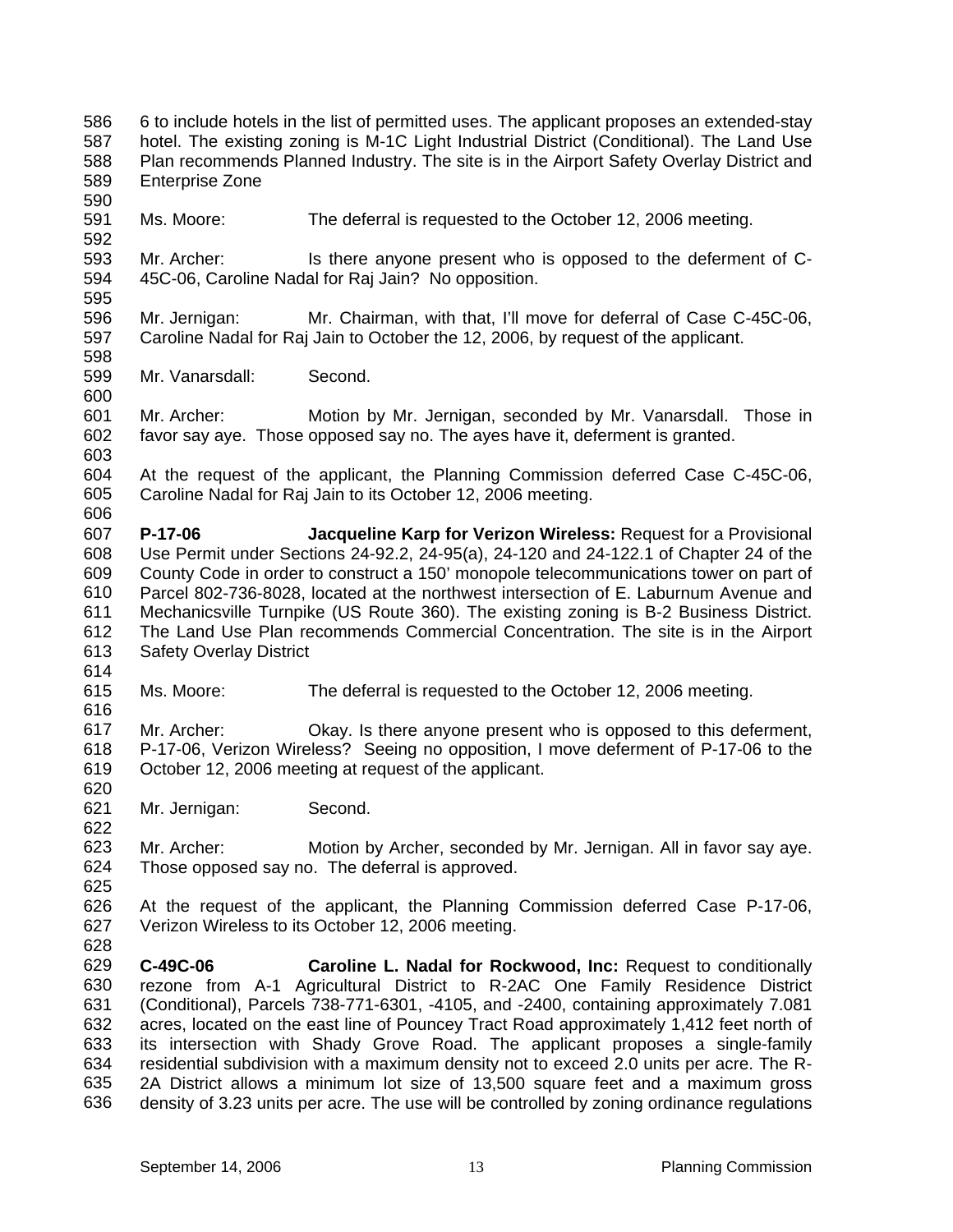- 637 638 and proffered conditions. The Land Use Plan recommends Suburban Residential 1, 1.0 to 2.4 units net density per acre.
- 639 640

641

644

650

656

658

660

670

Ms. Moore: The deferral is requested to October 12, 2006 meeting.

642 643 Mr. Archer: Okay, thank you. Is there anyone present opposed to the deferment of C-49C-06, Caroline Nadal for Rockwood, Inc.? I see no opposition.

645 646 647 648 Mr. Branin: Mr. Chairman, I'd like to move for deferral of Case C-49C-06, Caroline Nadal for Rockwood, Inc., until the October 12, 2006 meeting as requested by the applicant.

649 Ms. Jones: Second.

651 652 653 Mr. Archer: Motion by Mr. Branin, seconded by Ms. Jones. All in favor of the motion say aye. Those opposed say no. The ayes have it.

654 655 At the request of the applicant, the Planning Commission deferred Case C-49C-06, Caroline Nadal for Rockwood, Inc., to its October 12, 2006 meeting.

657 Mr. Silber: Any other deferrals?

659 Ms. Moore: No sir, that's it.

661 662 663 664 665 666 667 668 669 Mr. Silber: Okay. Next on the agenda would be items placed on the expedited agenda. These are rezoning requests that are somewhat minor in nature. The County staff is recommending approval of these requests. There are no outstanding issues known to the County or the Commission members, and the applicant has asked this to be placed on the expedited agenda. It allows us to move forward with this without hearing from the applicant. If there is opposition to any of those on the expedited agenda, they will be pulled off this agenda and heard in the order in which they're found on the full agenda. I believe we have three items that have been requested for expedited consideration.

671 672 Ms. Moore: That's correct.

673 674 675 676 677 678 679 680 681 682 683 684 685 686 687 **C-38C-06 James Theobald for CA, LLC:** Request to amend proffered conditions accepted with Rezoning Case C-67C-03, on part of Parcels 762-773-4696 and 764-774-3512, located between the north line of Interstate 295, the south line of Hunton Park Boulevard, the east line of Hunton Park Lane, and the west line of The Manor at Hunton Park subdivision. The applicant proposes amending RTHC Residential Townhouse District (Conditional) proffers 2, 3, 4, 9, 18, and 20 related to architectural treatment, minimum house size, buffers, entry signage, and sound suppression, and amending R-2AC One Family Residence District (Conditional) proffers 15 and 21 related to fences and sound suppression. The applicant proposes adding four new proffers related to building setbacks, landscaping, dead tree removal, and lighting. The existing zoning is RTHC Residential Townhouse District (Conditional), R-2AC One Family Residence District (Conditional), and C-1 Conservation District. The Land Use Plan recommends Office/Service, Urban Residential 3.4 to 6.8 units net density per acres, and Environmental Protection Area.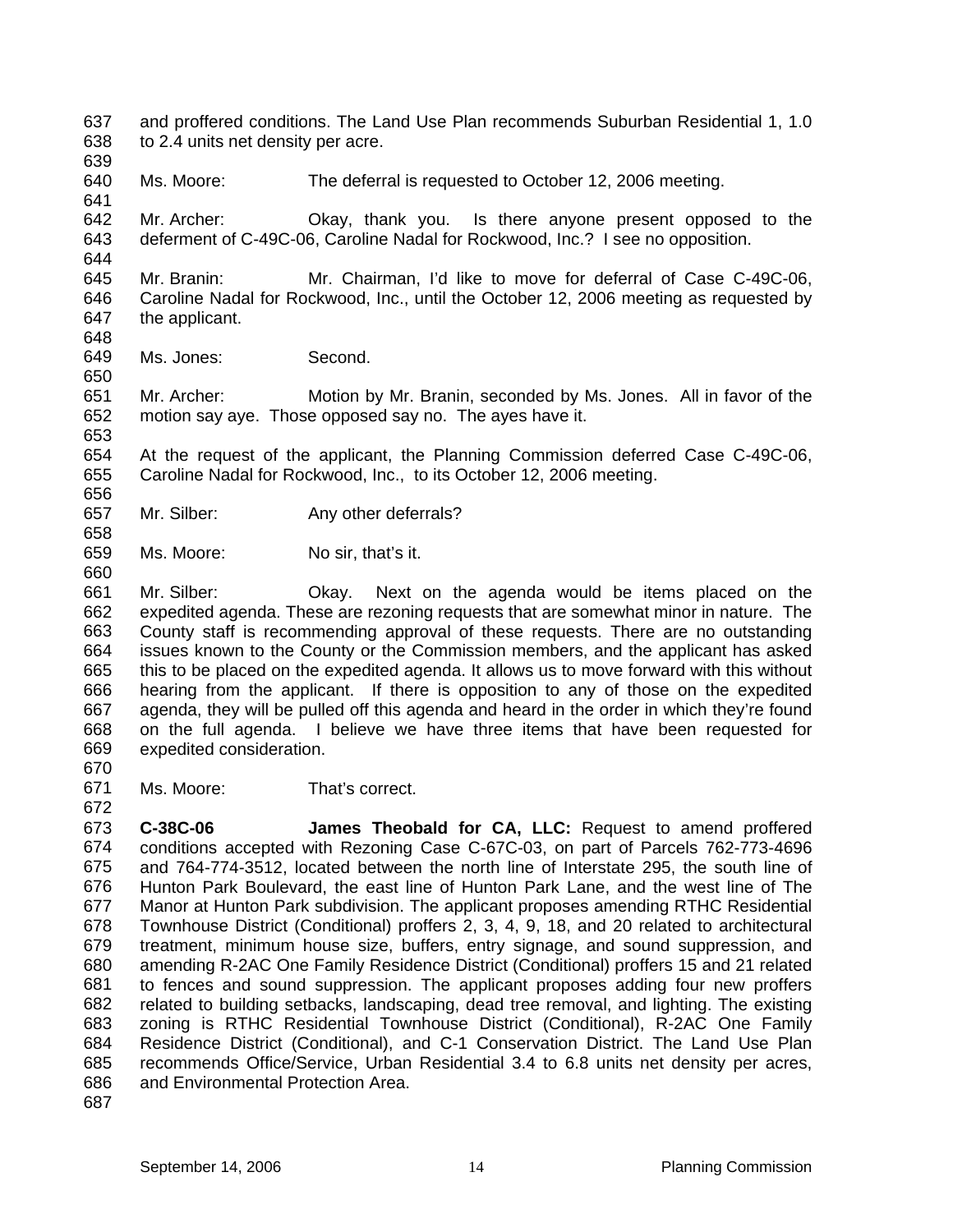688 689 690 691 692 693 694 695 696 697 698 699 700 701 702 703 704 705 706 707 708 709 710 711 712 713 714 715 716 717 718 719 720 721 722 723 724 725 726 727 728 729 730 731 732 733 734 735 736 737 738 Mr. Archer: Okay. Is there opposition present to Case C-38C-06? I see no opposition. Mr. Vanarsdall. Mr. Vanarsdall: I move that C-38C-06, James Theobald for CA, LLC, by recommended to the Board of Supervisors for approval. Mr. Jernigan: Second. Mr. Archer: Motion by Mr. Vanarsdall and seconded by Mr. Jernigan. All in favor of the motion say aye. Those opposed say no. The ayes have it. **C-47-06 George Haw:** Request to rezone from R-3 One Family Residence District and C-1 Conservation District to M-2 General Industrial District, part of Parcels 798-738-7146 and 798-738-9090, containing 0.43 acre, located on the west line of Vawter Avenue approximately 600 feet north of its intersection with E. Laburnum Avenue. The applicant proposes parking and a storage shed for the existing office/warehouse uses. The use will be controlled by zoning ordinance regulations. The Land Use Plan recommends Heavy Industry. The site is in the Airport Safety Overlay District. Mr. Archer: Is there anyone present who is opposed to C-47-06, George Haw. No opposition, then I will move for recommendation of approval of C-47-06 to the Board of Supervisors. Mr. Branin: Second. Mr. Archer: Motion by Archer, seconded by Mr. Branin. All in favor of the motion, say aye. Those opposed say no. The ayes have it. The recommendation is granted. **P-18-06 David Du:** Request for a provisional use permit under Sections 24-58.2(d), 24-120 and 24-122.1 of the County Code to permit an outside dining area for DD-33 restaurant Asian Bistro in the Shoppes at Twin Oaks, on part of Parcel 748-759- 3503, located at the southeast intersection of Westerre Parkway and Cox Road. The existing zoning is B-2C Business District (Conditional). The Land Use Plan recommends Office. Mr. Archer: Is there anyone present who is opposed to P-18-06, David Du? I see no opposition. Mr. Branin. Mr. Branin: Mr. Chairman, I'd like to move that P-18-06, David Du, be forwarded to the Board of Supervisors with a recommendation for approval on the expedited agenda. Ms. Jones: Second. Mr. Archer: Motion by Mr. Branin, seconded by Ms. Jones. All in favor of the motion say aye. Opposed say no. The ayes have it. The recommendation is granted. Ms. Moore: Thank you.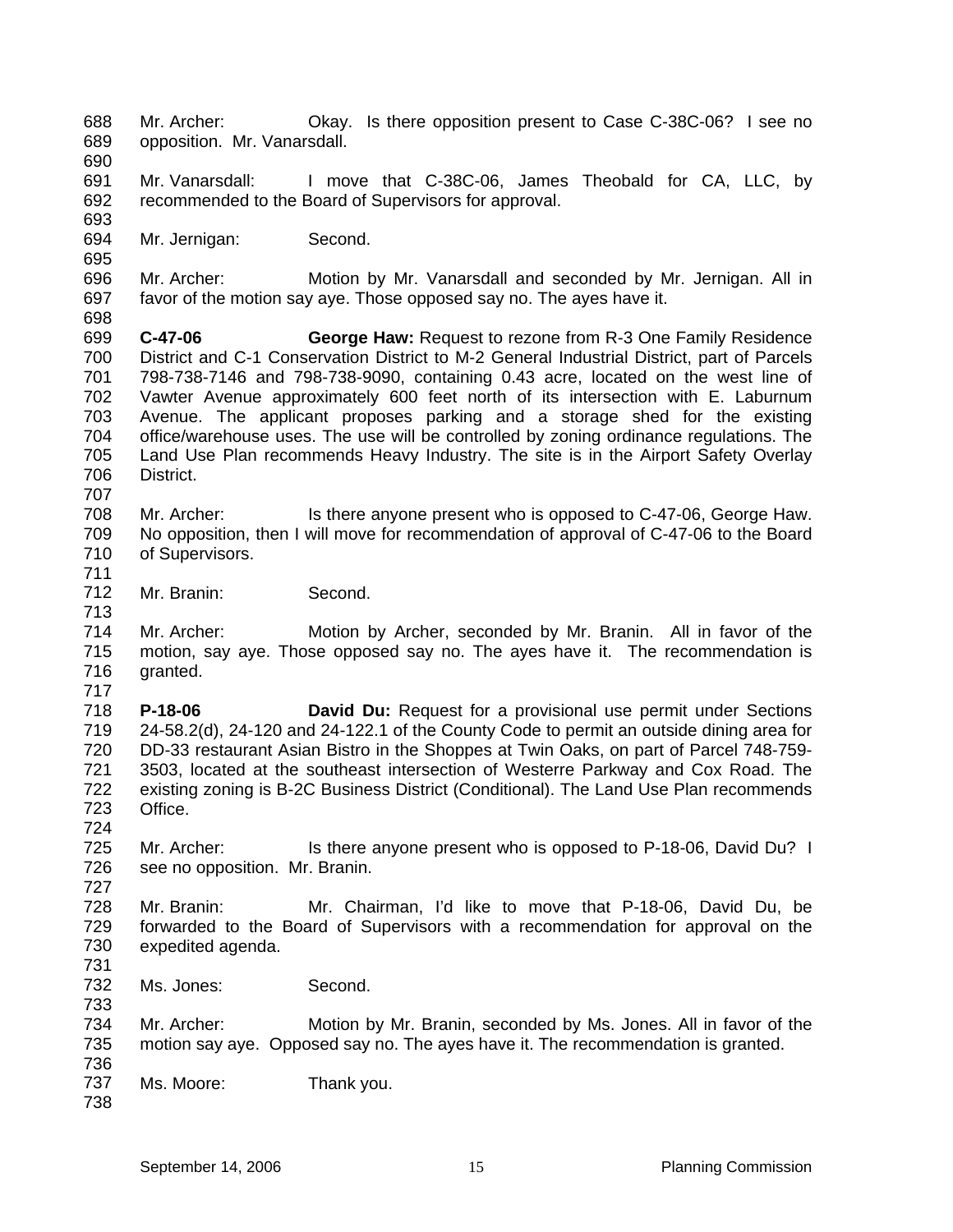- 739 Mr. Archer: Thank you, Ms. Moore.
- 741 742 Mr. Silber: First on the agenda would be on page 2. This is a rezoning request that was deferred from the August 10, 2006 meeting.
- 743

740

#### 744 *Deferred from August 10, 2006 Meeting*

745 746 747 748 749 750 751 752 753 754 755 756 **C-79C-06 Larry Horton for StyleCraft Homes Development Corp.:**  Request to conditionally rezone from A-1 Agricultural District to R-5AC General Residence District (Conditional), RTHC Residential Townhouse District (Conditional), and B-3C Business District (Conditional), Parcel 813-701-0425, containing 81.45 acres, located at the southwest intersection of Darbytown Road and Laburnum Avenue. The applicant proposes a retail and residential development with density of no more than one hundred and eighty three (183) single family and townhouse units. The uses will be controlled by zoning ordinance regulations and proffered conditions. The R-5A District allows a minimum lot size of 5,625 square feet with a maximum gross density of 7.7 units per acre. The maximum density in the RTH District is nine (9) units per acre. The Land Use Plan recommends Urban Residential, 3.4 to 6.8 units net density per acre, Office, and Environmental Protection Area.

757

758 759 760 Mr. Archer: All right. Thank you, Mr. Secretary. Is there anyone present who is opposed to Case C-79C-05, Larry Horton for Stylecraft Homes Development Corp.? I see no opposition. Good evening, Mr. Tyson, how are you, sir.

761

762 763 764 765 766 767 768 769 770 771 772 773 774 775 776 777 778 779 780 781 782 783 784 785 786 787 788 789 Mr. Tyson: Very well, thank you. Mr. Chairman, members of the Commission, Ms. O'Bannon, and Mr. Secretary, the applicant is proposing to rezone approximately 81 acres from A-1 to R-5AC, RTHC Residential Townhouse, and B-2C Business Conditional. The applicant is proposing development of approximately 181 resident units composed of 57 detached single-family units and 124 townhouse units. The applicant did originally propose B-3 business zoning, but has since amended the application to B-2C Business Conditional. The 2010 Land Use Plan recommends Urban Residential, Office, and Environmental Protection area land uses for the parcel. According to the figures shown on the conceptual plan that's been included in your packet, the densities for the R-5AC and RTHC districts would be 2.28 and 5.17 units, per acre respectively. The proposed residential uses are consistent with the recommendations of the plan. The proposed retail use may also be appropriate given the sites location at an intersection and along the four-lane divided highway. The property to the east of the site is zoned M-1C and is the site of the Highwoods Distribution facility. To the north, the property is also zoned M-1C and is the site of the Wyeth office warehouse facility, as well as Henrico County Fire Station #2. Baker Elementary School and existing singlefamily residential uses are located to the west of the property. There's an extensive wetland and stream system on the property that effectively breaks it into three developable areas. One is along Darbytown Road, which is where the residential units are slated to be developed. The second is the intersection of Willson and South Laburnum, which would be commercial, and the third is another small developable area along Willson Road adjacent to Baker Elementary School. In an effort to mitigate potential impacts to adjacent uses, the applicant are proffered the following: The conceptual plan, which you see before you, and then a number of proffers that are applicable to either the commercial or residential areas. For the B-2 portion, the exterior appearance of any building would be in a colonial or Georgian style. Materials would consist of brick, stone, Dryvit, split-faced block or EFIS, and all buildings would be designed and constructed of compatible materials. A four-foot sidewalk with a two-foot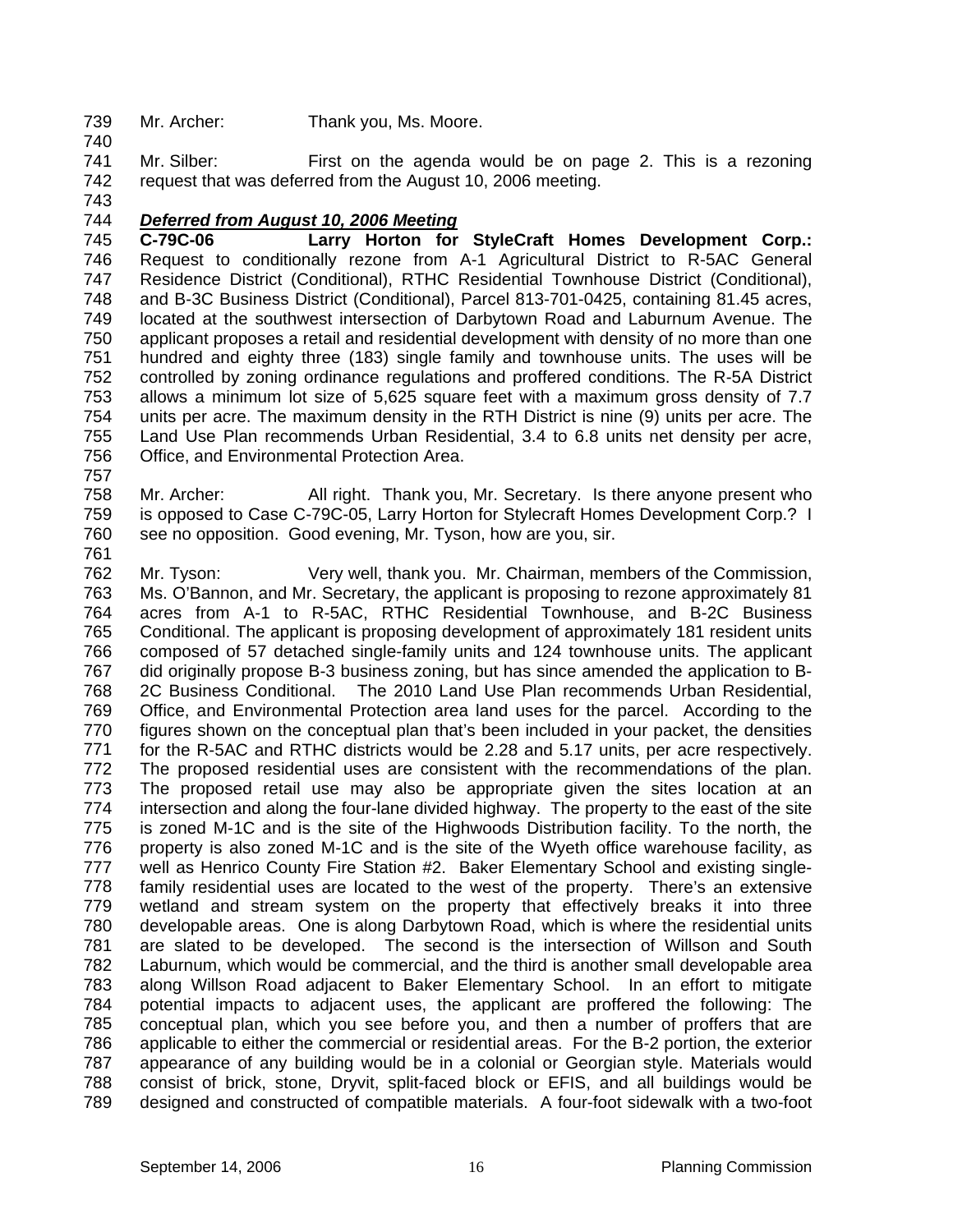planning strip would be installed along the Willson Road frontage to the Laburnum Avenue intersection. Any detached signage would be ground-mounted and externally illuminated. A landscape berm would be installed along the developable portion of the Laburnum Avenue frontage, with details of that landscaping to be determined at the time of plan and development. Applicable to the R-5AC and RTHC portions of the site, the applicant has committed to no more than 183 units in the written proffers, but 181 units on the conceptual plan. The applicant does need to rectify that so that it's either one or the other. Single-family dwellings would have a minimum of 2,000 square feet. Townhouses would have a minimum of 1,650 square feet for two-bedroom homes and 1,900 square feet for three-bedroom homes. The homes would be comparable to the elevations that are before you. These are elevations of the single-family dwellings. They've also proffered elevations for the townhouse development. A 2,000-square-foot clubhouse and pool would be provided with construction to be completed prior to the issuance of the 90<sup>th</sup> Certificate of Occupancy and the amenity packages would be 790 791 792 793 794 795 796 797 798 799 800 801 802 803 804 805 806 807 808 809 810 811 812 813 814 815 816 817 818 819 located approximately in the center of the site. A four-foot sidewalk with a two-foot planning strip would be provided along all interior streets, and a walking path through the wetland and natural areas would connect to the existing nature trail at Baker Elementary School. It is the County's policy to require sidewalks along public streets if within one mile of a public building; however, the applicant has not proposed constructing sidewalks along the Darbytown frontage. He has proposed a 50-foot landscape buffer would be provided on that frontage with the details of the buffer to be provided at the time of Plan of Development. Other proffers relate to BMP's, yard irrigation, sound suppression between attached units in the townhouses, and street trees. Development of the property for the proposed residential use is consistent with the 2010 Land Use Plan or portions of the 2010 Land Use Plan. The commercial development is not consistent with the Plan; however, given that the site is located along a four-lane divided highway and the limited uses that have been proffered, the retail use may be an acceptable deviation from the Plan recommendations. The applicant is here tonight and I'd be happy to try to answer questions you may have.

820 821 Mr. Archer: Thank you, Mr. Tyson. Are there questions from the Commission?

822 823 824 Ms. O'Bannon: I have one on the B-2 part under #7 where it says, "Identification signs located within the landscape buffer shall be monument style."

825 826 Mr. Tyson: Yes.

827 Ms. O'Bannon: Can they have a moveable message?

829 Mr. Tyson: It is not the intent that they would have moveable messages.

- 831 832 Ms. O'Bannon: They're not prohibited from having a moveable message sign. That's just a question.
- 834 835 Mr. Tyson: No, they are not.

836 Ms. O'Bannon: It could be a moveable message sign.

838 839 Mr. Silber: I believe they are permitted in the B-2 District. So, if it's not prohibited by proffer, then they could do that.

837

828

830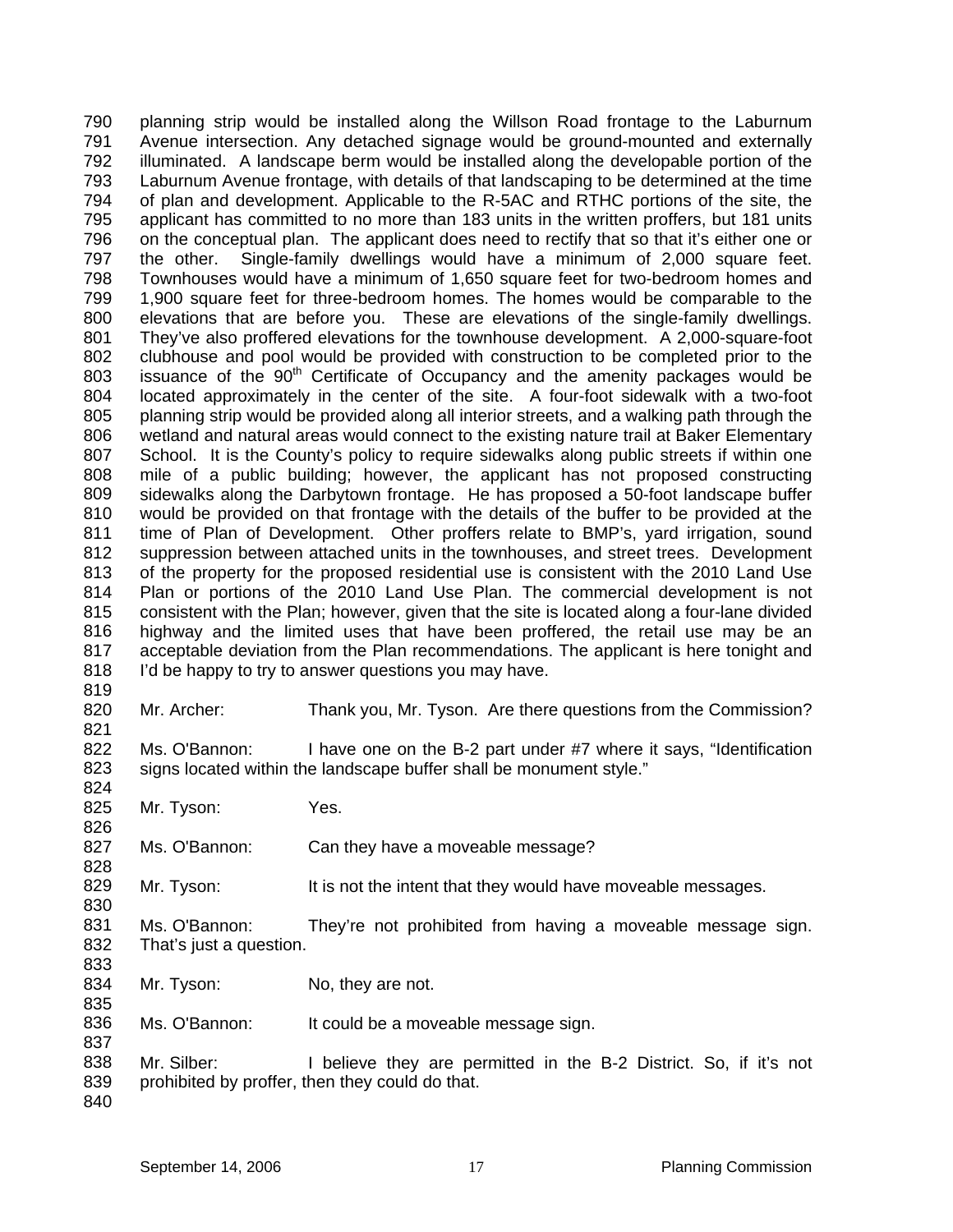841 842 Ms. O'Bannon: That's what I'm getting at.

843 844 845 Mr. Silber: **Our regulations, as you know, Ms. O'Bannon, on the frequency of** the change of the message and all that, but they could have a changeable message sign.

846 847 Ms. O'Bannon: Okay. So, there could be a changeable message. Okay.

849 850 851 Mr. Silber: Mr. Tyson, you indicted there's a sidewalk proposed along Willson Road. You said there's none proposed along Darbytown Road. What about Laburnum?

- 852 853 854 855 856 857 858 Mr. Tyson: In speaking with the applicant, his concern—and the applicant can certainly to speak this during his presentation—is this extensive wetland area along this frontage really would preclude for development off the site. This is the developable area of the Laburnum Avenue frontage. This area would be accessible via the internal network here to the sidewalk here and down. There was a discussion about having a sidewalk provided along Laburnum Avenue, but it did not make it into the proffers. There was no discussion about having Darbytown Road sidewalks.
- 859

848

860 861 862 863 864 865 866 867 Mr. Branin: I'm not sure where Mr. Jernigan is on this, but my recommendation is that we give serious consideration to sidewalks. When the County is building roads now, certainly on four-lane roads, we're putting sidewalks on both sides of our roads. I think as private development occurs along major roadways, I'd like to at least give serious consideration to sidewalk along major roads. This is certainly is a location where someone might want to walk from his or her home to the shopping area. I realize you could go out and around and up Willson Road, but it seems like you almost could have it on Darbytown and Laburnum.

868

869 870 871 872 Mr. Tyson: Staff's position was that given the dense nature of the development and the pedestrian orientation that they were trying to achieve here, that walkability was certainly a factor that should be considered. In the staff report, we did recommend sidewalks on all three frontages.

873

874 875 876 Ms. O'Bannon: We do see a walkway. You mentioned a pathway. Where is that, to Baker? Is that it right there?

877 878 879 880 881 Mr. Tyson: There's a walking trail proposed from the main portion of the residential site through this wetland area to these townhouses and then connecting to a walking trail that's already existing at Baker Elementary. I believe the applicant has already had some discussions with representatives from Baker Elementary about the desirability of connecting there.

882 883

884

- Ms. O'Bannon: But there's no walking trail over to the B-2 zone?
- 885 886 887 Mr. Tyson: There isn't any walking trail proposed, but the applicant is proposing sidewalks down Willson Road to that portion.

888 889 890 891 Mr. Jernigan: Ms. O'Bannon, it's about 600 feet through that wetland. I did discuss that with the applicant, but that's a pretty long bridge to be putting through the wetland.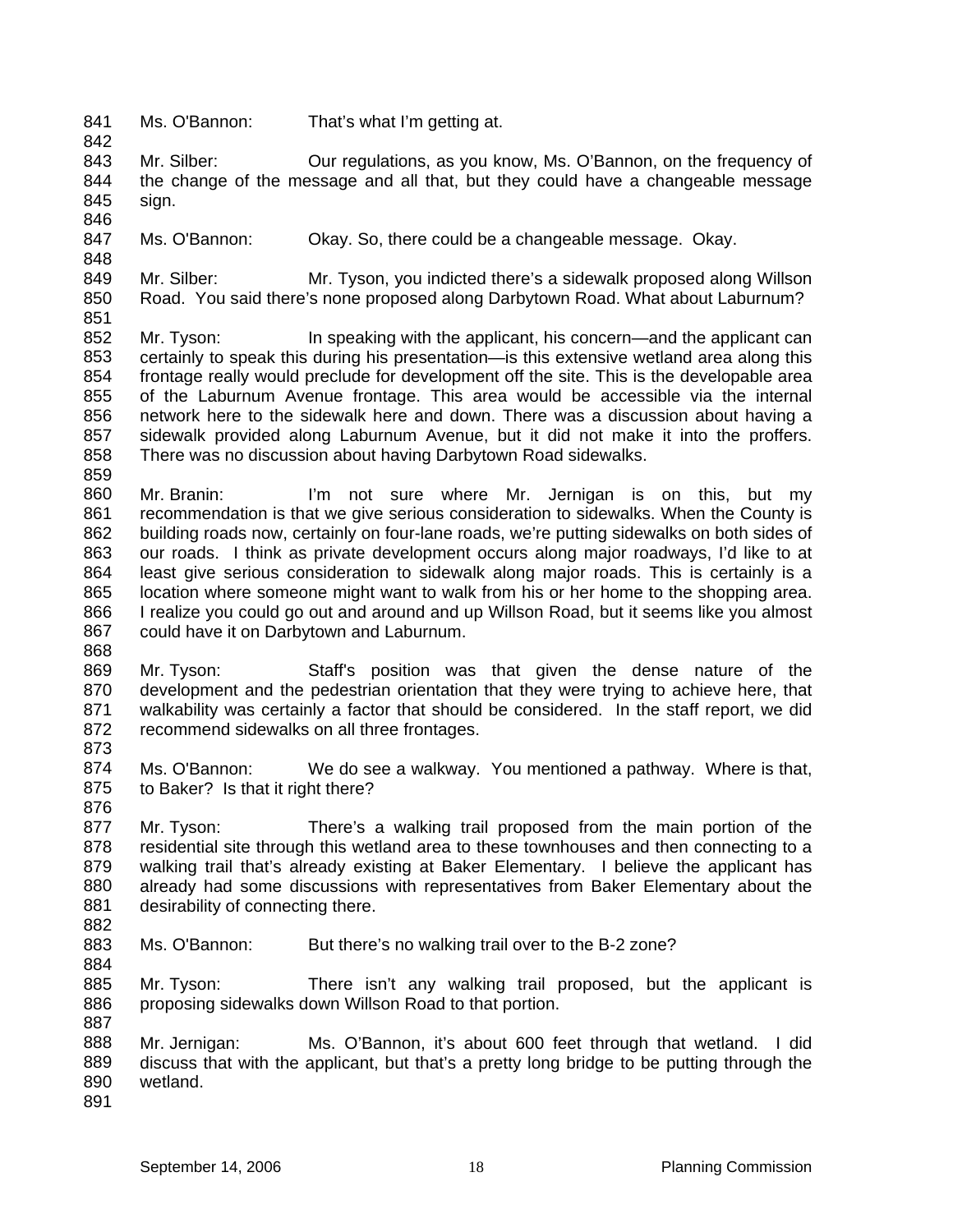892 893 Ms. O'Bannon: That was going to be my next question.

894 895 896 897 898 899 900 901 902 903 Mr. Jernigan: Mr. Silber, the reason—I did discuss with Mr. Horton on the Darbytown, but as you see when you bring the picture back up, the wetlands extend all the way down to Laburnum and Darbytown. If it wasn't for Laburnum being there, there'd be a stream right through the street. There would be a stream coming through there. All that land is un-useable there and that's the reason that we did it. Two, because of it's location near the school, within a thousand feet we're supposed to have sidewalks. We put the walking trail through to hit the sidewalk that would come down Willson and will come down. At the time of POD for the B-2 on the Laburnum, they will have to furnish sidewalks.

- 904 905 906 907 908 909 Mr. Silber: Okay, that's fine, Mr. Jernigan. I think you also need to keep in mind that I realize there are wetlands there, but obviously, the sidewalk, or more than likely a sidewalk would be within the right-of-way. I would assume there's location there to be able to place a four-foot sidewalk in the right-of-way that is well above the flood plain area so you could get it along Laburnum.
- 910 911 912 913 Mr. Tyson: The Department of Public Works did note in the their comments that the applicant may need to dedicate additional right-of-way for just those sorts of improvements. So, it was noted in their Department of Public Works' comments.
- 914 915 916 Mr. Archer: Mr. Tyson, I have one question. Proffer #13, the mailboxes. "All improved single-family lots shall be required to have a mailbox with supporting posts of standard design." Maybe I need to ask the applicant. What exactly does that mean?
- 918 919 920 Mr. Tyson: He would be able to answer that. I'm assuming that there would be standard design for the mailbox post and they would all be uniform, but he can provide that answer to you.
- 922 923 Mr. Jernigan: I think "uniform" would be the word.
- 924 925 926 Mr. Archer: "Standard," I guess, is a little bit confusing. I think "uniform" would fit better. I don't know what a standard mailbox is.
- 927 928 Mr. Tyson: "Uniform" would be the preferred term, though.
- 929 Mr. Archer: I guess the applicant can address that and change it.
- 931 Mr. Archer: All right. Any further questions from the Commission?
- 933 934 935 Mr. Jernigan: I want to thank Mr. Tyson. You did a nice job on this case, Lee, I appreciate your help.
- 936 937 938 Mr. Archer: Thank you, Mr. Tyson. I guess you're ready to hear from the applicant, Mr. Jernigan?
- 939 940 Mr. Jernigan: Yeah, I think he needs to come down.
- 941 942 Mr. Archer: Mr. Horton, if you'd come down, please, sir.

917

921

930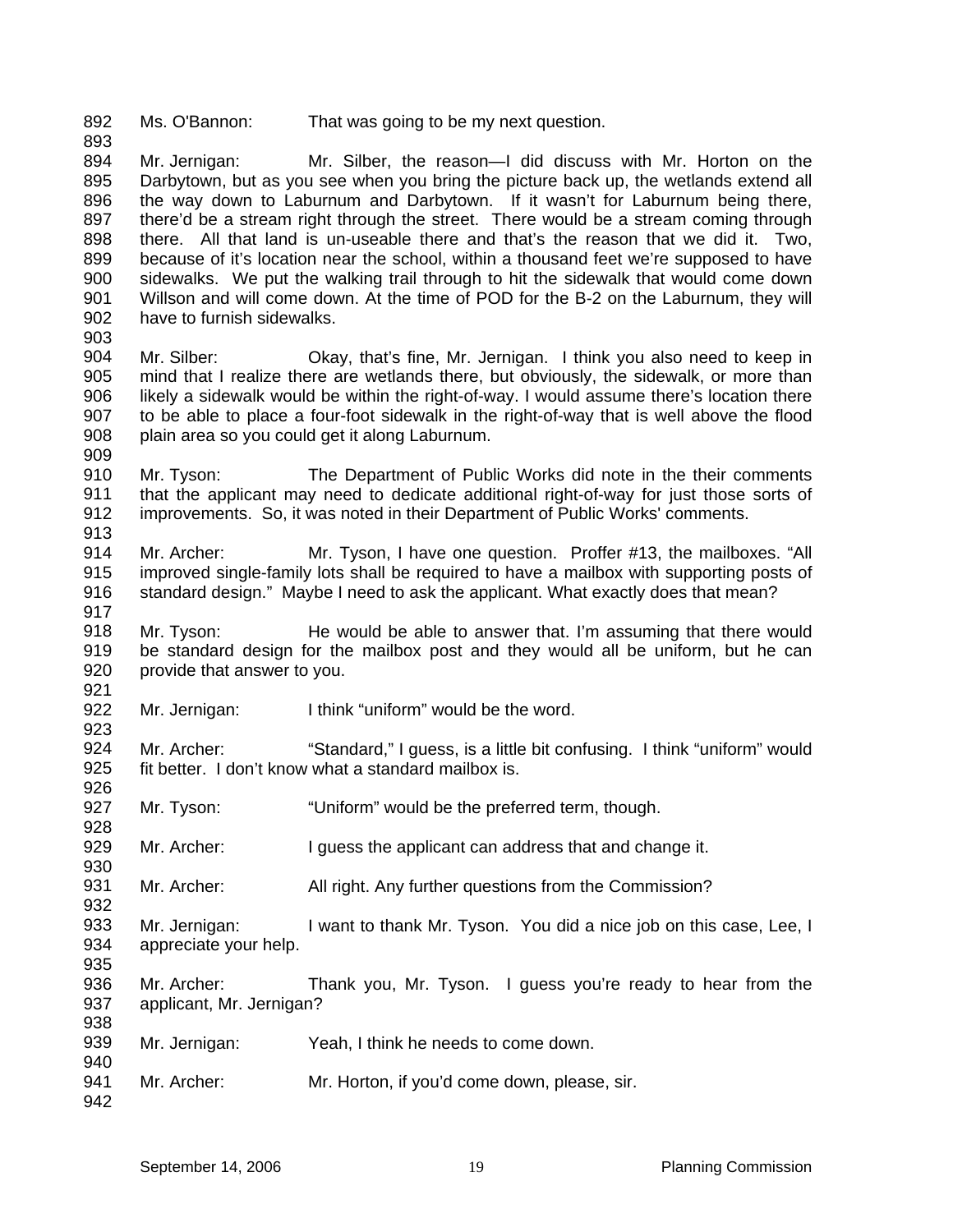943 944 Mr. Jernigan: I think Mr. Tyson has done an excellent job of explaining everything in here and I guess we may have more questions for Larry.

945 946

947

949

957

988

Mr. Horton: Good evening. My name is Larry Horton. Lee did do a good job.

948 Mr. Archer: Good evening, Mr. Horton.

950 951 952 953 954 955 956 Mr. Horton: Good evening. Mr. Jernigan and I have been working on this thing for months to bring it forward tonight and I think we've got a good case. A couple of questions you had, I guess, I can clarify them at the podium. As far as for the mailboxes, it was for them to be all alike. As far as for the wording, if what I had is confusing, then if Mr. Silber thinks that "similar" or "uniform" is more appropriate, I'll be glad to [unintelligible] or whatever. But that's the intent, to have all the mailboxes look exactly alike.

958 959 Mr. Archer: Okay. It seemed like it would be difficult to define.

960 961 962 963 964 965 966 967 968 969 970 971 972 973 974 975 976 977 978 979 980 981 982 983 984 985 986 987 Mr. Horton: Yes sir. As far as the Darbytown on having the sidewalks there, we want to buffer the single-family from the Wyeth warehouses. I want to use the footing dirt from my units to build the berm and, of course, landscape it. As far as for the sidewalk there, I know you all have heard the term "sidewalk to nowhere," but the steep slopes along that portion of the property there when you get to the corner and get up to Laburnum, as Mr. Jernigan indicated, where the wetlands is, I don't know how Works even cuts the grass. It's designed to get the water off Laburnum and Darbytown right there at the stoplight. Those slopes are so drastic that you would almost need to build a bulkhead just to try to get a sidewalk in. As far as in front of the property, having it there, I don't see where it serves any benefit because we have the tie going back through the complex. The townhouse part is sort of a TND, if you will. We do have rear-loaded garages and alleyways and whatnot. I thought that was more an appropriate way because the sidewalk, it's very drastic topography wise to try to get it along Laburnum because of the wetlands there. Going the other way, that is developed with bungalows, three or four of them up along Darbytown. Then when you cut back onto Willson back to Baker, it's the same thing. There again, they are very steep slopes because Cornelius Creek that comes through here handles a lot of water. The ditches are three and four feet deep. They've got culverts. You're talking about getting on a major collector. On Darbytown, it's over 10,000 vehicles a day. So really, the only decent land on the whole Darbytown frontage is the 1900 feet in front of us and the rest of it just falls off drastically. That's why I didn't think they were appropriate because of the physical site constraints of deep ditches, culverts, and people having to get out in the road on a major collector to try to get somewhere if they used the sidewalk in front of us. I want to use that berm as much as possible to buffer, and had the connector to the school, which is very important for the children, and to tie into the existing trail. Then they can get back to the B-2 portion, when that's developed, through the site with the sidewalk over on Willson, which only had about 600 vehicles a day. Laburnum's about 18,000 a day at this point in time.

989 990 991 992 993 Mr. Silber: Mr. Horton, is there room for someone to walk along Laburnum, if they wanted to walk from your proposed development and some of those houses that are close to the intersection of Darbytown and Laburnum? If they want to come out onto Darbytown by the fire station and walk down to the future business location, I would presume they would probably try to walk along there, even if there wasn't a sidewalk,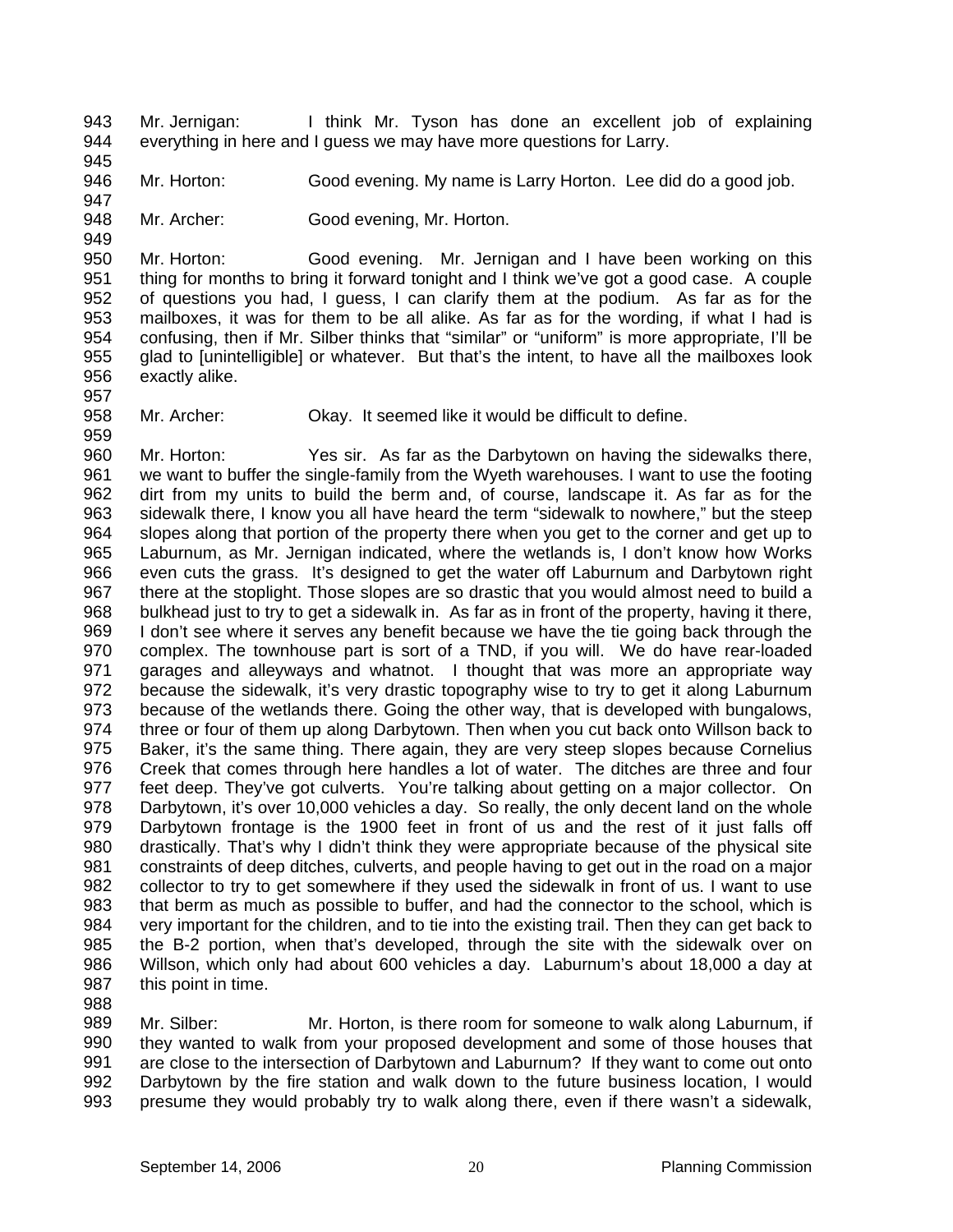994 995 instead of walking all the way through the residential development, over to the path, and then up Willson Road and around. Is there a safe place for them to walk?

996

1008

1010

1016

1018

997 998 999 1000 1001 1002 1003 1004 1005 1006 1007 Mr. Horton: Not in my opinion, Randy. The slopes are really drastic. Like I say, Cornelius is a running creek all the time. The flood plain, you can look at the map and see how extensive it is. If it wasn't for Laburnum being like a dam or a berm — you probably would not be able to build Laburnum through there because of Cornelius Creek. If this was extrapolated and caddy corner through the intersection to head back up to the industrial park across from Nabisco, it's the same thing up that way. It's very unsafe to try to come walking down from my parcel around that curve to get to Laburnum. Then also, it's a right-turn lane, so someone going south on Laburnum doesn't have to stop at the stoplight. That further cuts into the little bit of property there. That's not showing on this sketch, but it is a right-turn lane. It would be very difficult to walk on that, very difficult.

1009 Mr. Archer: Do you think it would be unsafe?

1011 1012 1013 1014 Mr. Horton: Absolutely. That's why Mr. Jernigan and Mr. Tyson and I tried to make the connection by going back through our piece and having the less traffic on the collector over at Willson to come back that way to have some connectivity.

- 1015 Mr. Archer: That's what I'd be worried about, the safety.
- 1017 Mr. Jernigan: You met with the teachers from Baker Elementary.

1019 1020 1021 1022 1023 1024 1025 1026 1027 1028 1029 1030 Mr. Horton: I had met with teachers. Initially, it doesn't show up very well, but I have a little thin piece that borders Baker on the other side. Originally, I planned on putting the path connector up toward where the school buses are. After talking to Ms. Lacy, which is the Biology teacher that has this nature trail there, in her opinion, she thinks it's better for the kids to come this way because it is a sidewalk along Willson by Baker. I'm going to tie into that. That's a much safer way. So, the kids can either take the trail to go through the woods to tie into the nature trail, or they could use the sidewalk to get on a bona fide sidewalk. So, they could go Willson or they could go through the nature trail, ride their bicycles. So, it's two ways over that way and much less traffic than getting on the other road with 10,000 vehicles a day. So, I think that's a much safer route for the kids to get to school.

- 1031 1032 1033 Mr. Jernigan: Mr Silber, it's hard to see, but there's a fine line. There is a walking trail all around the perimeter of the RPA that comes back over to Darbytown.
- 1034 1035 1036 1037 1038 1039 Mr. Horton: I sort of had that tied in for people to walk it since it is a real nature area and some people take their pets. Getting to the school in a safe aspect was something that I thought long and hard about to try to achieve that, knowing that sidewalks are normally required. In this case, it's a real safety issue in my opinion. I grew up in East End. I've been going by this site for many, many years.

1040 1041 1042 Mr. Silber: I think in this circumstance, it may not be appropriate to try and squeeze a sidewalk in. I'm just thinking that in the future, we're always needing to look for opportunities for sidewalks on major road. This may not be the place for it.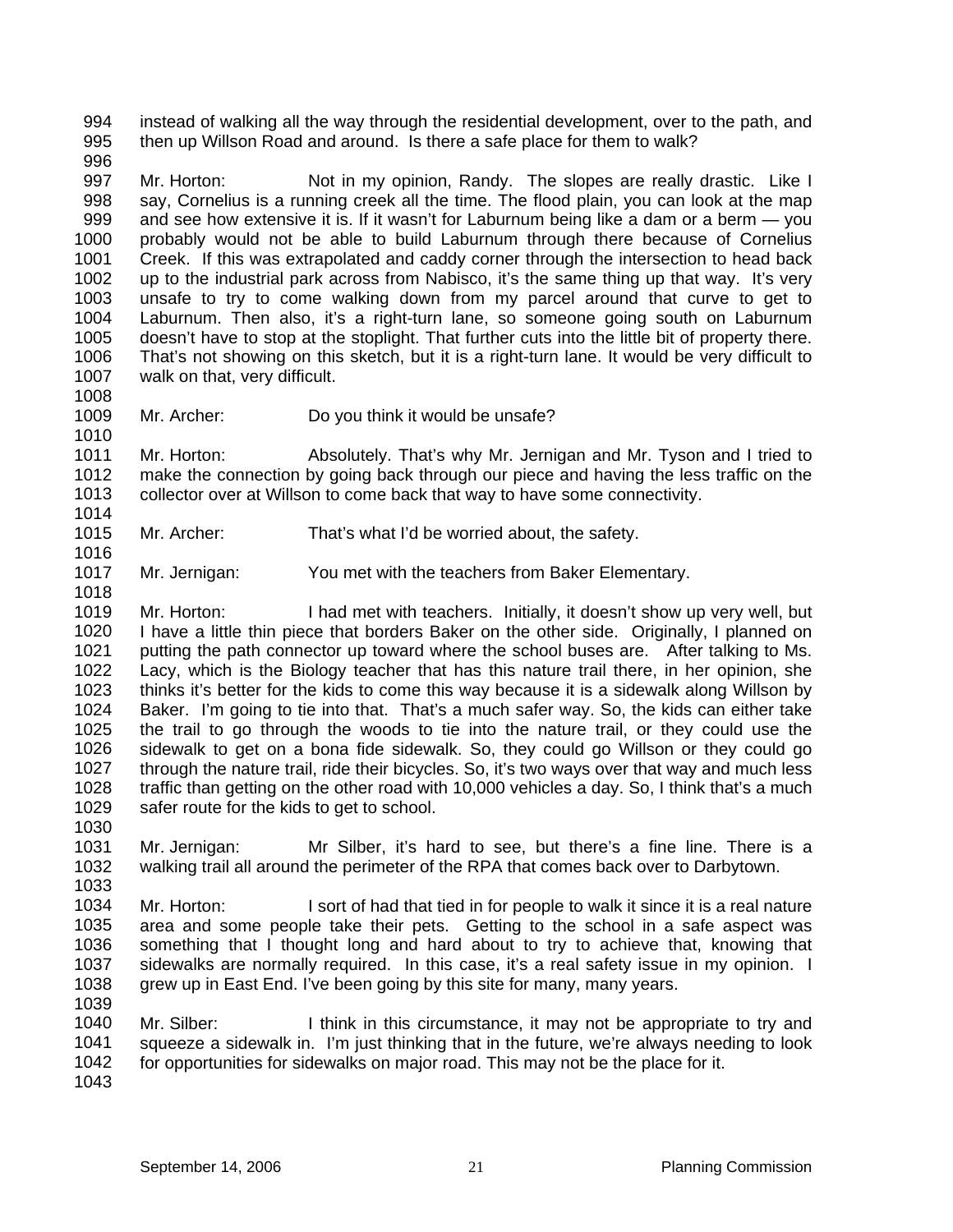1044 1045 1046 1047 1048 Mr. Jernigan: I discussed that with him. We had a lengthy conversation. We discussed that after a meeting one night about sidewalks. At first, I told him that we had to put it all the way around, but after we sat and talked about it, after evaluation of it, I think he is right. That is a tough area to put it. I'm okay with it coming down Willson and coming around for the B-2 section.

1050 1051 1052 1053 1054 Mr. Horton: Going west towards Willson, if that was vacant property where it would make sense where it was from there to Baker, it would make perfect sense. But these bungalows have been there for 40, 50 years. You'd need ditches and culverts trying to take care of the drainage that comes. Everything from Willson up at the far end of Wyeth, that all comes down to Cornelius Creek.

- 1056 1057 Mr. Archer: Okay, thank you. Any further questions for Mr. Horton.
- 1058 1059 1060 Mr. Horton: We finally brought it ahead and it'll be good complex for Eastern Henrico and it'll set the tone for future building down there.
- 1061 Mr. Archer: It'll be a better mousetrap, won't it?
- 1063 1064 Mr. Horton: Yes sir, it will. Thank you all very much, I appreciate it.
- 1065 1066 Mr. Archer: Thank you, sir. All right, Mr. Jernigan, I didn't note any opposition, so I suppose we're ready for a motion.
- 1068 Mr. Jernigan: Mr. Chairman, with that, I will-
- 1070 1071 1072 Mr. Tyson: Sorry. The proffers were submitted late, so you will have to waive the time limits.
- 1073 Mr. Jernigan: First thing, I'd like to wave the time limits on the case, C-79C-05.
- 1075 Mr. Branin: Second.

1049

1055

1062

1067

1069

1074

1076

1082

- 1077 1078 1079 Mr. Archer: Motion by Mr. Jernigan, second by Mr. Branin to wave the time limits. All in favor of the motion say aye. Opposed say no.
- 1080 1081 Mr. Jernigan: With that, I will move for approval of Case C-79C-05, StyleCraft Homes Development Corporation to send to the Board of Supervisors for their approval.
- 1083 Mr. Branin: Second.
- 1085 1086 1087 Mr. Archer: Motion by Mr. Jernigan, second by Mr. Branin. All in favor of the motion say aye. Opposed say no. The ayes have it. Send to the Board for approval.
- 1088 1089 1090 1091 1092 1093 **C-46C-06 James Theobald for the Rebkee Company:** Request to conditionally rezone from B-2C and B-3C Business Districts (Conditional) to B-2C Business District (Conditional), Parcel 824-720-8799, containing approximately 1.784 acres, located on the southeast line of S. Airport Drive approximately 244 feet southwest of its intersection with E. Nine Mile Road. The applicant proposes a drug store or other retail uses. The use will be controlled by zoning ordinance regulations and proffered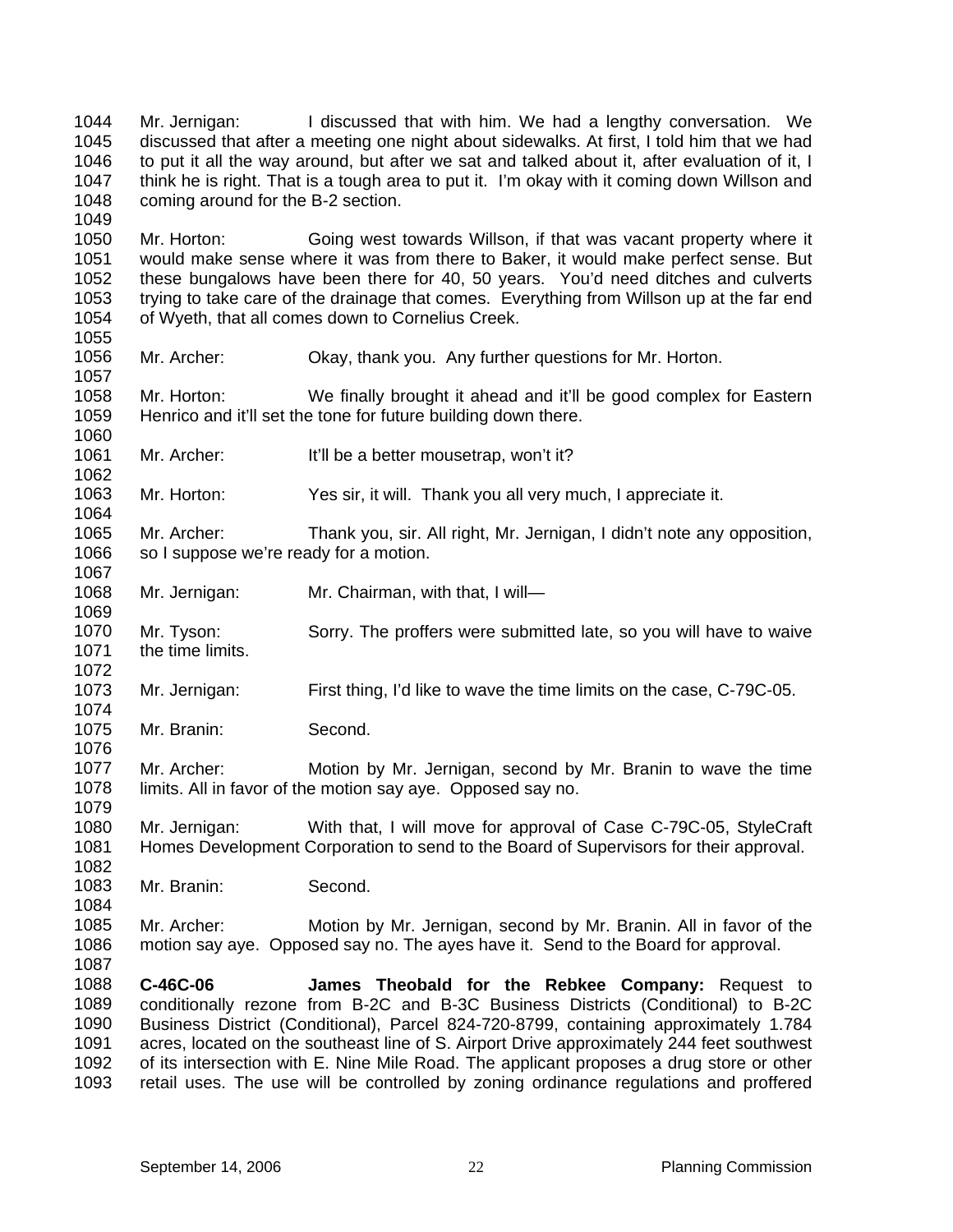1094 1095 conditions. The Land Use Plan recommends Commercial Concentration. The site is in the Airport Safety Overlay District and the Enterprise Zone.

1096

1097 1098 1099 Mr. Archer: Thank you, Mr. Secretary. Is there anyone present who is opposed to C-46C-06, James Theobald for The Rebkee Company? I see no opposition. Good evening, Ms. Croft.

1100

1132

1141

1143

1101 1102 1103 1104 1105 1106 1107 1108 1109 1110 1111 1112 1113 1114 1115 1116 1117 1118 1119 1120 1121 1122 1123 1124 1125 1126 1127 1128 1129 Ms. Croft: Good evening, Mr. Chairman. The subject site is located on the southeastern line of South Airport Drive, just southwest of the intersection with East Nine Mile Road. The site is currently undeveloped and partially wooded. The parcel is located between the Airport Shops to the west and a gas station with convenience store to the east. The applicant is now requesting B-2C zoning in order to develop the site with a drugstore or other retail uses. Revised proffers dated September 12<sup>th</sup> include elevations for any drugstore use; exterior materials of brick, EIFS, stone, split-faced block, cementitious, vinyl, or composite siding; a prohibition on more intense uses normally permitted in the B-2 District; a revised conceptual plan; a brickcrete wall at least eight feet in height would be constructed along the eastern property line regardless of the use developed on the property; cross access would be provided to the north and south, provided agreements are in place between the respective owners; limited hours for construction, trash pickup, and parking lot cleaning; a maximum height of 20 feet for parking light fixtures; street trees a minimum of 2-1/2 inches in caliper at the time of installation would be planted along Airport Drive at intervals of no more than 50 feet on center. The 2010 Land Use Plan recommends Commercial Concentration uses be developed on the property. This designation corresponds to retail and/or wholesale sales and service establishments with coordinated design for shared parking areas and points of access to the roadway. This property is also located within the Airport Safety Overlay District and the Enterprise Zone, Nine Mile Road sub-zone. If properly designed and regulated, the proposed drugstore or retail uses would be consistent with these designations, as well as their goals. The revised proffers have addressed staff's previous concerns regarding potential residential impacts, connectivity, and corridor enhancements, and would provide assurances of development in a high-quality manner consistent with the goals of the Land Use Plan and Enterprise Zone. For these reasons, staff supports this request. The time limits would need to be waived on these proffers, as they were received yesterday. This concludes my presentation. I would be happy to answer any questions that you might have.

1130 1131 Mr. Archer: Thank you, Ms. Croft. We'll keep in mind that the time limits need to be waived. Are there any questions from the Commission?

1133 1134 1135 Ms. O'Bannon: Since we don't see a proffer that prohibits a moveable message sign, that means there could be a moveable message sign, is that correct?

- 1136 1137 Ms. Croft: Yes ma'am.
- 1138 1139 Ms. O'Bannon: So, they can have a moveable message sign out front.
- 1140 Ms. Croft: The proffers right now do not prohibit it.
- 1142 Ms. O'Bannon: Thank you.
- 1144 Ms. Croft: You're welcome.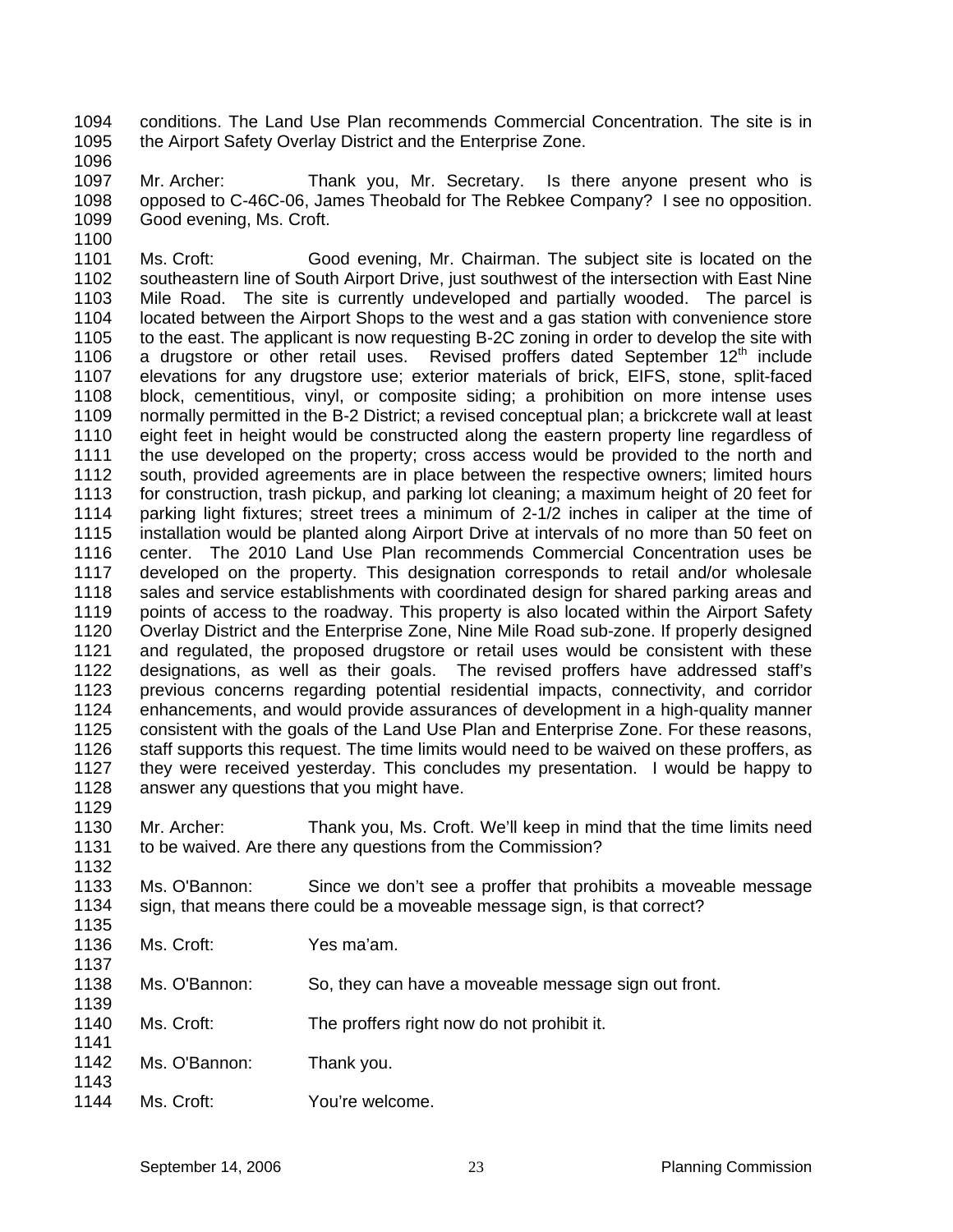1145 1146 1147 1148 1149 1150 1151 1152 1153 1154 1155 1156 1157 1158 1159 1160 1161 1162 1163 1164 1165 1166 1167 1168 1169 1170 1171 1172 1173 1174 1175 1176 1177 1178 1179 1180 1181 1182 1183 1184 1185 1186 1187 1188 1189 1190 1191 1192 1193 1194 Mr. Archer: All right. Any further questions from the Commission? Mr. Jernigan: They have them in the West End. Ms. O'Bannon: Not if I have anything to do with it. Mr. Jernigan: We did go through and make sure that they had to have that time limit on them of 10 seconds, but I don't know that we have any in the Varina District now. If we want to come up with a code to get rid of all of them, I'm all right with that. Ms. O'Bannon: No, we just changed the Code to allow them just about anywhere, in my opinion. It just reminds me of something Mary Wade—I don't know if all of you know who Mary Wade was—said years ago. She would always add in the zoning cases things like, "no billboard," or "no loopable message signs." Everybody would say, "But the zoning ordinance says that you can't do that." She said, "Yeah, but some day that zoning ordinance may change," and sure enough it has. So, because she paid particular attention to details like that, she kept the quality she was looking for. That's one thing I learned from her years ago. I only point it out just to make sure. It's the type of thing that comes up if you're concerned about impact on residential property. I just put that out there as impacts on residential property. It's something I'm very conscious of because, as you know, in the Tuckahoe District, it's very tight with a lot of residential property, usually, in a case like this. I just thought I'd point it out. Mr. Jernigan: When it comes through POD, we'll see if it's appropriate, if that's what they have. Ms. O'Bannon: But the ordinance says that it's allowed. I think the ordinance even says for churches and schools. There were some things that were done for that, too. Mr. Jernigan: We have a church on Williamsburg Road that has a moveable sign. Ms. O'Bannon: Mmm-hmm. Mr. Silber: I think it would be hard to stop it at the POD stage. I think you really have to look at it on a case-by-case basis to determine whether this is a place you want to prohibit those or not. I think if it is a location that you have concerns with, I would prefer that it happen with the proffered conditions than to try to condition with a POD, because I think that would be hard to do. Ms. O'Bannon: I only mention it because we do have the residential property. If it's in the front, maybe they can't see it, the building would block it. It depends on where it's located. Mr. Jernigan: Everything along Airport Drive is commercial. Nathalie, the only question that we have, I guess, is everything okay and are you happy with the joint agreement for the access?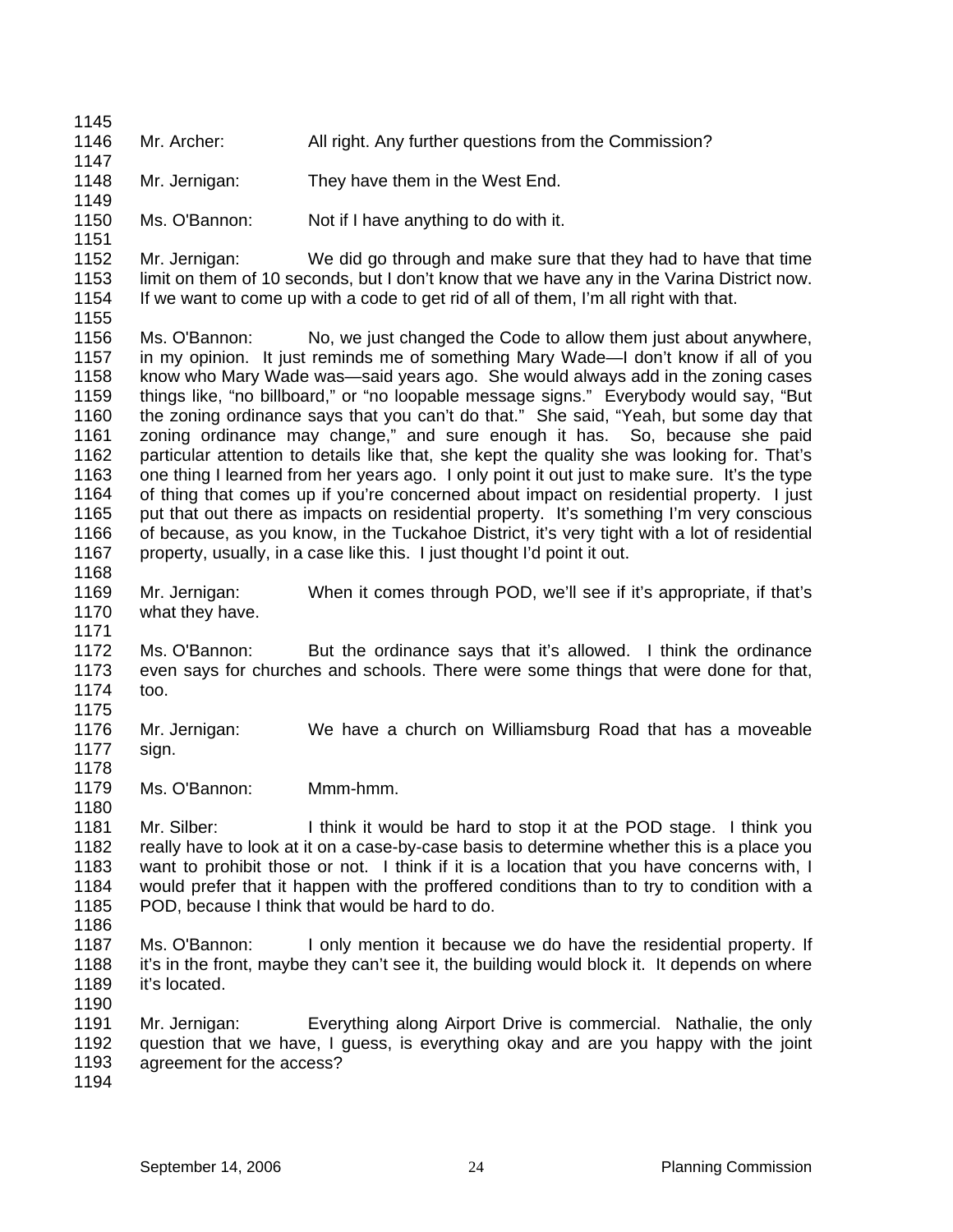1195 1196 1197 1198 Ms. Croft: Yes sir. I think at this point, it's possibly the best that the applicant can do under the time circumstances. I know that the applicant can speak to that a little bit more than I could, though.

1199 Mr. Jernigan: I don't remember that coming up in the Wendy's case.

1201 1202 Ms. Croft: I believe the Wendy's POD did show cross access to the BP station to the east.

- 1204 Mr. Jernigan: It did, but not the second point.
- 1206 Ms. Croft: Right.

1200

1203

1205

1207

1219

1221

1223

1232

1238

1241

1243

1208 1209 1210 1211 Mr. Silber: Mr. Jernigan, perhaps we could have the applicant address that, because that was a concern I had, too. The way it's proffered, there is no assurance that we won't have cross access to either side.

1212 1213 1214 1215 1216 1217 Mr. Jernigan: Well, what they were uneasy about was giving cross access without a joint agreement. That's the reason, when I spoke to Caroline, I told her to draw up something that would be acceptable to staff. It shows that they're willing to give cross access as long as there's an agreement to take care of it. Anyway, we can let her address that.

- 1218 Mr. Silber: I don't have any more questions for Nathalie.
- 1220 Mr. Archer: Thank you, Ms. Croft.
- 1222 Ms. Croft: Thank you.
- 1224 1225 1226 Mr. Archer: Will the applicant or applicant's representative come forward please?

1227 1228 1229 1230 1231 Mr. Jernigan: Mr. Chairman, while they're getting that straight, this is actually a downzoning case. This property was zoned B-3C and B-2C for Wendy's. Wendy's had planned on coming in. I met with the representatives and they were excited to go in there and then something happened that CVS decided they want to move, and I guess they just came in there and gave them a pile a money.

- 1233 1234 Mr. Archer: [Unintelligible] to make you nervous.
- 1235 1236 Ms. Nadal: I'm not nervous.
- 1237 Mr. Archer: Good evening, ma'am.

1239 1240 Ms. Nadal: Good evening, Mr. Chairman, members of the Commission. You had asked specifically about the cross access.

- 1242 Mr. Archer: Excuse me, ma'am, would you give us your name?
- 1244 1245 Ms. Nadal: Oh, sure. I'm Caroline Nadal with Hirschler Fleischer here on behalf of the applicant, The Rebkee Company. If you look on this, the access to the right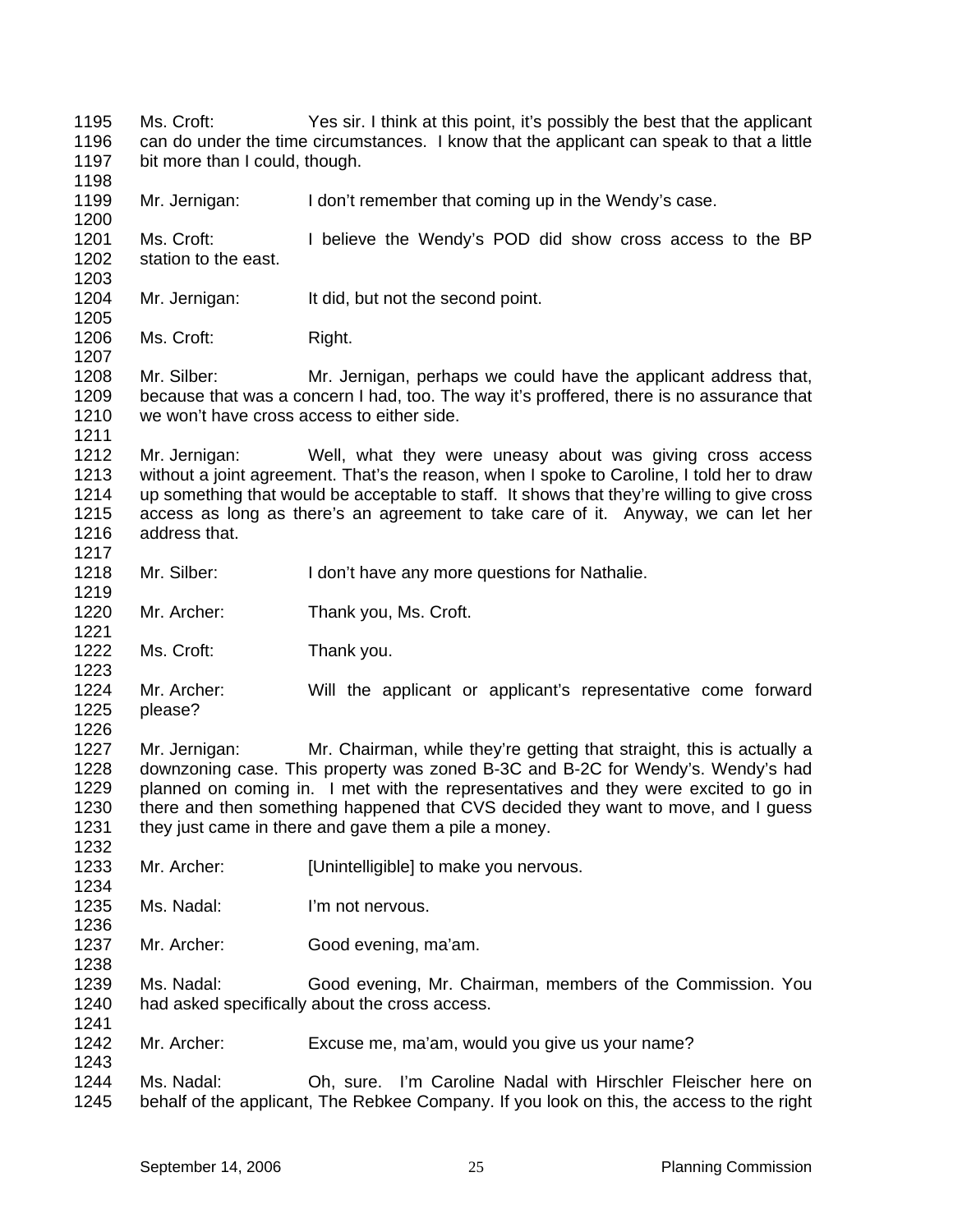1246 1247 1248 1249 1250 1251 is the BP station. We actually do have an agreement in place with BP for cross access and are willing to proffer that. However, we are concerned particularly about the access to the shops at Airport Drive because we currently don't have a cross access agreement in place. We feel like proffering something where we don't actually have an agreement in place and attempting to bind another party to an agreement is just not something we would feel comfortable proffering.

- 1253 1254 Mr. Archer: Mr. Schwartz can help you out there, can't he?
- 1255 1256 Ms. Nadal: There's a recorded easement all the way across?
- 1257 Mr. Jernigan: I guess we can't hear you from where you're sitting.
- 1259 Mr. Archer: Mr. Schwartz, you look like you've been dying to say something.

1261 1262 1263 1264 1265 1266 1267 1268 1269 1270 Mr. Schwartz: You know I wasn't going to say anything, but I had come out [unintelligible]. Okay. I'm John Schwartz. I represented the Wendy's in this property and actually owned this property. Wendy's bought it from me and my partner. There's a cross easement agreement that's been recorded for sometime from Nine Mile Road all the way to the Wachovia bank, which is at the other end of the property, which will be inclusive of the shops on Airport Drive next door, Wachovia further to the south, and the BP to the north. So, there is an existing recorded cross easement in all directions for all people, as well as a cross maintenance agreement, which they had to assume when they bought the property from Wendy's. Wendy's assumed it from us when they bought it from us.

1272 1273 Mr. Jernigan: I guess we'll be looking for a proffer, then, that just says there will be access both to the north and south.

1275 1276 1277 1278 Ms. Nadal: We're willing to give the cross access. Thank you, Mr. Schwartz. We'll remove that it's contingent upon getting an agreement in place between the two, since we do have a recorded instrument that gives us that cross access. We're happy to amend it, if that's all right.

| 1280                 | Mr. Jernigan:           | Yeah, that's fine. Mr. Silber, does that take care of things?      |
|----------------------|-------------------------|--------------------------------------------------------------------|
| 1281<br>1282<br>1283 | Mr. Silber:             | Yes.                                                               |
| 1284<br>1285<br>1286 | Mr. Jernigan:<br>Board. | We'll go ahead and approve it and then change the proffer prior to |
| 1287<br>1288         | Mr. Silber:             | That would be fine.                                                |
| 1289<br>1290         | Mr. Archer:             | All right. Any further questions for Ms. Nadal?                    |
| 1291<br>1292         | Ms. Nadal:              | Thank you all.                                                     |
| 1293<br>1294         | Mr. Jernigan:           | I don't have any further questions, Mr. Chairman.                  |
| 1295<br>1296         | Mr. Archer:             | All right.                                                         |

1252

1258

1260

1271

1274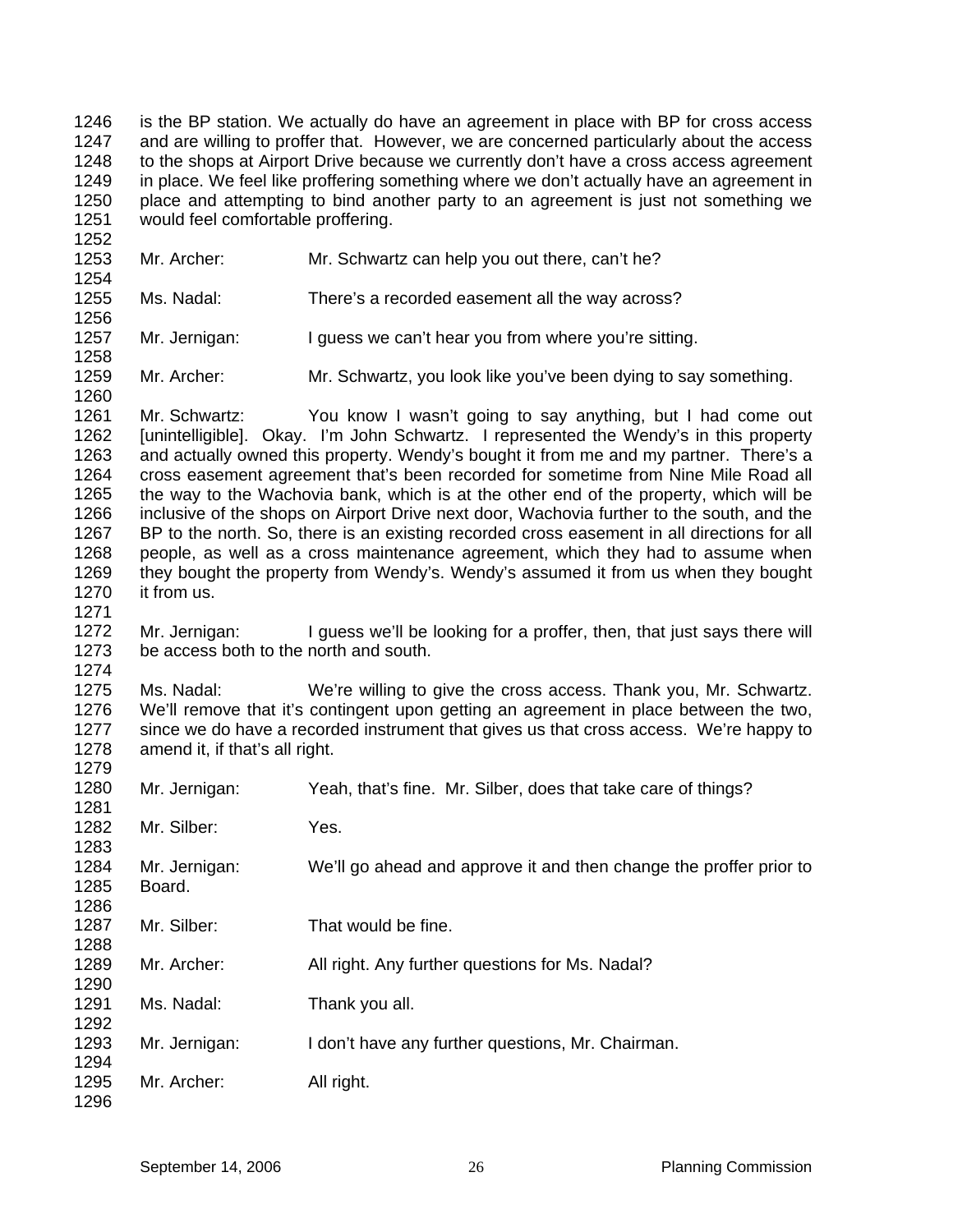1297 1298 Mr. Jernigan: All right, Mr. Chairman, I will move for approval of Case C-46C-06, The Rebkee Company, to send to the Board of Supervisors for their approval.

1300 Mr. Vanarsdall: Second.

1299

1301

1305

1307

1309

1311

1314

1317

1319

1322

1335

- 1302 1303 Mr. Archer: Motion by Mr. Jernigan—
- 1304 Mr. Jernigan: I have to waive the time limits.
- 1306 Mr. Archer: And I [unintelligible].
- 1308 Mr. Jernigan: I make a motion to waive the time limits on Case C-46C-06.
- 1310 Mr. Vanarsdall: Second.
- 1312 1313 Mr. Archer: Okay. Motion by Mr. Jernigan, second by Mr. Vanarsdall. All in favor of the motion say aye. Opposed say no. The time limits are waived.
- 1315 1316 Mr. Jernigan: Now I will move for approval of Case C-46C-06, the Rebkee Company, to send to the Board of Supervisors for their approval.
- 1318 Mr. Vanarsdall: Second.
- 1320 1321 Mr. Archer: Motion by Mr. Jernigan, second by Mr. Vanarsdall. All in favor of the motion say aye. Opposed say no. The recommendation is approved.

#### 1323 *Deferred from August 10, 2006 Meeting*

1324 1325 1326 1327 1328 1329 1330 1331 **P-14-06 Gloria Freye for Richmond 20MHz, LLC (nTelos):** Request for a provisional use permit under Sections 24-95(a), 24-120 and 24-122.1 of the County Code in order to construct a PCS wireless communications facility with a 102' high flagpole style antenna, on part of Parcel 752-749-9473, located on the east side of Three Chopt Road at its intersection with Ridgefield Road. The existing zoning is A-1 Agricultural District and R-3 One Family Residence District. The Land Use Plan recommends Semi Public and Environmental Protection Area.

1332 1333 1334 Mr. Archer: All right. Is there anyone present who is opposed to P-14-06, Gloria Freye for Richmond 20MHz, LLC. I do see opposition. We'll get to you, sir. All right. Mr. Lewis, good evening, sir.

1336 1337 1338 1339 1340 1341 1342 1343 1344 1345 1346 1347 Mr. Lewis: Good evening. Thank you, Mr. Chairman. nTelos is requesting to construct a 102-foot high communication tower designed to look like a flagpole. The equipment lease area would be 237 square feet. Westhampton Masonic Lodge #302 owns the 5.9-acre subject property at 9310 Three Chopt Road. The 2010 Land Use Plan recommends Semi-Public and Environmental Protection Area for the property. The proposed site is zoned A-1, Agricultural, which allows communication towers over 50 feet, with approval of a provisional use permit. As illustrated by the applicant's site plan, Code-required setbacks from adjacent dwellings and property lines would be met. Also, construction and maintenance access would be via the driveway extending from Three Chopt Road, as stated in Recommended Condition #10. As shown by this elevation, a tapered monopole is being proposed in an effort to minimize the potential visual impact of the tower on surrounding residential neighborhoods. The applicant's antenna set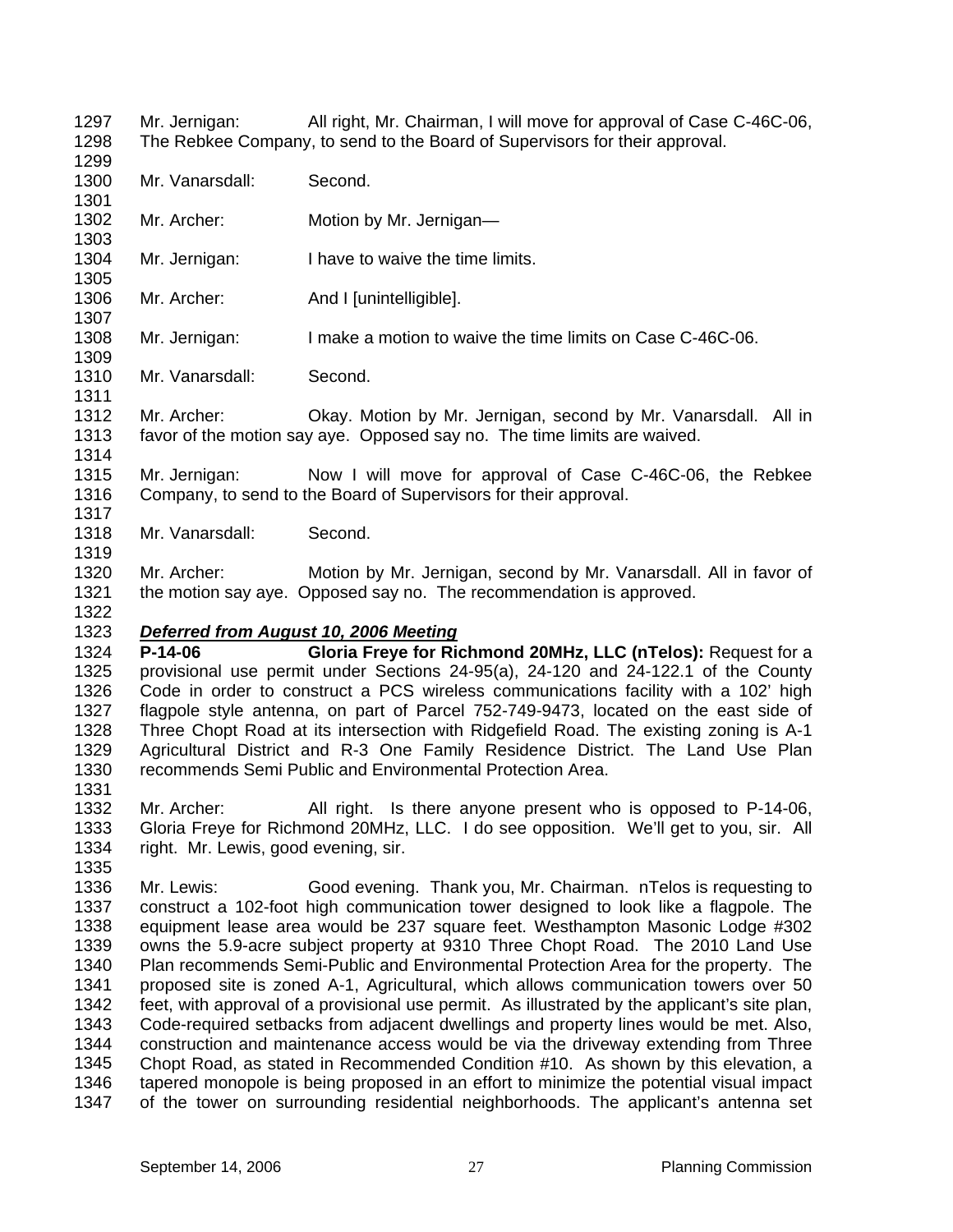1348 1349 1350 1351 1352 1353 1354 1355 1356 1357 1358 1359 1360 1361 1362 1363 1364 1365 1366 1367 1368 1369 1370 1371 1372 1373 1374 1375 1376 1377 1378 1379 1380 1381 1382 1383 1384 1385 1386 1387 1388 1389 1390 1391 1392 1393 1394 1395 1396 1397 would be concealed inside the structure at 95 feet and an additional carrier may colocate antennae inside the structure at 87 feet. A 15-foot by 25-foot American flag would be flown and maintained in accordance with the Federal Government's Flag Etiquette Guidelines. This photo shows the proposed location of the monopole and the applicant's support equipment. The pole structure would be situated approximately 12 feet off the building's southwestern corner between this pole that you see here and the corner of the building. A 10-foot by 12-foot equipment compound would be placed against the building's western wall between the stairway and two air conditioning units. To provide visual buffering and sound suppression, both the equipment compound and air conditioning units would be surrounded by a six-foot high opaque vinyl fence. Staff has also recommended Condition #11 to maintain the existing tree line buffer around the property. The applicant has provided propagation maps showing how the proposed wireless facility would improve network coverage in the area. Given the structure's relatively low height and the flagpole style design, staff believes this could be an acceptable location for a low-impact communication structure with the recommended conditions cited in the staff report. This concludes my presentation. I'll be happy to take any questions. Mr. Archer: Thank you, Mr. Lewis. Are there questions from the Commission for Mr. Lewis? Ms. O'Bannon: Approximately how tall is that pole that's there now, the one that's going to be between this building and that pole? Mr. Lewis: I think it's about 40 feet. It is shown right here. Forty-foot power pole. Ms. O'Bannon: All right. Can you go back to the photograph? So, it's between the building and that 40-foot pole. Mr. Lewis: Correct. Ms. O'Bannon: Okay. Do we have any other towers that are similar to this and that you could cite as to where we might have one in the County? Mr. Lewis: Similar in type, but not in height is at the North Carolina Furniture Company at West Broad and Pemberton. I believe it's 120 feet. Ms. O'Bannon: So, it's taller than this. Mr. Lewis: It's 20 feet taller. It is a flagpole style design. Ms. O'Bannon: There's also one at Westhampton Memorial Park. How tall is that one? Do you have that height? Mr. Lewis: I don't have that. It's shorter. Mr. Branin: There's also an additional one near Springfield. Where is that one located?

1398 Ms. O'Bannon: So, that's a 50 foot and the other's 120.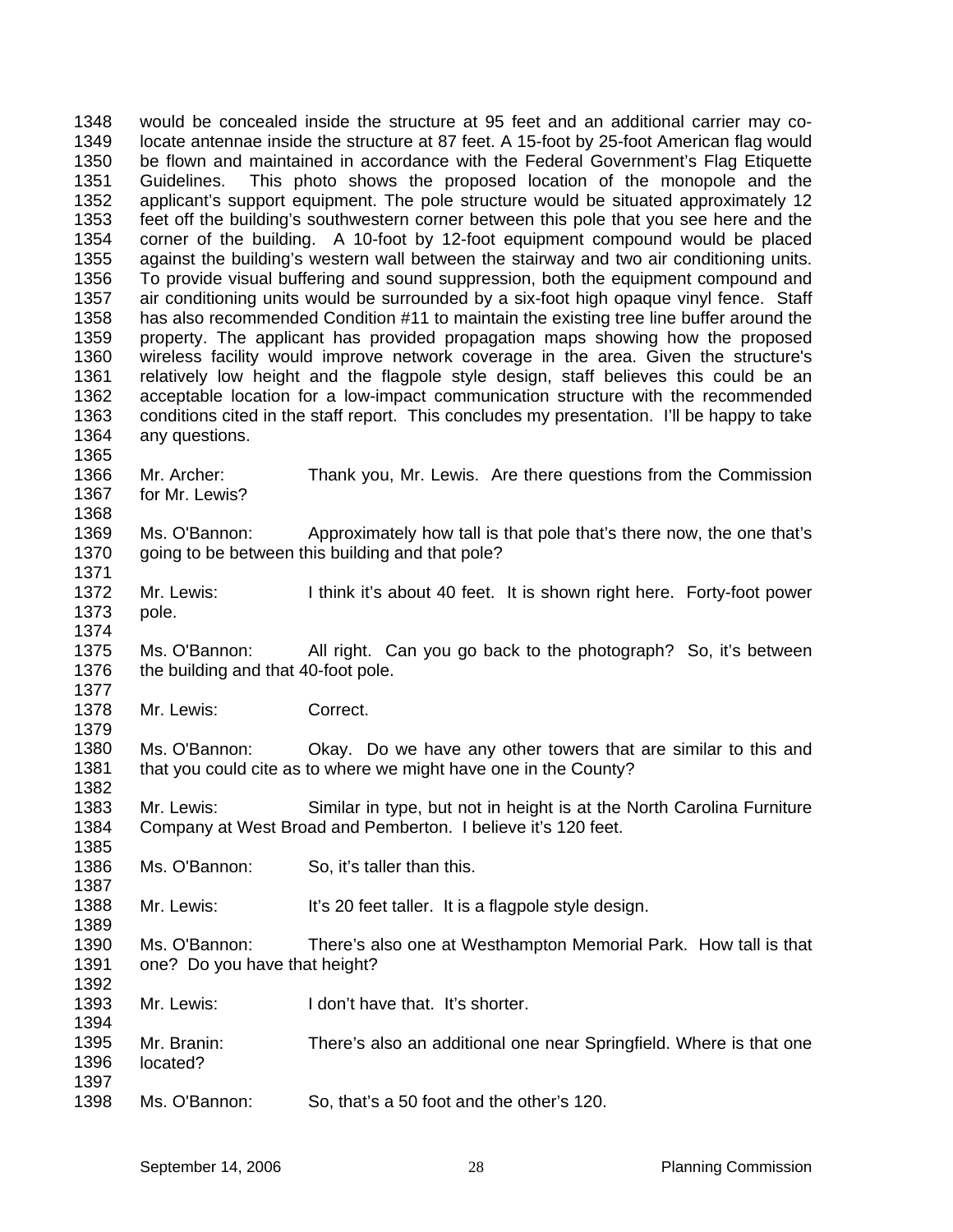1399 1400 1401 1402 1403 1404 1405 1406 1407 1408 1409 1410 1411 1412 1413 1414 1415 1416 1417 1418 1419 1420 1421 1422 1423 1424 1425 1426 1427 1428 1429 1430 1431 1432 1433 1434 1435 1436 1437 1438 1439 1440 1441 1442 1443 1444 1445 1446 1447 1448 1449 Mr. Lewis: Okay. Yes. The Springfield location, I'm not sure of the exact details of that one, but I would be glad to assemble that analysis. Mr. Branin: That won't be necessary. Mr. Archer: All right. Any further questions for Mr. Lewis from the Commission? We did have opposition, so if there are no further questions, we'll ask you to come forward please and state your name for the record. Mr. Rhudy: Good evening, Mr. Chairman and members of the County Planning Commission. My name is Ralph Rhudy. I'm a resident at 1801 Murdock Road. Tonight I'm speaking on behalf of the homeowners in the Windsordale Civic Association. Mr. Archer: Mr. Rhudy, excuse me sir. I'm sorry to interrupt you, but I'm a little bit out of order here. Did we want to bring the applicant forward first? Mr. Silber: I'm comfortable with listening to Mr. Rhudy before the applicant, unless the other Commissioners want it the other way. Mr. Branin: Mr. Rhudy, the reason he stopped you is generally we'll listen to the applicant and then opposition and the applicant has the opportunity to come back and give any statements afterwards. We skipped the applicant and came right to you. Mr. Archer: I apologize for interrupting you, sir, but I just got ahead of myself. We allow 10 minutes for each side to make their point, so you have 10 minutes and the applicant has 10 minutes also. Mr. Silber: I see the applicant is seated in the back. Ms. Freye, do you want to make your presentation—that would be in order—or do you want him to go ahead and express his concerns? Ms. Freye: I would prefer to wait for rebuttal. Mr. Silber: Okay. Mr. Archer: I'm sorry, Mr. Rhudy, go ahead, sir. Mr. Rhudy: Tonight I'm here speaking on behalf of the homeowners in the Windsordale Civic Association. Our Association's president, Jim Tyler, was not able to attend this meeting this evening due to health problems. The residents of the Windsordale Civic Association oppose the installation of nTelos' 102-foot cellular phone tower displaying a large American flag on the Masonic Lodge property at 9310 Three Chopt Road. Our request this evening is simple. We ask that you not support the pending provisional use permit being requested by nTelos. There are several reasons our Association and the neighboring residents are taking this position. First, the parcel belonging to the Masonic Lodge is zoned A-1 and is surrounded by residential properties on all sides. The presence of a 102-foot tower on the relatively high knoll is not in balance with the scale of the surrounding 1- and 2-story homes abutting the Masonic Lodge's property. The proposed display of an American flag on a commercial structure containing cellular phone equipment is, in our judgment, not an appropriate display of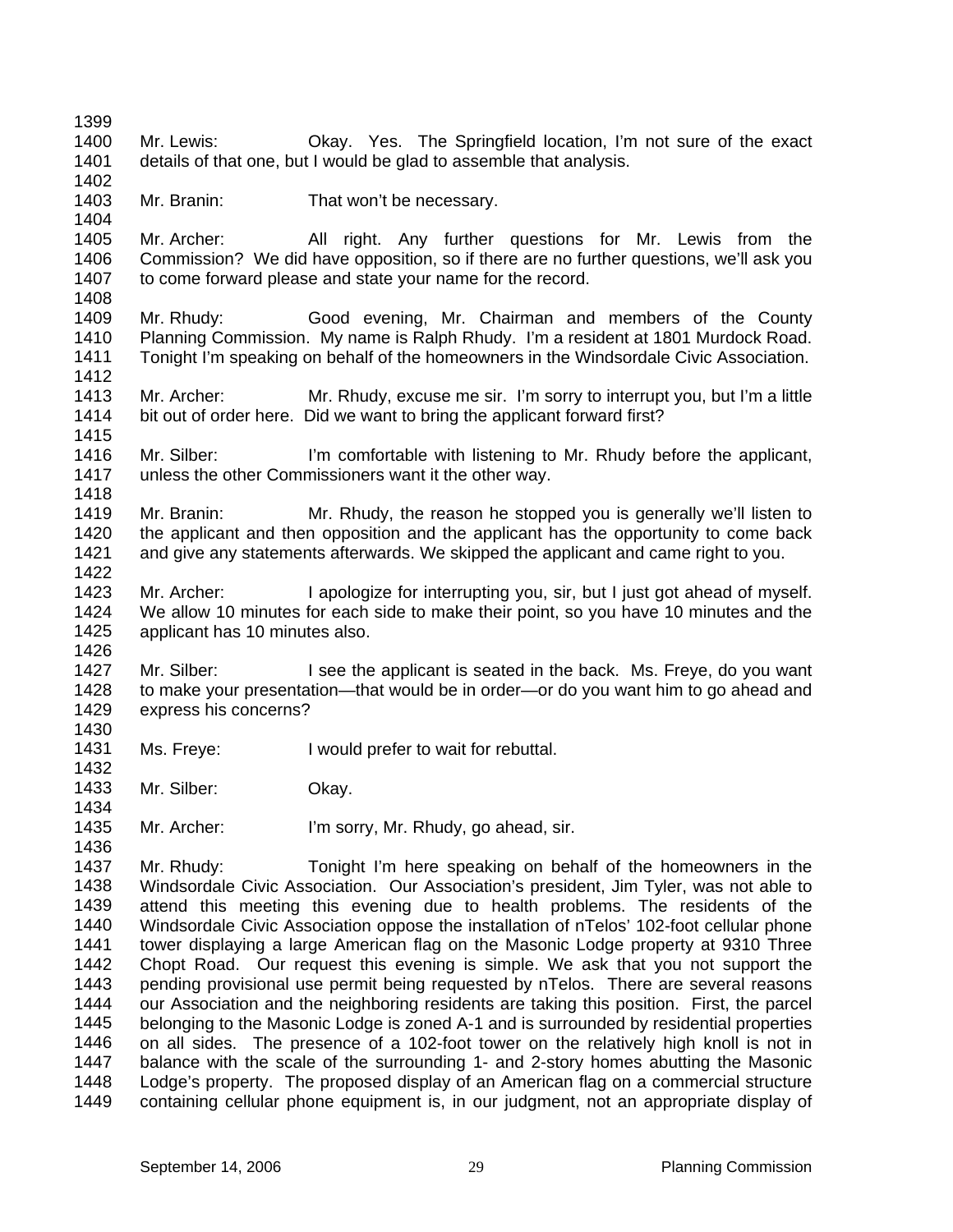1450 1451 1452 1453 1454 1455 1456 1457 1458 1459 1460 1461 1462 1463 1464 1465 1466 1467 1468 1469 1470 1471 1472 1473 1474 1475 1476 1477 1478 1479 1480 1481 1482 1483 1484 our nation's flag. The flagpole is like a wolf in sheep's clothing. In looking at numerous flagpole installations in the County's West End area, there are no flagpoles of this size in residential neighborhoods. We believe that a better solution for this infrastructure is to be on another nearby property, which is an area already zoned for more commercial operations. We ask that you consider such sites as the Tuckahoe Library on Starling Drive, the County's new water treatment plant near Three Chopt Road and Pemberton, the County's water tower near Three Chopt Road, Cox Road, and Church Road. All of these possible alternate sites are on neutral areas that are not surrounded by singlefamily residences. In addition, an nTelos tower or flagpole in one of these locations could represent additional revenue to the County of Henrico. Simply put, alternative sites related to this proposed provisional use permit have not been formally presented to this Commission, to our knowledge. We are requesting that both nTelos and the Commission explore these options with the same energy that has gone into the Masonic Lodge site, which is in the midst of a residential neighborhood. Also, it is important to remember there are some properties near the Masonic Lodge that will have virtually unobstructed views of the proposed tower year-round. Likewise, there were some covenants placed on the Masonic Lodge property related to other expansions or utilizations of the land resources when the Lodge moved to the site. While these 25 year covenants have legally expired, the original spirit of the provisions or stipulations was that the land would remain unchanged. We believe this initial spirit is being violated by this proposed land use. I'd like to share that the Windsordale Civic Association circulated a petition in August and obtained the signatures of approximately 75 residents who oppose this 102-foot tower structure. It is true there was a mistake in that petition that was corrected at the second informational gathering regarding the chain-link fence around the pole. It was not the fence that the residents were concerned about, but rather the massive size of this cellular tower disguised as a flagpole. Also another concern mentioned, which is still unknown, is the affect this might have on our property values. In closing, our Windsordale Civic Association, the Pinedale and Wedgewood Park residents are requesting the Planning Commission and nTelos to one, explore and examine alternate sites for this cellular tower installation requiring this proposed provisional use permit, and two, allow the residential neighborhoods adjacent to the Masonic Lodge property to continue in the spirit of the covenant made by the Lodge when it was purchased from St. Bartholomew's Mission Church in March of 1971. Thank you for the time to submit these comments to the Board. Are there any questions I might answer?

- 1486 1487 Mr. Archer: Thank you, Mr. Rhudy. We had a map there. Would you show us on that map where you are talking about.
- 1489 Mr. Silber: The other locations.

1485

1488

1490

1492

1494

- 1491 Mr. Archer: The other locations.
- 1493 Mr. Silber: I don't think they're on the map.
- 1495 1496 Mr. Archer: They're supposed to look for more than one location when they're putting these towers up. Where was the other location?
- 1498 1499 1500 Mr. Rhudy: The other locations, I think, are off this aerial photo. The first site is over just east of Parham Road at the new County of Henrico Library that will open later this month. It's just a couple blocks from the Topeka's Steakhouse. Another site is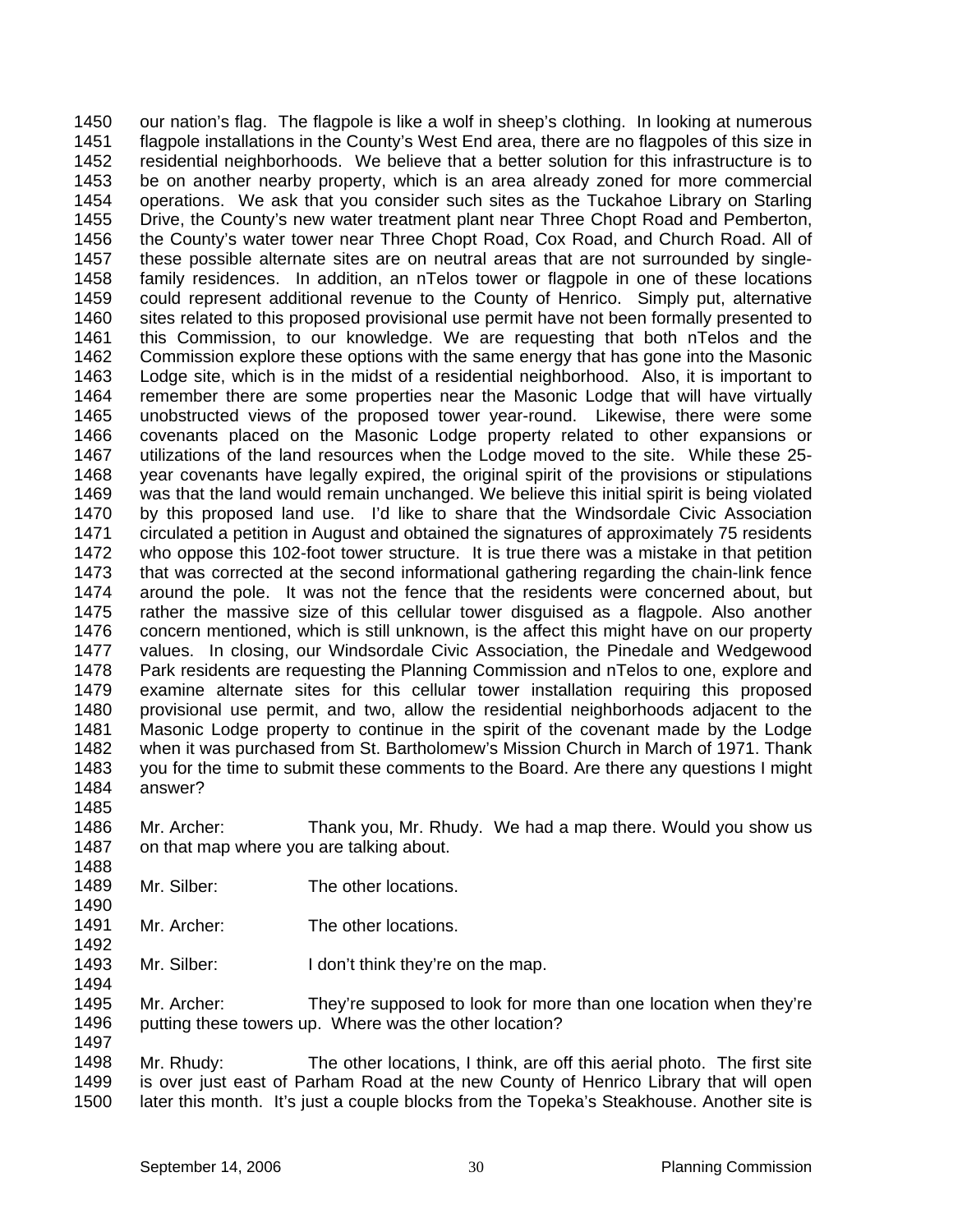1501 1502 1503 1504 1505 1506 1507 1508 1509 1510 1511 1512 1513 up near your water treatment plant. That would be in the northwest corner of Pemberton Road and Three Chopt Road. The other site I mentioned is the County water tower up near the intersection of Three Chopt Road, Cox Road, and Church Road. Those are three alternate sites. In looking at them, perhaps the topography, the sites where the land is a little different. This is a relatively high knoll, but perhaps the applicant could put more powerful equipment in the station to get the signal they're trying to penetrate in this area. They mentioned an area they're trying to fill a void in is surrounded roughly by Interstate 64, Parham Road, Pemberton Road, and Gayton Road on the south. I think these other options really ought to be looked at. It's kinda like saying you look at other things related to roadway corridors. Oftentimes, you'll have people here and you'll see several alignments and you'll have clarifications about this being the preferred site for this thing, but you've gone through an analysis looking through the alternatives. I don't believe this has been done with this particular application today.

1514

1518

1520

1526

1528

1515 1516 1517 Mr. Vanarsdall: It's supposed to be done before we approve these, but sometimes they can't move them because it doesn't connect with what they're doing. They call it a hole. That might be the case.

1519 Mr. Silber: I think that needs further clarification.

1521 1522 1523 1524 1525 Mr. Branin: Mr. Rhudy, one thing. They have the propagation map. They come out with their equipment and show where the signals are coming in. When you were speaking of the alternative spots, but you said it's not on this aerial photo, they're a pretty good distance away. So, that tower may not be able to be used on those locations.

1527 Mr. Vanarsdall: That's what I just said; they call it a hole.

1529 1530 1531 1532 1533 1534 1535 1536 1537 1538 1539 1540 1541 1542 1543 1544 1545 1546 1547 1548 1549 1550 1551 Ms. O'Bannon: You did mention about the appropriateness of the flagpole. We did just mention two flagpoles that are in use as telecommunication towers in that area in the West End. We need telecommunication towers, we generally must have them to provide service. If I may add, more recently, the need has even expanded because we need more bandwidth. Number one, more people are buying cell phones, just in general. Their kids are buying cell phones. So, there's a capacity issue in all towers across the County. Another thing is that because more people have phones that take photographs or they're instant messaging, they're using all that bandwidth and you can only get about 125 signals at any given time at any tower. So, they say we need another tower. This is where we're going now. I'm sure that's part of what you may hear, but it's the idea that as more people demand the service, companies are simply providing it. They don't want to build towers just to build towers. So, between the capacity needs and new companies coming in for competition for lower costs—What you've heard from other members of the Planning Commission has to do with the fact that there's some technical things that they have to address that we'll probably hear, and the fact that you can't actually totally deny it. You can't totally deny towers, blanket coverage. You can't make a blanket statement that we're not going to have any towers. We had found on the Board of Supervisors that stealth towers, which is what they're called, are acceptable to the extent you can hide them in the cross of a church, the tower of a church. They're all over the place. We have lots of churches that have telecommunications equipment in their towers. A flagpole, we decided, is very low profile. It's a pole. I understand where you're coming from about the height and that's why we've asked a few questions here. I'm sure we'll hear about that, too. A flagpole is treated with much respect. They have to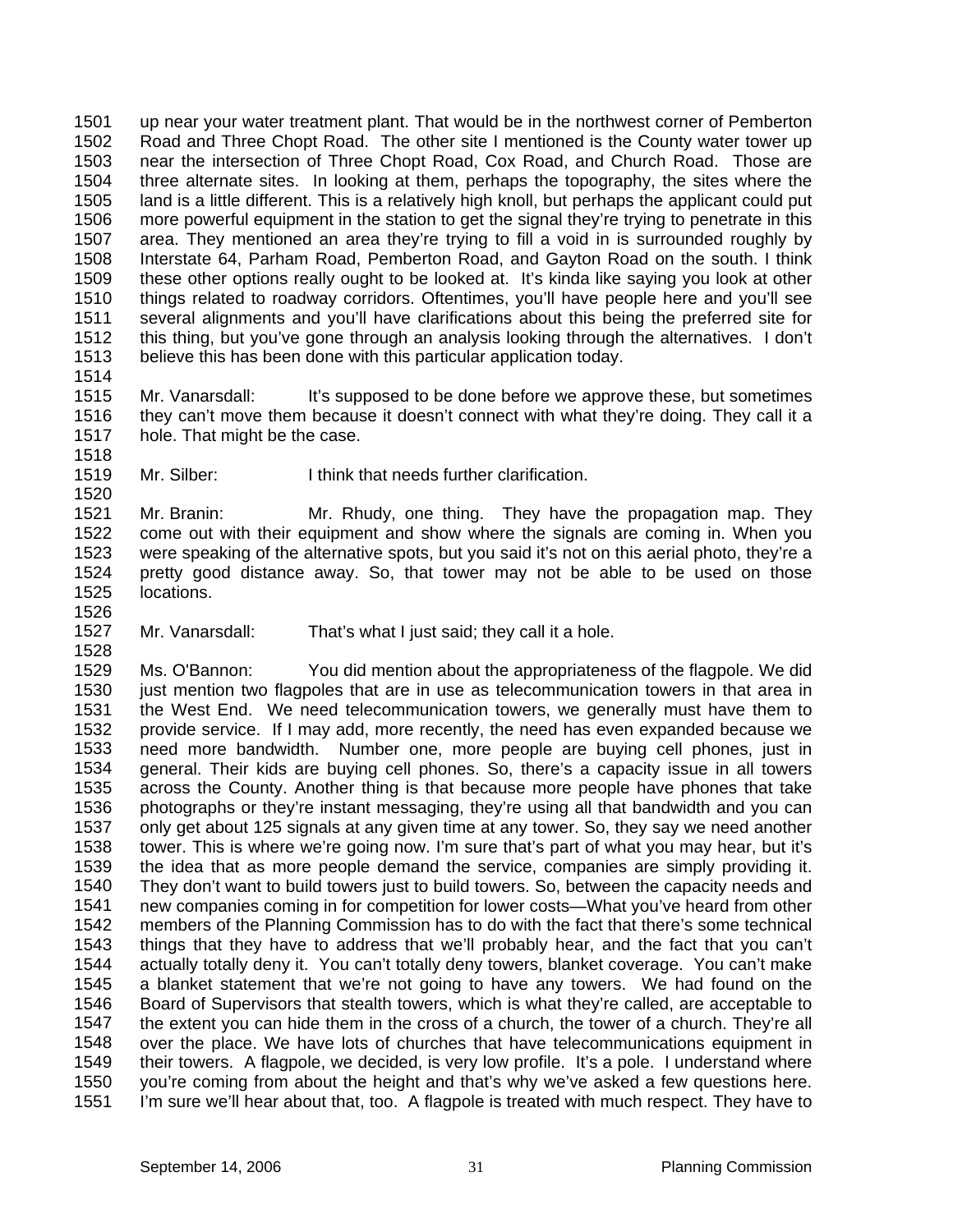1552 1553 1554 1555 light the pole all night if the flag's going to be on it. They have to take the flag up and down. I'm sure the Masonic Lodge went into details on that. You are good and I'm glad you have suggested some different locations. The Tuckahoe Library is right far away and the signals don't carry very far. We'll probably hear more about that.

1557 1558 1559 1560 1561 1562 1563 1564 1565 1566 1567 1568 Mr. Rhudy: I think that some of that information on those alternate sites ought to be presented and made part of the public record in this case. I will say about the concept of the flagpoles, I'll acknowledge the one on the north side of the North Carolina Company. To me, it's truly a tower. It's about three feet in diameter at the base and about 18 inches at the top. Most of the flagpoles you see around this area of the County, in Three Chopt Road and everything, they're pretty much conventional flagpoles. You see them over there in front of Freeman High School and everything. They're probably in the range of 50 feet in height, nominal base somewhere between 8 and 12 inches. They don't have the mass to them that you're proposing to see on what this is as truly a cellular tower. It may have a flag on it, but in terms of the structural size of it, most of your other flagpoles in this area around Three Chopt Road are pretty conventional in size. I think that's something to think about.

1569 1570 1571

1577

1580

1583

1585

1588

1556

Mr. Archer: Any further questions?

1572 1573 1574 1575 Mr. Rhudy: I could give you a copy of this petition that's been signed by roughly 75 people. I talked to Jim Tyler, our president, and he authorized me to present this to you.

1576 Mr. Archer: We'll take it for the record.

1578 1579 Mr. Branin: Mr. Rhudy, I would like a copy of that please. I wish you'd brought it to one of the neighborhood meetings that we had.

- 1581 1582 Mr. Archer: All right. Any further questions for Mr. Rhudy? Thank you sir, we appreciate it.
- 1584 Mr. Rhudy: Thank you.

1586 1587 Mr. Archer: All right, Ms. Freye. I'm sorry, I didn't mean to skip you, ma'am. Come on up. We have about 5-1/2 minutes left.

1589 1590 1591 1592 1593 1594 1595 1596 1597 1598 1599 1600 1601 1602 Ms. Rhudy: Good evening, Mr. Chairman, and members of the Board. My name is Lillian Rhudy and I live at 1801 Murdock Road and I come to speak tonight as a homeowner and also as a member of the Windsordale Civic Association. This property that we're speaking of has a long history with Henrico County, dating to March 10, 1971, when there was a Declaration of Covenants #1471 and the Board of Trustees of St. Bartholomew's Mission Church. This tract of real estate contracted to Westhampton LP Michael's Masonic Lodge #302, was conditioned upon the purchasers being able to secure rezoning from R-3 One-Family Residence, to R-5, General Residences, as well as being conditioned upon it being able to secure from Henrico County Board of Zoning Appeals an additional use permit permitting it to use the real estate as a Masonic Lodge and obtaining the consent from Pinedale Civic Association for the rezoning for the conditional use permit. In that document in the second covenant, it stated that as long as it was owned by the Masonic Lodge, the said tract of real estate shall not be used for any purpose other than a Masonic Lodge. If the land is sold or conveyed to any person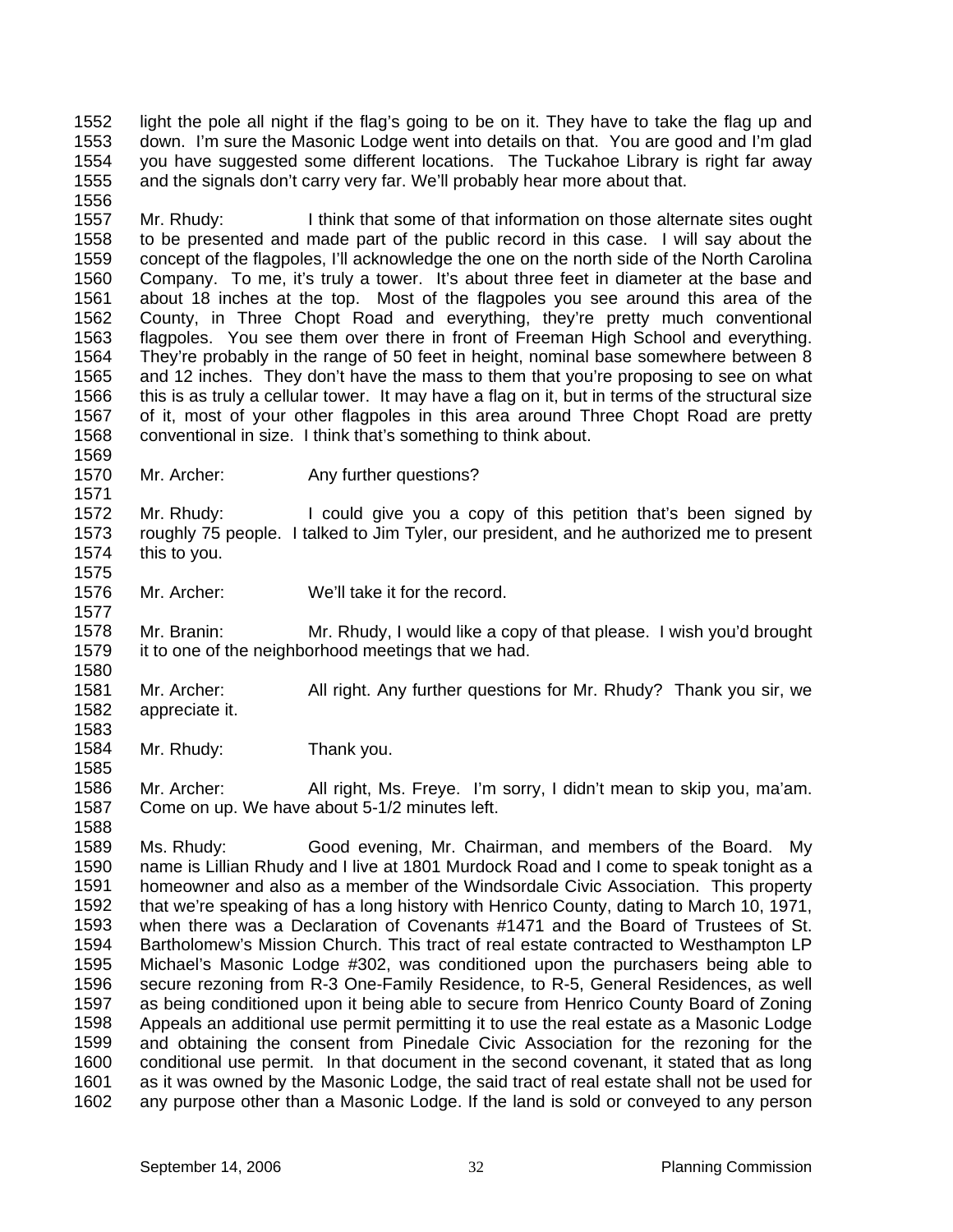1603 1604 1605 1606 1607 1608 1609 1610 1611 1612 1613 1614 1615 1616 1617 1618 1619 1620 1621 1622 1623 1624 1625 1626 1627 or firm other than another Masonic Lodge, it will make its best effort to cause it to conform with the requirements of R-3 or one-family residences. Well, while that did expire 25 years later, I ask is there not a moral obligation of intention portrayed here that would negate the passing of this provisional use request? At some point, the zoning of this property was changed to A-1. With the zoning, you can have a 100-foot flagpole and I don't think our neighborhood opposes that at all. You can have a 50-foot communication pole. However, in the requested provisional use permit with the 102 foot infrastructure, it would not be consistent with the residential neighborhoods or the traditional flagpoles that Mr. Rhudy mentioned that currently exist in our County. This 102-foot communication tower with an American flag on top is, we feel, an inappropriate use of the American flag. As he mentioned, it feels to us like a wolf in sheep's clothing for our neighborhoods in this part of Henrico County. As mentioned, we have a petition that 75 residents signed. Our main concern in this is the 102-foot infrastructure. I ask you as a Planning Commission and members of the Masonic Lodge, would you like to see this 102-foot communication tower every time you opened your front door or every time you drove down the neighborhood streets, or the member's of the Lodge that come to monthly or weekly meetings? I'm asking would you please look at other nearby locations that could be zoned and have the type of flagpole communication tower that is being asked for here tonight. Also, I ask the Masonic Lodge representatives to think about what their original intentions were as outlined in Document 1471 and please keep that moral intention of using your property for the sole purpose of a fraternal organization. You have been good neighbors to Windsordale, to Pinedale, and to Wedgewood Park these many years. Let's keep with that intention in our fine neighborhood without infiltrating it with commercial business. Thank you.

1628 1629 1630 1631 Mr. Archer: Thank you, Ms. Rhudy. Are there questions for Ms. Rhudy before she takes a seat? Thank you, ma'am. All right, Ms. Freye, I believe you can come forward.

1632 1633 1634 1635 1636 1637 1638 1639 1640 1641 1642 1643 1644 1645 1646 1647 1648 1649 1650 1651 1652 1653 Ms. Freye: Thank you. Good evening. My name is Gloria Freye, Mr. Chairman, members of the Commission. I am an attorney for McGuire Woods here on behalf of nTelos. I would like to thank the staff for all the work that they've put into this case and attending two citizen meetings with us and pulling the conditions together. Ms. O'Bannon, your explanation is very well on point. The need for this facility is to provide in-building coverage and to add capacity to the network. There is a hole, just as Mr. Vanarsdall was describing, in this targeted area. The company did look at other sites in this immediate area, Mr. Vanarsdall, and at least one or two of the sites that Mr. Rhudy alluded to are too close to the other antennas that they're trying to connect to. This property was looked at for a lot of reasons as being an appropriate one. It's a large site. It's over five acres. Two, it is surrounded with mature trees that will help provide some coverage. The other nice thing about this property was pointed out by Mr. Rhudy, and that's the fact that it's on a knoll. It's about 30 feet, I believe, above the elevation of Three Chopt. With that added elevation, it gives the company the opportunity to connect to those other towers and to fill that hole and limit the height of the flagpole to 102 feet, which is very short for a telecommunications tower. They've been very wise in selecting this site, not only for its ability to meet the need and provide the service, but do it in a way that really has a very minimal impact on the surrounding area. That's very important because they don't want to have a negative impact on the residences that are around there. The whole objective of this is to service those residents with as minimal impact as possible. That's why they also felt like this was an appropriate place for a flagpole because this is a fraternal lodge. This is a service organization. It is one lone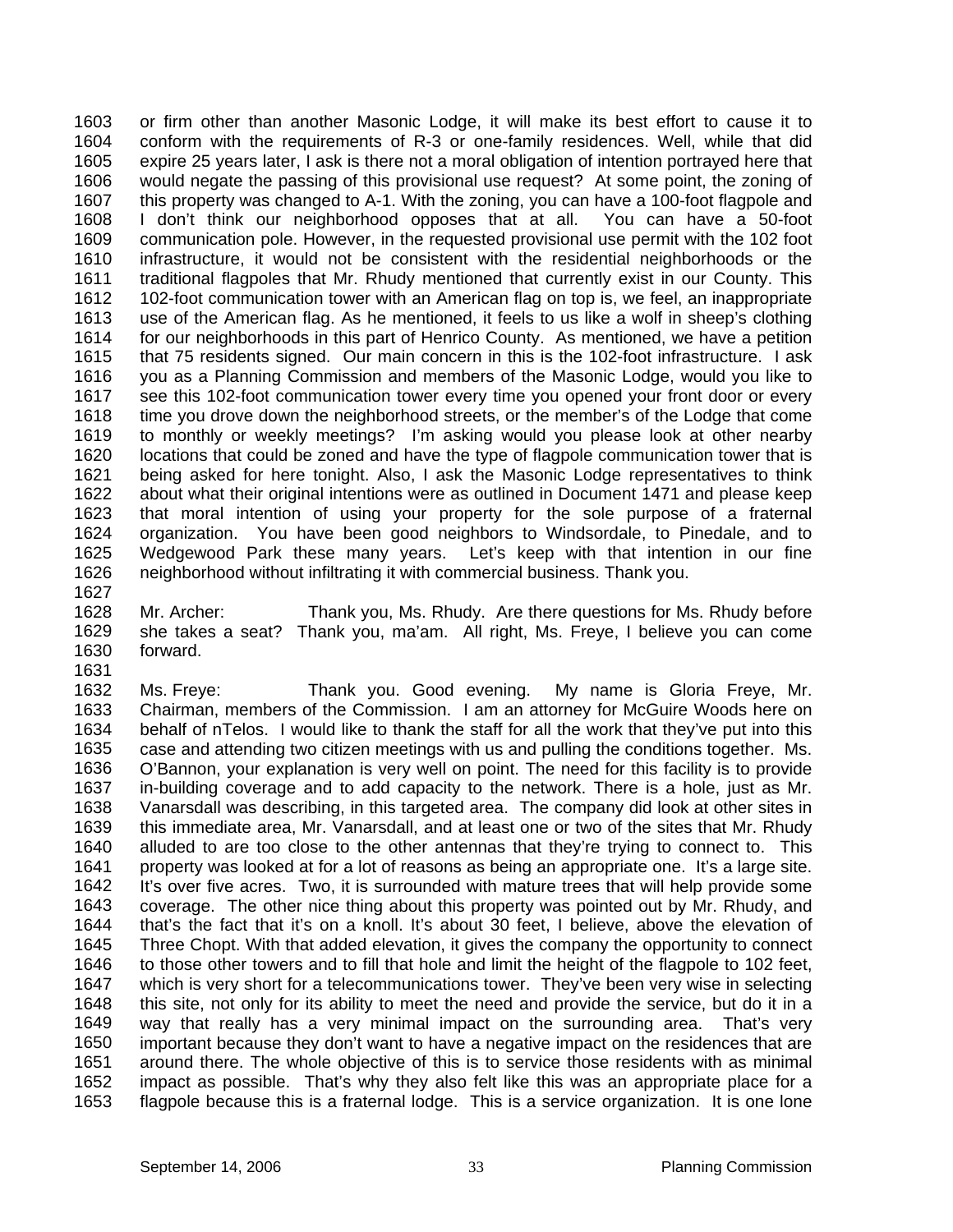building there and having a flagpole associated with it would be just as in character and in keeping as if it was with some other civic type building. Even though this is private, it is a civic type use. The ground equipment is going to be screened. In addition, we do have those exterior trees to help screen. So, even with the extra landscaping and fencing that's being provided, the ground equipment will not be visible and it will be very difficult for the neighbors, particularly from Mr. Rhudy's vantage point, to even see the base of the pole. We've agreed to the condition that allows landscaping to be provided there. nTelos has reviewed the conditions and is very accepting of those terms and conditions, and believes that with the flagpole design, with the restricted height, with the conditions, and also allowing room in that flagpole for co-location, that also is another way to meet the County's goals and objectives. We feel that we have met the County's goals, that this is a compatible site, that it is an appropriate design, it is a stealth design, and that it would not have a negative impact on the surrounding properties. I am not really the best person to speak to the 1971 covenants that Ms. Rhudy referred to. I have not actually seen a copy of that, but Mr. Lewis has. My understanding, of course, is that it has expired, but that that covenant was not one made by the Lodge; it was one by the church that simply said if you don't get your zoning for a lodge, then it stays zoned the way it is. If I'm not stating that correctly, then Mr. Lewis can fill us in on that. We did have two citizen meetings. We had one in July and we were scheduled to come before you in August. At that first meeting, we were very pleased with the response and the questions that we got. It was very well attended. People had a lot of questions. We had a lot of information to share and felt that when we left that meeting, that we had responded to people's concerns and questions. We were a little surprised later on to find out that there was a petition being circulated. We did try to get a copy of that, but that, even though requested, was not provided to us. We asked for a deferral at the last Commission hearing so that we could have another meeting. Since I couldn't get the addresses of the folks signing the petition, we simply sent an invitation to everyone in that subdivision using the County's records to get that information. We did have that meeting September 6<sup>th</sup> and there were seven neighbors that came, four who had been 1654 1655 1656 1657 1658 1659 1660 1661 1662 1663 1664 1665 1666 1667 1668 1669 1670 1671 1672 1673 1674 1675 1676 1677 1678 1679 1680 1681 1682 1683 1684 1685 1686 1687 1688 at the previous meeting and there were three new folks that came. We were able to answer their questions, I believe, and felt that that was a good meeting as well. With that, we would ask that you recommend approval of this to the Board of Supervisors as being a use that is compatible not only with the Lodge, but can serve this neighborhood without having a negative impact on them. I'll be glad to answer questions.

- 1689 1690 1691 Mr. Archer: Thank you so much, Ms. Freye. Are there questions from the Commission for Ms. Freye?
- 1692 1693 Mr. Branin: Mr. Chairman, I would like hear from a representative of the Lodge, if there's a representative here.
- 1695 Mr. Archer: Is there someone here from the Lodge? Good evening, sir.

1697 1698 1699 1700 1701 1702 1703 1704 Mr. Holley: Good evening, Mr. Chairman, members of the Commission. My name Malcolm Holley and I'm a member of the Lodge there and had been requested by the members of the Lodge to investigate this use and move forward with it. We feel that this is not incompatible with the original use of the Lodge. We are civic minded. We feel that this provides a community service in serving the residents of Henrico County in the area, and fits within the County Plan. As far as some of the protocols, this was voted upon at a meeting by the majority of the members present and was approved to move forward with this, pending approval of both this body as well as the Board of

1694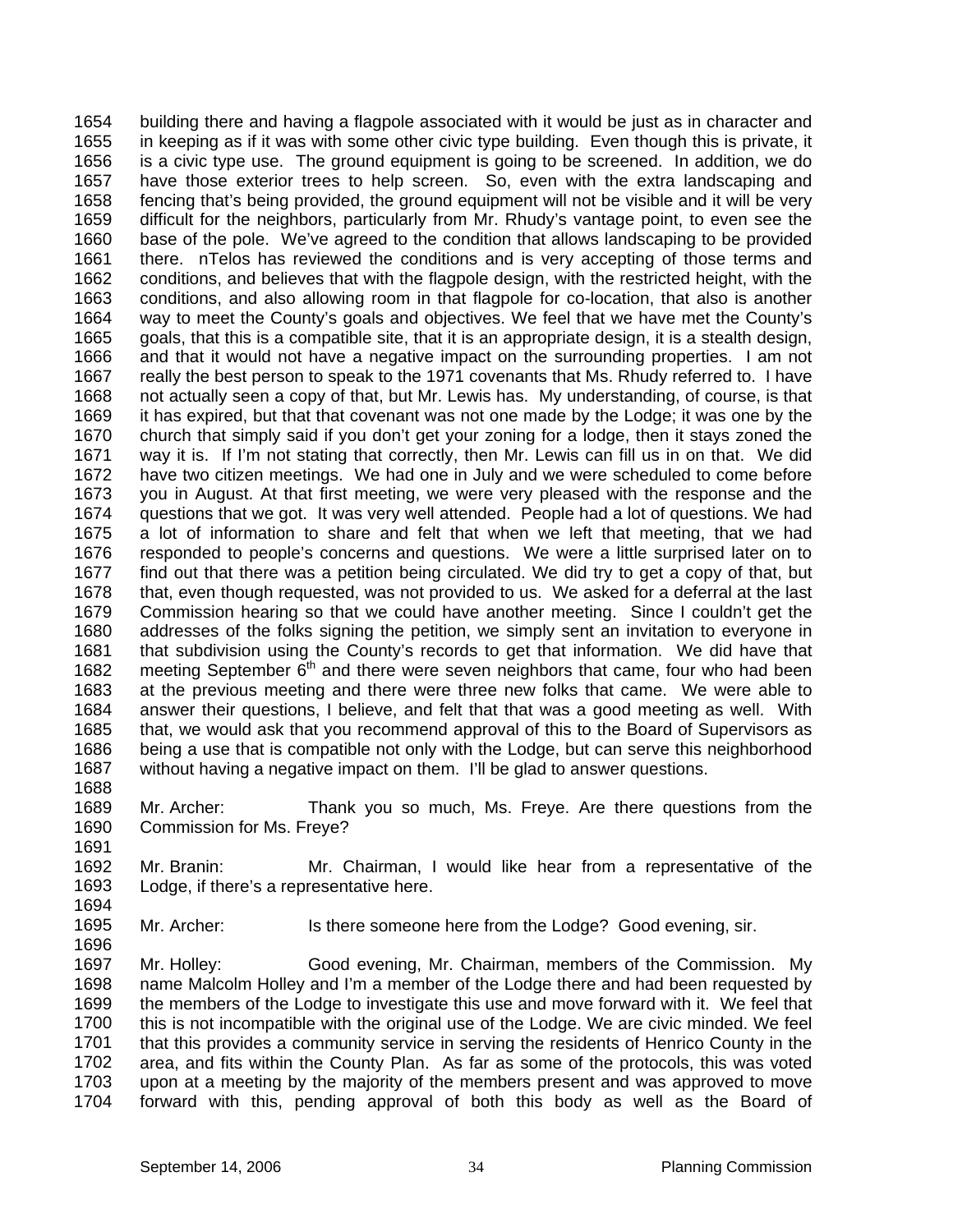1705 1706 1707 1708 1709 Supervisors. We feel that we are not violating any moral obligation that we have, because we have asked that it be not intrusive. We don't feel that the direction of the flagpole that's hiding the antennas is intrusive in that this is an American flag that would be displayed meeting all the Federal guidelines, as has been previously commented. With that, I'd be happy to answer any questions.

1711 Mr. Archer: Thank you, sir. Are there questions from the Commission?

1713 1714 1715 1716 Mr. Branin: Mr. Holley, the community has said that you have a moral obligation and I just wanted to hear from you as a representative of the Masonic Lodge that you guys are comfortable with the actions of proposing a cellular tower as a flagpole.

- 1718 1719 1720 1721 1722 Mr. Holley: Mr. Branin, we are. The members voted on that and there was a lot of discussion at the meeting that night—it actually went very long—about the whole impact that this would have in the community and our obligations to it. With that, the members voted to move forward with this and I've been trying to represent their desires.
- 1723 Mr. Branin: Okay, thank you sir.

1725 Mr. Holley: Thank you.

1727 1728 1729 Mr. Archer: All right. Is there any further discussion? There's about a minute and ten seconds left for the opposition and you've got about four minutes left for the presenter.

1731 Mr. Branin: Does anybody have any other comments?

1733 Mr. Archer: All right, Mr. Branin.

1735 1736 1737 1738 Mr. Branin: Mr. Chairman, the only comment I would have is there was another cellular tower in the West End that is over right off Springfield Road and it's actually in a residential community. Townhouses, I believe. Are you familiar with that, Mr. Secretary?

- 1740 Ms. Jones: Hungary and Springfield, I believe?
- 1742 1743 Mr. Silber: Right, right.

1744 1745 1746 1747 1748 1749 1750 Mr. Branin: To all my other Commissioners, as we proceed forward in the future with the use of communication towers, I've had several already that we've been trying to work with the communication companies to come up with such a thing as a stealth tower. As they come into your districts, ladies and gentlemen, good luck. With that, Mr. Chairman, I'd like to move that Case P-14-06, Gloria Freye for Richmond 20MHz, LLC be forwarded to the Board of Supervisors with a recommendation for approval.

- 1752 Mr. Jernigan: Second.
- 1753

1751

1710

1712

1717

1724

1726

1730

1732

1734

1739

1741

1754 1755 Mr. Archer: Motion by Mr. Branin and seconded by Mr. Jernigan. All in favor of the motion say aye. Those opposed say no. The recommendation's approved.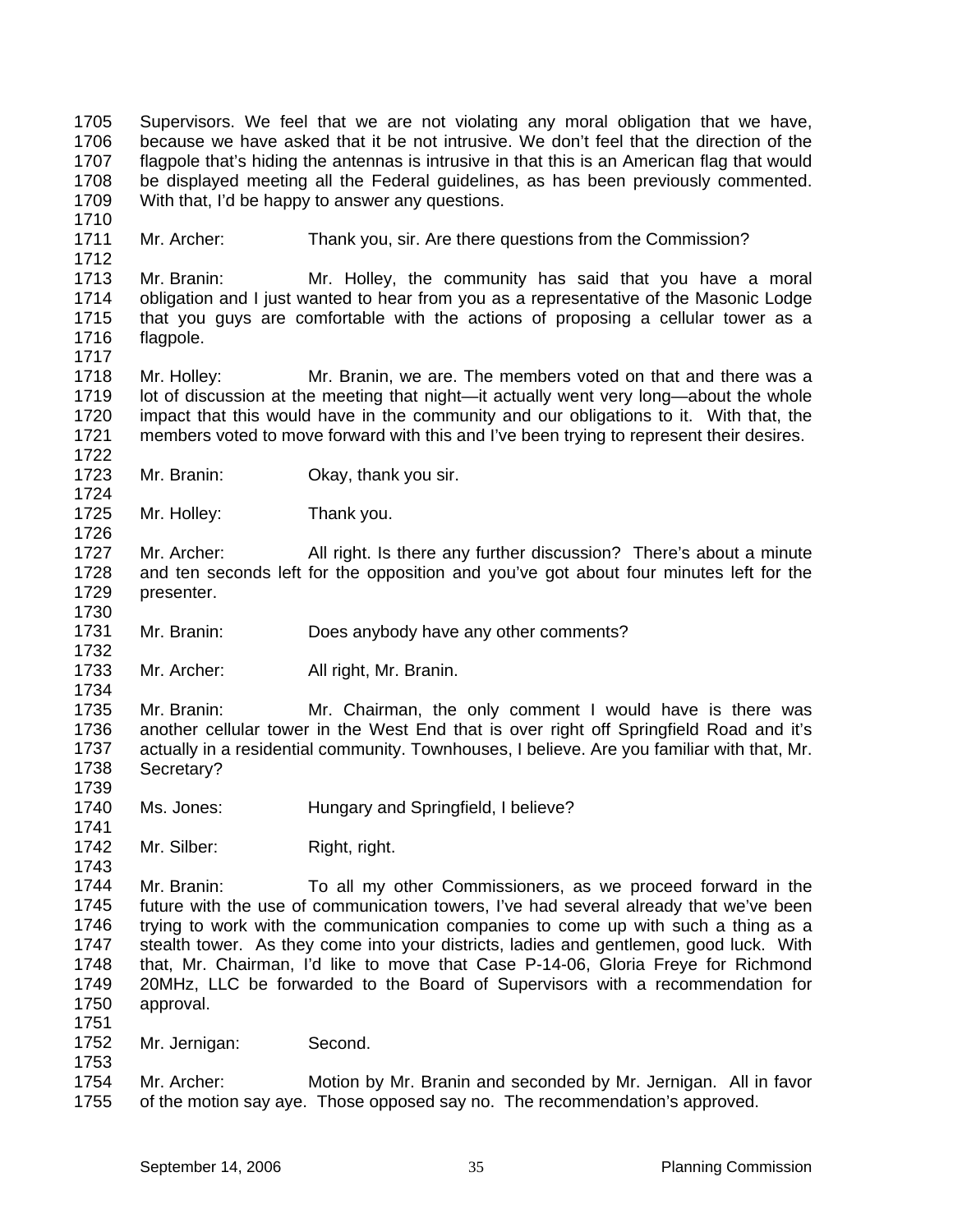1756

1757 1758 1759 Mr. Silber: The next request is an item that was deferred from the August  $10<sup>th</sup>$ Planning Commission meeting. There are actually two cases. I'll call both of these. They are companion cases.

1760

1772

## 1761 *Deferred from the August 10, 2006 Meeting*

1762 1763 1764 1765 1766 1767 1768 1769 1770 1771 **C-42C-06 James Theobald for Smith Packett Med-Com:** Request to conditionally rezone from A-1 Agricultural District, R-3 One Family Residence District, and R-5C General Residence District (Conditional), to R-6C General Residence District (Conditional), Parcels 752-753-3276 and 753-754-0908, containing approximately 46.73 acres, located on the east line of Pemberton Road (State Route 157) between the north line of Fordson Road and the south line of Interstate 64. The applicant proposes a life care facility with retail uses. The use will be controlled by zoning ordinance regulations and proffered conditions. The Land Use Plan recommends Suburban Residential 2, 2.4 to 3.4 units net density per acre, Multi-Family Residential, 6.8 to 19.8 units net density per acre, Semi-Public, and Environmental Protection Area.

1773 1774 Mr. Silber: The companion case is a provisional use permit.

# 1775 *Deferred from the August 10, 2006 Meeting*

1776 1777 1778 1779 1780 1781 1782 1783 1784 1785 1786 1787 **P-15-06 James Theobald for Smith Packett Med-Com:** Request for a provisional use permit under Sections 24-36.1, 24-120 and 24-122.1 of the County Code to construct and operate a life care facility with accessory retail uses and exterior signage, on Parcels 752-753-3276 and 753-754-0908, containing approximately 46.73 acres, located on the east line of Pemberton Road (State Route 157) between the north line of Fordson Road and the south line of Interstate 64. The existing zoning is A-1 Agricultural District, R-3 One Family Residence District and R-5C General Residence District (Conditional). The property is the subject of rezoning case C-42C-06, which proposes to rezone the property to R-6C General Residence District (Conditional). The Land Use Plan recommends Suburban Residential 2, 2.4 to 3.4 units net density per acre, Multi-Family Residential, 6.8 to 19.8 units net density per acre, Semi-Public, and Environmental Protection Area.

1788

1789 1790 1791 Mr. Archer: Thank you, Mr. Secretary. Is there anyone present who is opposed to Smith Packett Med-Com? We do have opposition. We'll get to you. Thank you so much. All right, Ms. Croft.

1792

1793 1794 1795 1796 1797 1798 1799 1800 1801 1802 1803 1804 1805 1806 Ms. Croft: Thank you, Mr. Chairman. As was stated, this case was heard at the August meeting and deferred for one month at the Commission's request. A second community meeting was held on August  $24<sup>th</sup>$  and attended by approximately 50 nearby residents. Revised proffers were submitted on August 30, 2006, and have addressed all of staff's previous concerns by including the following changes: a revised conceptual plan and townhouse-style condominium elevation; a 15-foot buffer planted to a Transitional Buffer 25 standard with a black or green poly-coated chain link fence a minimum of 5 feet in height along the eastern most property lines and southern property line adjacent to homes on Minna Drive; a solid board wooden fence, a minimum, of 8 feet in height along the portion of the northern property line adjacent to Interstate 64 and parallel to Minna Drive; a decorative fence along the western perimeter of the property; a provision that any childcare facility would be located no closer than 150 feet to any property line of any adjacent residence; no construction entrances would be permitted through adjacent neighborhood streets including Fordson Road through the Westbriar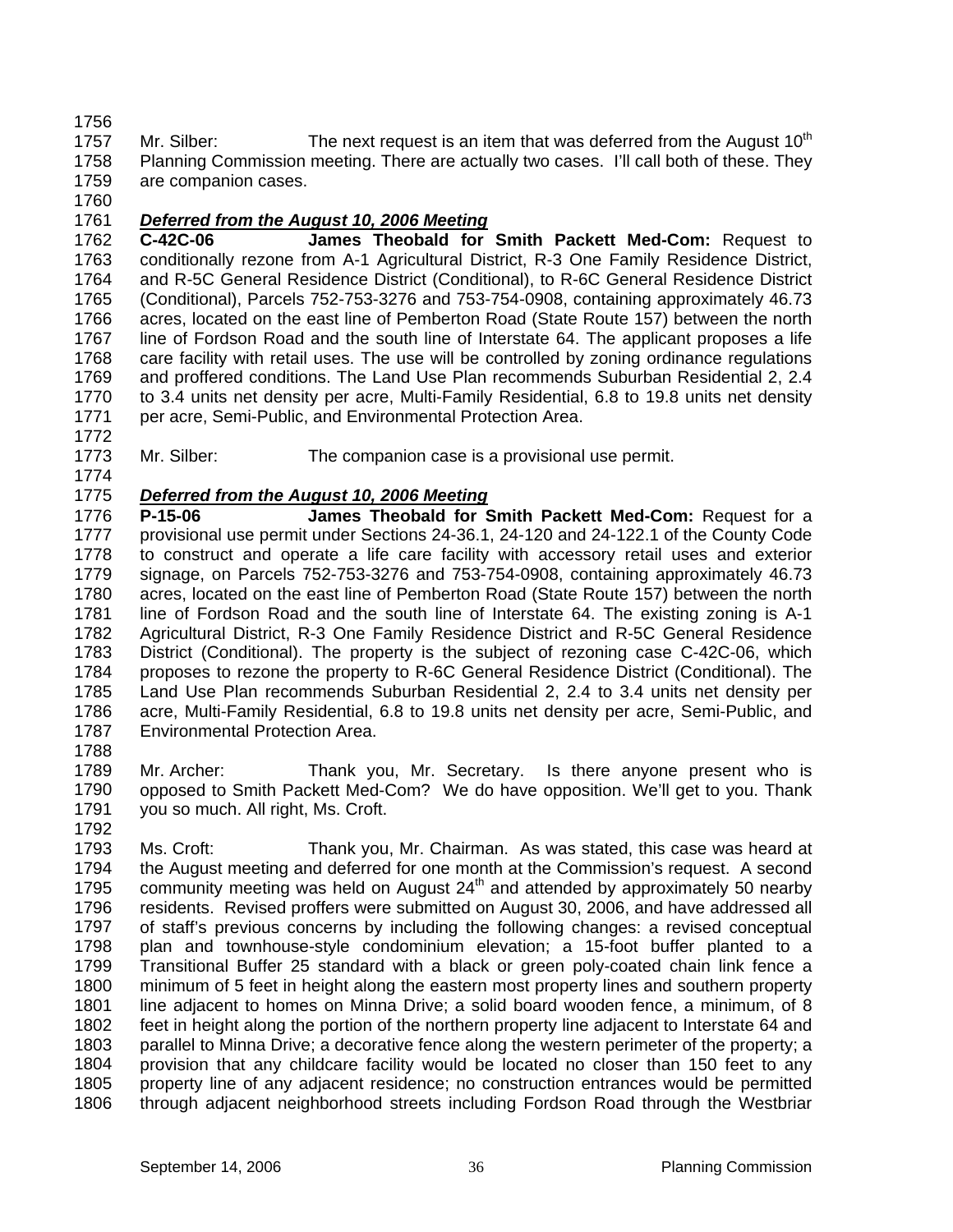1807 1808 1809 1810 1811 1812 1813 1814 1815 1816 1817 1818 1819 1820 1821 1822 1823 1824 subdivision; no more than four townhouse style condominium units would be located in a row; supplemental plantings to be determined during landscape plan review would be provided between the property line and Fordson Road; dedication of right-of-way and the widening of Pemberton Road along the western frontage of the property; and installation of northbound and southbound turn lanes serving the northern most entrance to the property, as requested by the Department of Public Works. The conceptual plan has been revised to show the additional fencing along the existing neighborhoods, and the reduction of the number of townhouse style condominium units in a row. A life care facility is permitted in the R-6 District as a provisional use, and a companion provisional use permit application has been filed for exterior signage for the permitted retail uses within the life care facility. Staff supports this request with the conditions that have been distributed to you. The conditions limit the permitted retail and service uses, as well as the maximum square footage and signage permitted for those uses. Staff believes these conditions, as well as the submitted proffers, would provide assurances the life care facility would not adversely affect the adjoining area. Overall, staff believes this case is appropriate and of high quality, and supports the request. This concludes my presentation. I'd be happy to answer questions for you.

1825 1826 Mr. Archer: Thank you, Ms. Croft. Are there questions from the Commission for Ms. Croft?

1828 1829 1830 1831 1832 Mr. Branin: Ms. Croft, I had requested the fence that runs along 64 because upon my visit to the neighborhood, we walked through the woods, and the elevation of 64, and the elevation of Minna Lane are pretty much the same. I had asked about a berm, possibly. Has that been suggested to the applicant?

1833 1834 1835 Ms. Croft: It is my understanding the applicant has indicated a four-foot high berm would be approximately 25 feet wide, which would, in essence, clear more of the property than a fence would. The applicant can probably speak more to that.

1837 1838 1839 Mr. Branin: Is that why the proffer for the fence along 64 has a minimum as opposed to a maximum of 8 feet?

1840 1841 1842 Ms. Croft: I believe so. The minimum was discussed more at the community meeting on August 24<sup>th</sup>.

1843 Mr. Branin: Thank you.

1827

1836

1844

1846

1848

1850

1845 Ms. Croft: Thank you.

1847 Mr. Archer: All right. Any further questions for Ms. Croft?

1849 Ms. O'Bannon: Mr. Branin, you're looking for a physical barrier?

1851 1852 1853 1854 1855 1856 1857 Mr. Branin: Yes ma'am, I am, and I'm sure I'll get into this with the applicant. Upon my visit, a suggestion that was brought out was an excellent one, as I'm sure there's going to be plenty of excess dirt. What if we put a berm along 64? If you were in the neighborhood, when you're standing in the backyard, you are literally dead even with 64. I said, "That's a fantastic idea. I'll make a recommendation that we consider that." From what I understand, and I'm sure the applicant will address this, their position is that it could be more detrimental to taking down more trees to get that 25-foot width that you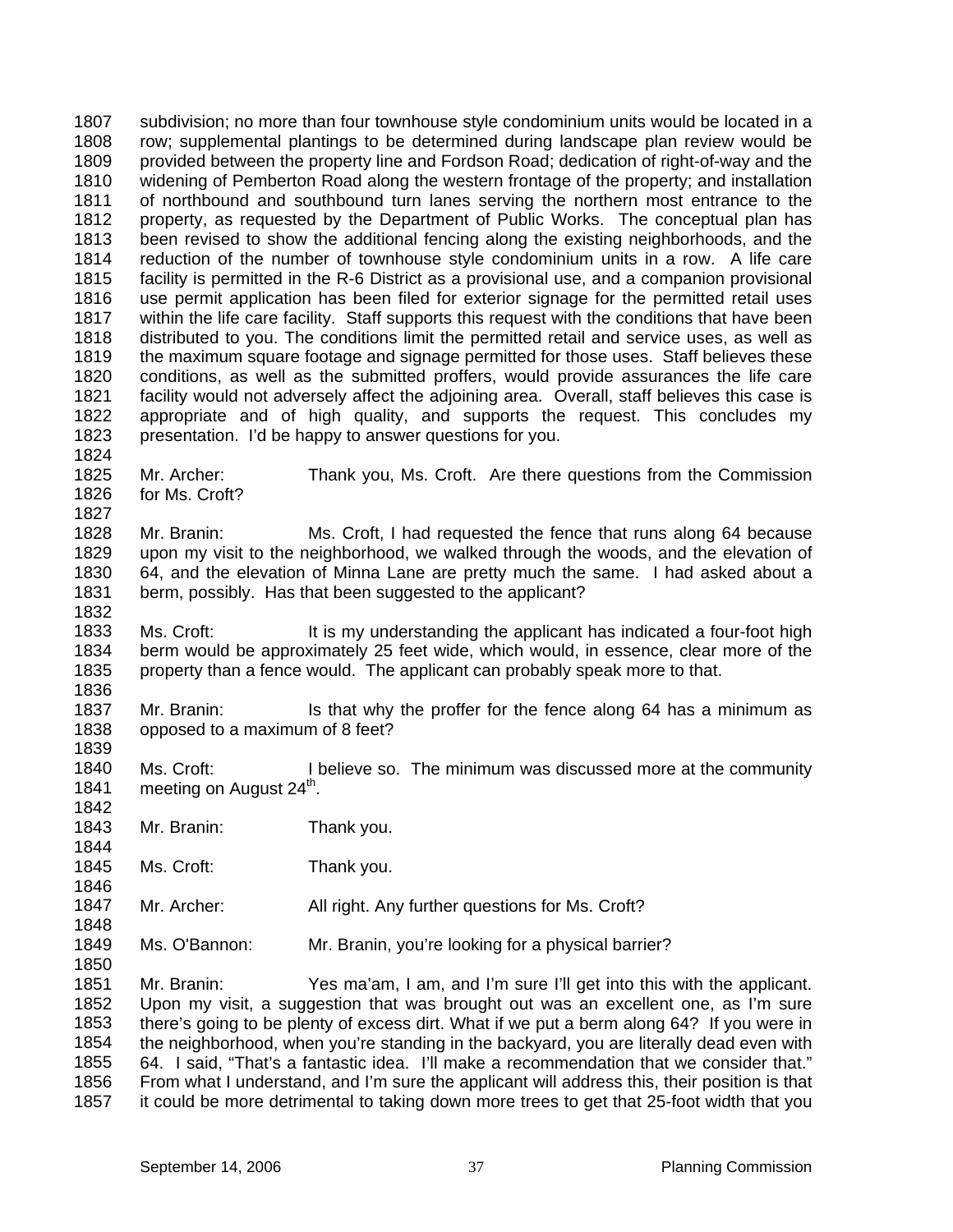would need for the base, which I do agree with because there are great, beautiful trees out there. I can understand where the applicant wouldn't want to do that. I think if we give them the ability to go higher to a 10-foot, we could probably accomplish the same thing and I would want to tackle that at POD. I do think we can do a little bit better than a 6- or 8-foot fence. From what I understand, the applicant is more than happy to investigate that and move forward, if we allow it.

| 1865                 | Ms. O'Bannon:                                             | Berms, by their nature, absorb sound.                                                                                                                      |
|----------------------|-----------------------------------------------------------|------------------------------------------------------------------------------------------------------------------------------------------------------------|
| 1866<br>1867         | Mr. Branin:                                               | Great, they do.                                                                                                                                            |
| 1868                 |                                                           |                                                                                                                                                            |
| 1869<br>1870         | Ms. O'Bannon:                                             | Fences tend to reflect.                                                                                                                                    |
| 1871<br>1872         | Mr. Branin:                                               | Reflect. With the berm, we could absorb the bottom and deflect<br>the balance. That's why the combination would be great, but I don't know if it should be |
| 1873<br>1874         | at the expense of 25 feet.                                |                                                                                                                                                            |
| 1875<br>1876         | Ms. O'Bannon:                                             | Okay.                                                                                                                                                      |
| 1877<br>1878         | Mr. Archer:                                               | All right. Anything further for Ms. Croft? Thank you, ma'am.                                                                                               |
| 1879<br>1880         | Ms. Croft:                                                | You're welcome.                                                                                                                                            |
| 1881<br>1882         | Mr. Archer:                                               | All right. I suppose we need to hear from the applicant.                                                                                                   |
| 1883<br>1884<br>1885 | Ms. O'Bannon:<br>square feet of sign area is not movable? | On this provisional use permit, do we need to put that this eight                                                                                          |
| 1886<br>1887<br>1888 | Mr. Branin:<br>$I$ will-                                  | If you wish. As being a fellow West End District, if you choose to,                                                                                        |
| 1889<br>1890<br>1891 | Ms. O'Bannon:                                             | I know we went through great discussion when it was presented<br>before and I don't want to make light of it, to make these low key.                       |
| 1892<br>1893         | Mr. Branin:                                               | Absolutely. We did make a point of getting them low key.                                                                                                   |
| 1894<br>1895         | Ms. O'Bannon:                                             | It is commercial within a residential area.                                                                                                                |
| 1896<br>1897         | Mr. Branin:                                               | I invite you to make that comment.                                                                                                                         |
| 1898<br>1899         | Ms. O'Bannon:                                             | Oh, no, I'm just kidding.                                                                                                                                  |
| 1900<br>1901         | Mr. Archer:                                               | All right, Ms. Nadal, good evening again.                                                                                                                  |
| 1902<br>1903         | Ms. Nadal:                                                | Good evening again.                                                                                                                                        |
| 1904                 | Mr. Archer:                                               | There is opposition to this case. Our policy is to allow 10 minutes,                                                                                       |
| 1905<br>1906         | minutes.                                                  | and you may want to reserve some time for rebuttal. The opposition will also have 10                                                                       |
| 1907<br>1908         | Ms. Nadal:                                                | Yes sir, I'd like to reserve two minutes for rebuttal.                                                                                                     |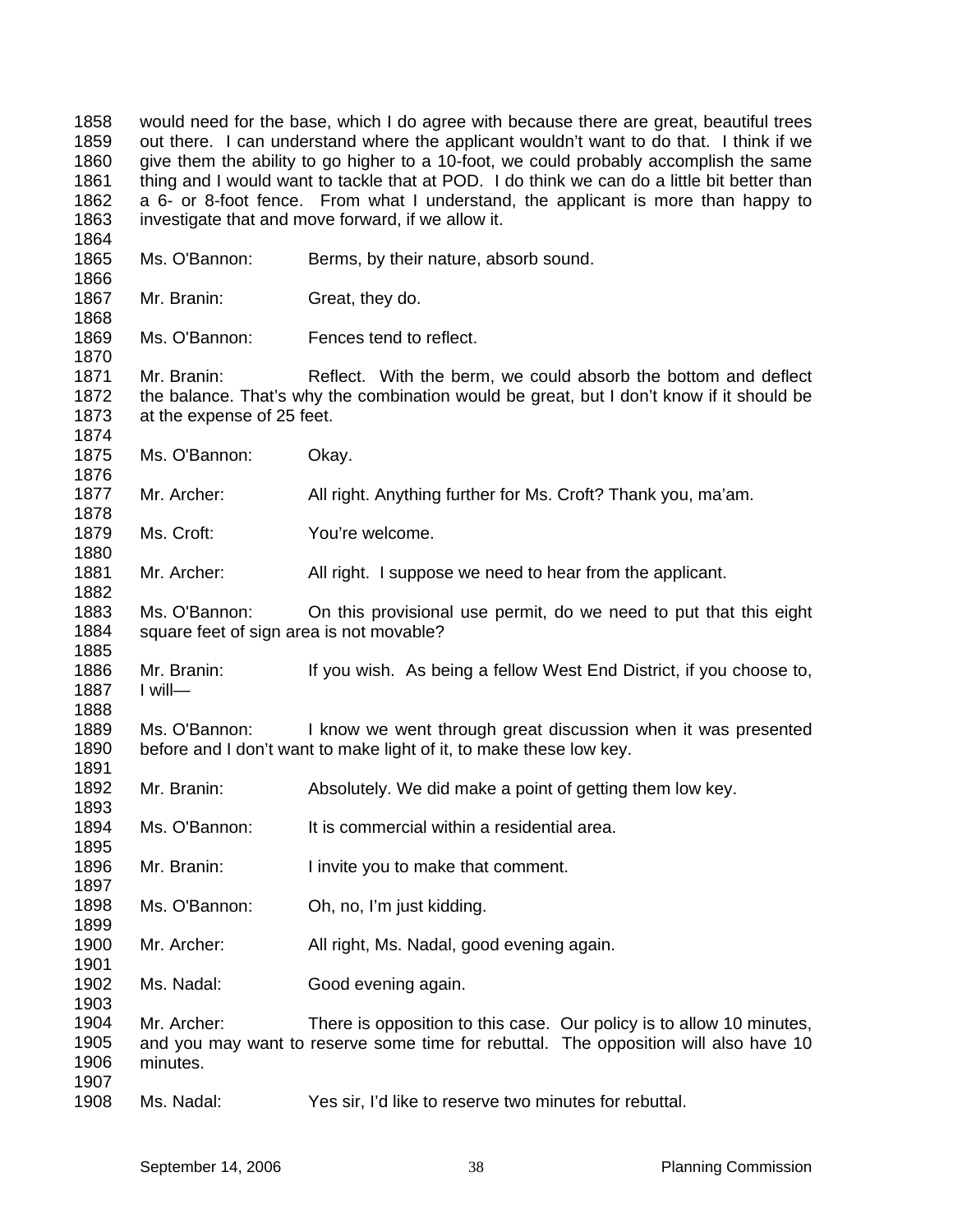1909

1911

1910

Mr. Archer: So noted. Thank you, ma'am.

1912 1913 1914 1915 1916 1917 1918 1919 1920 1921 Ms. Nadal: Thank you. Good evening, again, Mr. Chairman and members of the Commission. I am here on behalf of Smith Packett and I have with me Bruce Hedrick from Smith Packett also to address any questions that may arise. Somewhere here I actually have a presentation. Some of this Ms. Croft has already covered, but we will address the issue just raised first before we move into anything else. There was a concern that we would end up having to remove trees that provide a natural sound buffer, and that would defeat the purpose of the berm. The applicant is willing to increase the fence size to somewhere between 10 to 12 feet. I think that in the end, with the trees remaining and the fence being 10 to 12 feet high, that would help with the problem that was discussed earlier.

- 1922
- 1924

1923 1925 1926 Mr. Branin: Thank you for addressing that. There is one person in the audience that I will ask for comment who has not stated that he is in opposition. I'm going to ask this person in reference to that comment.

1927 1928 1929 1930 1931 1932 1933 1934 1935 1936 1937 1938 1939 1940 1941 1942 1943 1944 1945 1946 1947 1948 1949 1950 1951 Ms. Nadal: Sure. When Jim Theobald was here last month, I understand he went through this case in great detail, so I wasn't going to do that again. I was just going to go through some of the recent proffer amendments, specifically to address the major concerns of the adjacent landowners. I'm going to jump ahead to my slide. This is the last presentation. Ms. Croft went through some of these, so I don't want to be too repetitive. This just has to do with us allowing more yardage in the back of the townhomes along Minna Drive. Specific to some of the adjacent landowners' concerns, we are also going to add the black or green poly-coated chain link fence along the single-family lots, and we already discussed the fence. We have also agreed to no construction access through Westbriar from Fordson Road. We are also proffering no more than four units in a row. Then we've addressed some transportation concerns. Instead of going through all those, I'm just going to address the three major issues of concern that I understand the adjacent homeowners have, and one is sound suppression. I think the applicant has really tried to do everything possible to reduce any sound issues. Those that I've listed cover those issues. I understand that there's concern that a bunch of trees will be removed, but with the addition of this wooden fence along—and I've got a picture of that fence. Like I said, we could increase that to 10 to 12 feet. That's going to really reduce some of the sound that they're complaining about now from 64. Also with respect to site distance, I understand there's a lot of concern about site distance because there are going to be structures that are four and five stories in height. What we have provided is that we're not constructing any residences that are going to be above one story around the single-family residences. This line of sight is from across Pemberton, if you can see. It's a little hard to read these. The applicant is going to put in vegetation to block the line of sight from Pemberton so you don't see the height of the building. This is across Pemberton.

1952 1953

1954

Mr. Silber: As long as you state your name, we'd love it.

1955 1956 1957 1958 1959 Mr. Hedrick: I'm Bruce Hedrick. I'm the Vice President of Development with Smith Packett. These are a little hard to discern, so I just wanted to clarify. What you can see in the shaded area is the line of sight from what would be a person standing at their back door on the left-hand side, and on the extreme right-hand side is the height of the building. Anything above that shaded triangle is existing vegetation. That's not new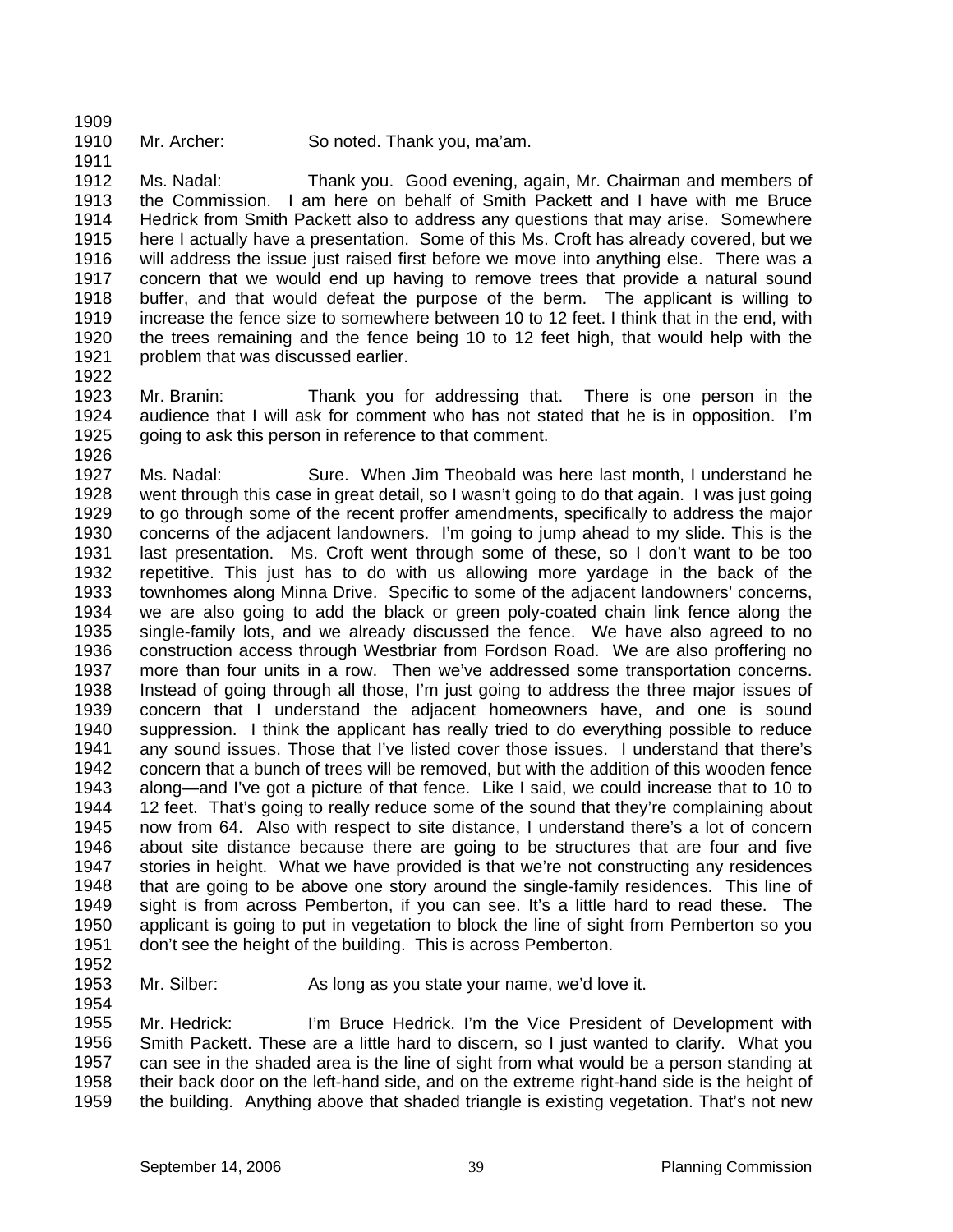1960 1961 1962 1963 1964 1965 1966 1967 plantings that you see. What you can see is that existing vegetation is taller than the line of sight for that person standing at their back door. Both from the top view, which is the closest four-story building—and that's a depiction of someone standing right across the street from that. As you can see, the trees in the front, as well as the trees closest to the building, are in excess of where that line of sight is. Then the bottom view is actually the five-story building, which is a little further down on Pemberton. Again, straight across the street as if somebody's looking out their back door. Again, you can see the vegetation is actually taller than that shaded area.

1969 Mr. Branin: Thank you, sir.

1968

1970

1983

1985

1971 1972 1973 1974 1975 1976 Ms. Nadal: The last issue I know the residents have some concern about is the traffic. Based on the traffic impact study, we tried to address those concerns, and have addressed those concerns by agreeing to widen Pemberton Road on the eastern side and also providing the turn lanes from the northern and southern directions. That's all I have. I ask that you approve this, and I will take any of your question.

1977 1978 1979 1980 1981 Mr. Archer: All right, thank you, Ms. Nadal. Are there questions? All right. If there are none, we will hear from the opposition, bearing in mind that there is also a 10 minute time limit for the opposition. If there is someone who is a spokesperson for the entire group and wants to use most or all of the time, feel free.

- 1982 Ms. O'Neill: Good evening.
- 1984 Several People: Good evening.

1986 1987 1988 1989 1990 1991 1992 1993 1994 1995 1996 1997 1998 1999 2000 2001 2002 2003 2004 2005 2006 2007 2008 Ms. O'Neill: Mr. Chairman, Mrs. O'Bannon, and Mr. Branin and other members of the Commission. I am Barbara O'Neill at 9811 Three Chopt Road. I'm also with the Three Chopt Pemberton Area Civic Association. We don't have any overall objection to the concept of this plan. We do have some concerns. I did e-mail Mr. Hedrick and he was kind enough to send me a reply. My concern that I put toward him was the density. We are very concerned about the density. It seems to be too much living residences, whether it's cottages, townhouses, whatever, for the space. We certainly understand the concern for the people that are going to be affected by the noise. If I lived down there, I would be just as concerned. But we're looking at the overall site, not just that one particular area. We are concerned about the five-story building. We would like to see that lowered down to three. The four-story buildings we would like to see lowered to two. Mr. Hedrick sent me a reply indicating that the five-story building had been moved away from Pemberton Road. In our opinion, it really doesn't make any difference where it's located on the site, it's still five stories, whether you can see it or whether you can't. If you take Pemberton Road, and you go from Quioccasin to Broad Street, you don't see anything over two stories. We feel like the more floors that a building has and can be occupied, the more people, and therefore, more traffic. Pemberton Road, I'm here to tell you, can't take any more traffic. They are overloaded as it is. I just wanted to pass along our concerns from the Civic Association. I do appreciate Mr. Hedrick replying to my e-mail. If you need to have me forward that you, if I can just get an e-mail address from you, I'll be glad to do so. If you have any questions, I'll be glad to answer them if I can.

2009 2010 Mr. Archer: Thank you so much, Ms. O'Neill. Are there questions from the Commission?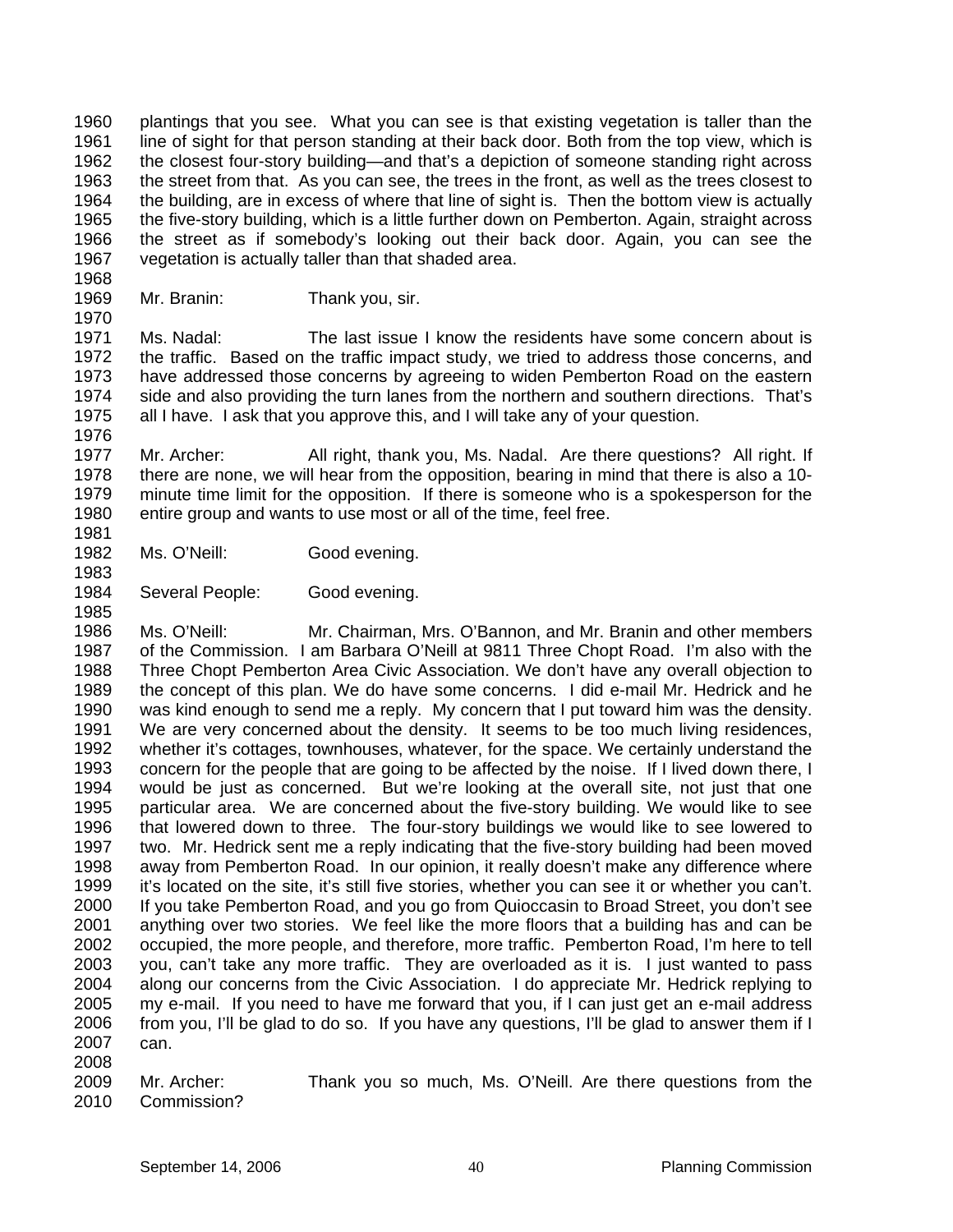2011 2012 2013 2014 2015 2016 2017 2018 2019 2020 2021 2022 2023 2024 2025 2026 2027 2028 2029 2030 2031 2032 2033 2034 2035 2036 2037 2038 2039 2040 2041 2042 2043 2044 2045 2046 2047 2048 2049 2050 2051 2052 2053 2054 2055 2056 2057 2058 2059 2060 Mr. Branin: Not for Ms. O'Neill. I would like to hear from Traffic. Ms. O'Neill: All right, thank you. Mr. Archer: Thank you, ma'am. Mr. Silber: Is there any more opposition? Mr. Branin: Did anybody else want to speak? I'm sorry sir, I didn't know you had your hand up before. Mr. Scott: Mr. Chairman, members of the Planning Commission. My name is Glen Scott. I live at 2200 Sommie Lane, which is just around the corner from University Park. Sooner or later, we realize that these 46 acres will be developed. It's a prime piece of property. I've spoken with Mr. Hedrick and I've shared my concern about University Park's fine reputation. I feel comfortable that they will be an excellent neighbor. That will be a fine facility. I don't have any concern about that. I'm speaking on behalf of my neighbor, Louise Guirkin, that lives at 2201 Sommie Lane. We just wanted to add concern about the traffic. Three Chopt Road really has all the traffic it can stand at this point and Pemberton Road has all the traffic. I believe that's going to be addressed by the traffic engineer. We just wanted to express concern about the traffic. Mr. Branin: Thank you, sir. Mr. Scott: Thank you. Mr. Archer: Thank you, Mr. Scott. Any questions for Mr. Scott before he takes a seat? None. All right, thank you sir. All right, Mr. Branin, how should we proceed? Mr. Branin: I'd like to hear from one other resident after Traffic, since that's the topic on hand. Mr. Jennings: Good evening. I'm Michael Jennings, an assistant traffic engineer with the County. Would you like to hear from Traffic, sir. Mr. Branin: You guys have reviewed this? Mr. Jennings: Yes sir. Mr. Branin: With the density that this project has and the type of development it's going to be, does the Traffic Department have any concerns? Mr. Jennings: No sir, we don't. We feel that this development will have minimum impact on the traffic. Being a retirement community, most of the traffic that's going to be generated during peak times is really going to be staffing. Mr. Hedrick informed me at the Civic Association meeting we had that they have shifts and the shifts don't even coincide with a.m. and p.m. peak hours. Actually, I felt even more comfortable with the traffic generation of the site after talking to him. Pemberton Road is a State Road. I am aware that there are concerns about the congestion, especially at the intersection of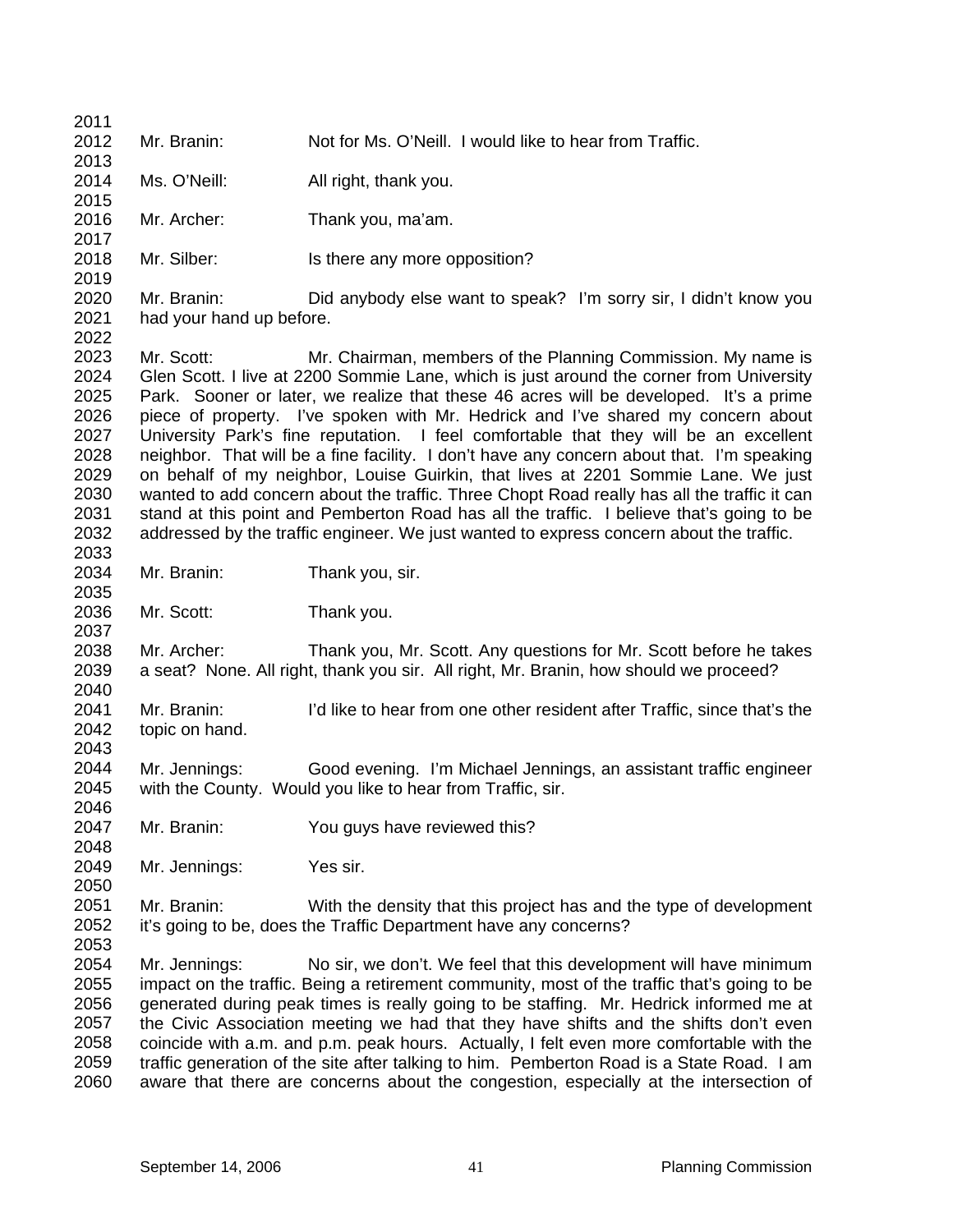2061 2062 2063 Three Chopt and Pemberton Road. VDOT is actually looking into the timing of the signals to help with that congestion.

2064 Mr. Branin: The existing congestion.

2066 2067 Mr. Jennings: Yes sir. We feel this development will have minimum impact on the current road conditions.

2069 Mr. Branin: Because of the type of development it is.

2071 2072 2073 Mr. Jennings: They're going to help the road by widening it in front of their development, especially putting turn lanes in.

2074 Mr. Branin: Okay. I have no further questions for Traffic.

2076 2077 Mr. Archer: Anyone else have questions of Mr. Jennings? All right, thank you sir.

2079 2080 Mr. Branin: There's one other resident I just want to make some comments to and get from. Chris, would you come down here?

- 2082 Mr. Levins: My name is Chris Levins. I live on Minna Drive.
- 2084 Mr. Archer: Good evening, Mr. Levins.

2086 Mr. Levins: I'm sorry. I'm Chris Levins and I live on Minna Drive.

2088 Mr. Archer: Okay.

2090 2091 2092 2093 2094 2095 2096 2097 2098 2099 2100 Mr. Branin: Mr. Levins, when I was out in the community and walking through the woods, you broadened my horizon and explained to me, and showed me, how close and how level 64 was and you came up with—with the help of your community I'm sure—the berm idea. I want you to understand why, because I did agree with that when I was there with you. I said, "Yeah, it's a great idea." I don't know if we can get the same height with the fence. I think we may be able to accomplish the same task as opposed to removing trees. As height issues with the five-story building were brought up, my main concern was the density of the vegetation out there. Why remove more to go wider instead of going up? You agreed with me that we'd rather go up and not wide. Do you feel that this would be something that we will be able to accomplish the same task?

2102 2103 2104 2105 2106 2107 Mr. Levins: What I would suggest is a combination of the two. Instead of having an extremely high berm, have one that's between three and four feet tall and then have the fence on top of that. The reason I would state that is because you do need to have some sound absorption. If you simply put up a wooden fence to deflect the sound. Then you have people on the other side of 64 who are now the recipients of the sound that would otherwise go on our side.

- 2109 2110 Mr. Branin: You do understand that we've got the ball rolling on this? The have proffered the fence.
- 2111

2108

2101

2065

2068

2070

2075

2078

2081

2083

2085

2087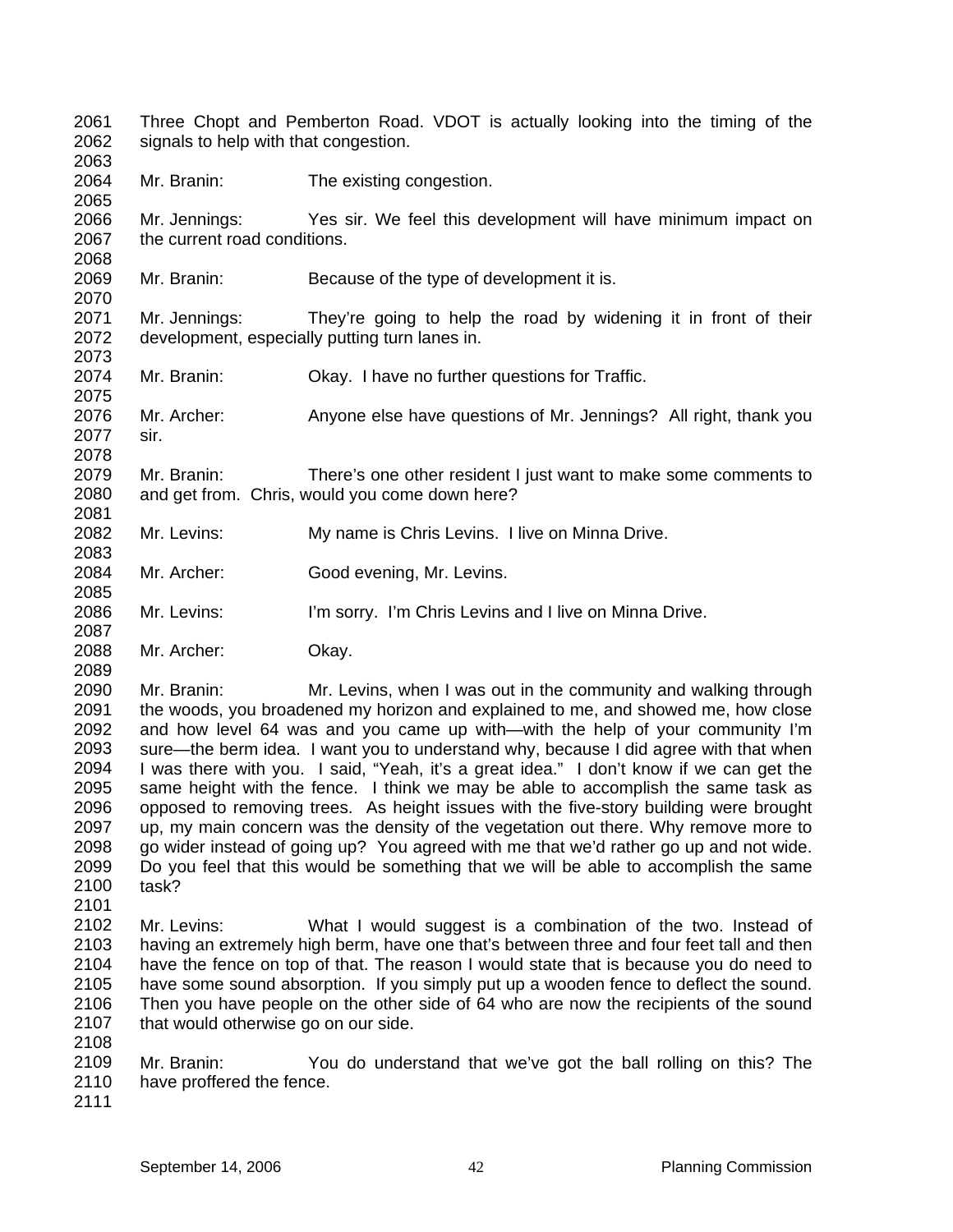| 2112                 | Mr. Levins:      | Yes.                                                                                                                           |
|----------------------|------------------|--------------------------------------------------------------------------------------------------------------------------------|
| 2113<br>2114         |                  |                                                                                                                                |
| 2115                 | Mr. Branin:      | We still can move for a berm or some other means to get the                                                                    |
| 2116                 |                  | height up. That sort of thing we will tackle at POD.                                                                           |
| 2117                 | Mr. Levins:      | Will the residents be involved in that?                                                                                        |
| 2118<br>2119         | Mr. Branin:      | Absolutely you will.                                                                                                           |
| 2120<br>2121         | Mr. Levins:      | Okay. That's the one thing I want to make sure of.                                                                             |
| 2122                 |                  |                                                                                                                                |
| 2123<br>2124<br>2125 | Mr. Branin:      | Yes sir. You'll be informed of what's going on with POD. I'm<br>going to ask the owner to have a meeting prior to POD as well. |
| 2126<br>2127         | Mr. Levins:      | That's fine. Thank you.                                                                                                        |
| 2128                 | Mr. Branin:      | Okay? Thank you, sir.                                                                                                          |
| 2129                 |                  |                                                                                                                                |
| 2130<br>2131         | Mr. Archer:      | Sir, are you in opposition?                                                                                                    |
| 2132<br>2133         | Mr. Hunsicker:   | I have question.                                                                                                               |
| 2134                 | Mr. Archer:      | Certainly. Could you come up to the microphone please?                                                                         |
| 2135<br>2136         | Mr. Hunsicker:   | Good evening. My name is Jeff Hunsicker. I live at 9202 Minna                                                                  |
| 2137                 | Drive.           |                                                                                                                                |
| 2138<br>2139         | Mr. Archer:      | Good evening, sir.                                                                                                             |
| 2140                 |                  |                                                                                                                                |
| 2141                 | Mr. Hunsicker:   | There is one question I would like to address dealing with the                                                                 |
| 2142                 |                  | traffic situation that everybody's concerned about. It sounds like the hours they're                                           |
| 2143                 |                  | planning on having employees coming in will not be a problem with the traffic, according                                       |
| 2144                 |                  | to Traffic. Should those hours be proffered as a condition that limits what hours his                                          |
| 2145                 |                  | employees can come in? He could have it right now where they're coming in at 3:00 in                                           |
| 2146                 |                  | afternoon. Then as soon as they build the building decide, well, we changed the hours,                                         |
| 2147                 |                  | you can come in at 5:00. Then we would have a traffic problem with all these additional                                        |
| 2148                 |                  | employees coming in. Should that be something that needs to proffered? Is that going                                           |
| 2149                 | to be addressed? |                                                                                                                                |
| 2150                 |                  |                                                                                                                                |
| 2151                 | Mr. Archer:      | That's a little unusual.                                                                                                       |
| 2152                 |                  |                                                                                                                                |
| 2153                 | Mr. Branin:      | I don't think it would need to be proffered. I think I can cover that                                                          |
| 2154                 |                  | in two seconds. Okay. I'd like to hear from the applicant again. What are your shift work                                      |
| 2155                 | hours?           |                                                                                                                                |
| 2156                 |                  |                                                                                                                                |
| 2157                 | Mr. Hedrick:     | The morning shift is 7 to 3, afternoon shift is 3 to 11, and the night                                                         |
| 2158                 |                  | shift is 11 to 7. That's pretty much a standard in the healthcare industry, whether it be                                      |
| 2159                 |                  | hospital, a nursing home, or a retirement community. It may vary a little bit. It may be 7                                     |
| 2160                 |                  | or 7:30 to 3 or 3:30, but that's the typical shift that we see. I would not be comfortable                                     |
| 2161                 |                  | making that kind of proffering. The reason being is we are having a hard time, just like                                       |
| 2162                 |                  | anybody is, trying to find staff. If I have to say you have to come in between 7 and 3 and                                     |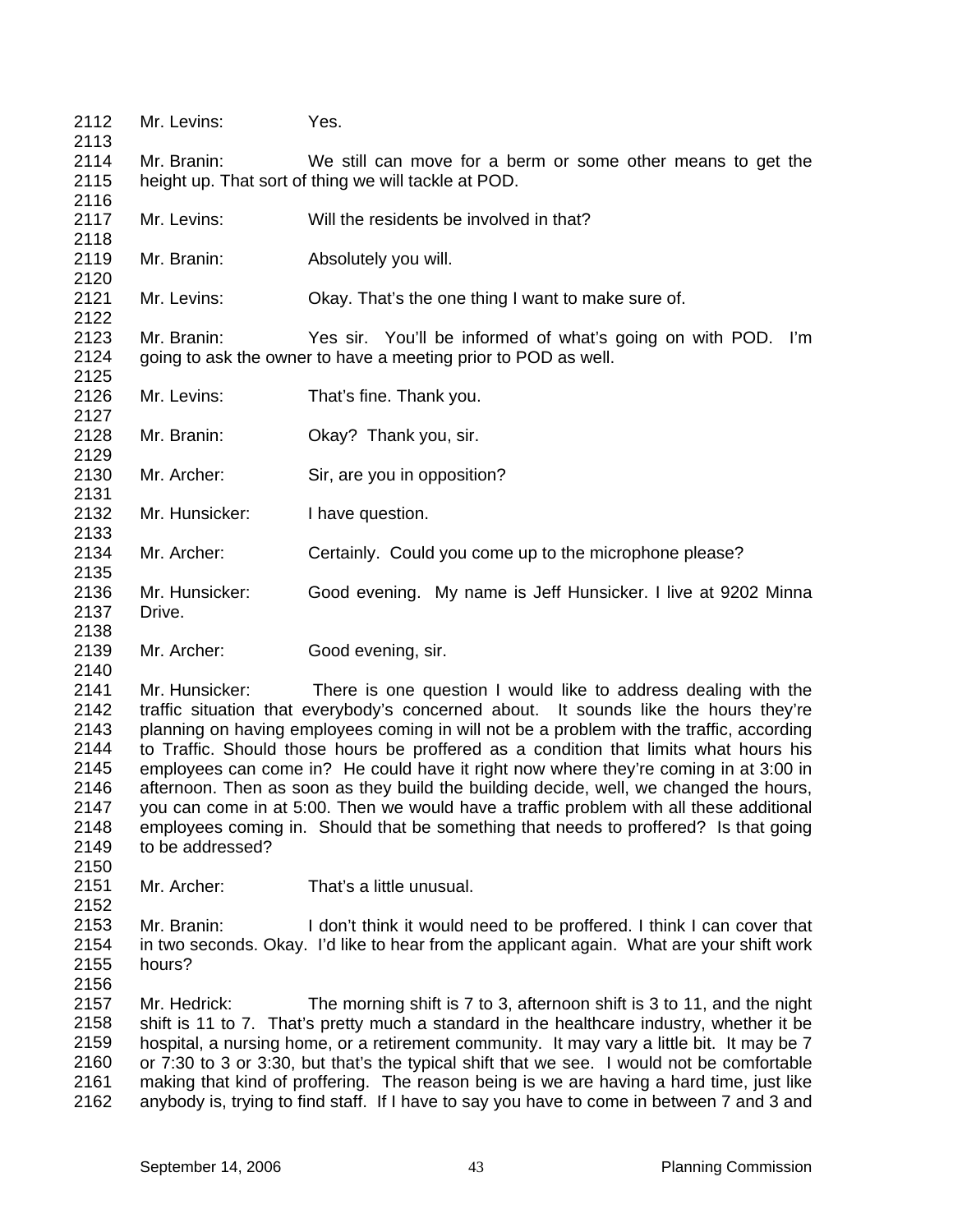can't allow the flexibility for someone to come in at 8:30 and do a short shift, I think it's going to put us in a challenge to try to meet that. That's a wonderful suggestion. I can just say by the standard of the industry, this is kind of what everybody does. In trying to maintain our staff and provide flexibility, we try to do some off-shift stuff as well.

| 2168<br>2169                                                         | Mr. Branin:                | How many other locations do you have?                                                                                                                                                                                                                                                                                                                                                                                                                                                                                                                                                                                                                                     |
|----------------------------------------------------------------------|----------------------------|---------------------------------------------------------------------------------------------------------------------------------------------------------------------------------------------------------------------------------------------------------------------------------------------------------------------------------------------------------------------------------------------------------------------------------------------------------------------------------------------------------------------------------------------------------------------------------------------------------------------------------------------------------------------------|
| 2170                                                                 | Mr. Hedrick:               | We own 30 different properties.                                                                                                                                                                                                                                                                                                                                                                                                                                                                                                                                                                                                                                           |
| 2171<br>2172<br>2173                                                 | Mr. Branin:                | Thirty different properties? How are all your shifts run?                                                                                                                                                                                                                                                                                                                                                                                                                                                                                                                                                                                                                 |
| 2174<br>2175                                                         | Mr. Hedrick:               | Exactly that same way.                                                                                                                                                                                                                                                                                                                                                                                                                                                                                                                                                                                                                                                    |
| 2176<br>2177                                                         | Mr. Branin:                | How long have you been in operation?                                                                                                                                                                                                                                                                                                                                                                                                                                                                                                                                                                                                                                      |
| 2178<br>2179                                                         | Mr. Hedrick:               | Twenty-five years.                                                                                                                                                                                                                                                                                                                                                                                                                                                                                                                                                                                                                                                        |
| 2180<br>2181                                                         | Mr. Branin:                | Thank you, sir.                                                                                                                                                                                                                                                                                                                                                                                                                                                                                                                                                                                                                                                           |
| 2182<br>2183<br>2184                                                 | Mr. Archer:<br>Commission? | Thank you, Mr. Hedrick.<br>Any other questions from the                                                                                                                                                                                                                                                                                                                                                                                                                                                                                                                                                                                                                   |
| 2185<br>2186                                                         | Ms. O'Bannon:              | How about bus service?                                                                                                                                                                                                                                                                                                                                                                                                                                                                                                                                                                                                                                                    |
| 2187<br>2188                                                         | Mr. Hedrick:               | Are there any other questions you'd like me to respond to?                                                                                                                                                                                                                                                                                                                                                                                                                                                                                                                                                                                                                |
| 2189<br>2190                                                         | Mr. Branin:                | I don't have any other.                                                                                                                                                                                                                                                                                                                                                                                                                                                                                                                                                                                                                                                   |
| 2191<br>2192                                                         | Mr. Archer:                | Anybody else? Okay.                                                                                                                                                                                                                                                                                                                                                                                                                                                                                                                                                                                                                                                       |
| 2193<br>2194                                                         | Mr. Hedrick:               | Thank you very much.                                                                                                                                                                                                                                                                                                                                                                                                                                                                                                                                                                                                                                                      |
| 2195<br>2196                                                         | Mr. Archer:                | Okay. We've heard from both sides. We've heard from the<br>opposition and we've had our rebuttal time.                                                                                                                                                                                                                                                                                                                                                                                                                                                                                                                                                                    |
| 2197<br>2198<br>2199                                                 | Mr. Branin:                | Yes we have.                                                                                                                                                                                                                                                                                                                                                                                                                                                                                                                                                                                                                                                              |
| 2200<br>2201                                                         | Mr. Archer:                | I suppose at this point in time, we need to make a decision.                                                                                                                                                                                                                                                                                                                                                                                                                                                                                                                                                                                                              |
| 2202<br>2203<br>2204<br>2205<br>2206<br>2207<br>2208<br>2209<br>2210 | Mr. Branin:                | Mr. Chairman, I feel this case has been a good working case, and<br>we've had great input from the community. I think that the owner has worked diligently<br>to satisfy a lot of the neighborhood's concerns. I know the two meetings have been<br>rough meetings and to see very little opposition is a testament to both the community<br>working with the developer and the developer working with the community. I thank both.<br>It makes the Planning Commission's job a lot easier. Thank you. Mr. Chairman, I'd like<br>to move C-42C-06, James Theobald for Smith Packett Med-Com be forwarded to the<br>Board of Supervisors with recommendation for approval. |
| 2211<br>2212                                                         | Mr. Jernigan:              | Second.                                                                                                                                                                                                                                                                                                                                                                                                                                                                                                                                                                                                                                                                   |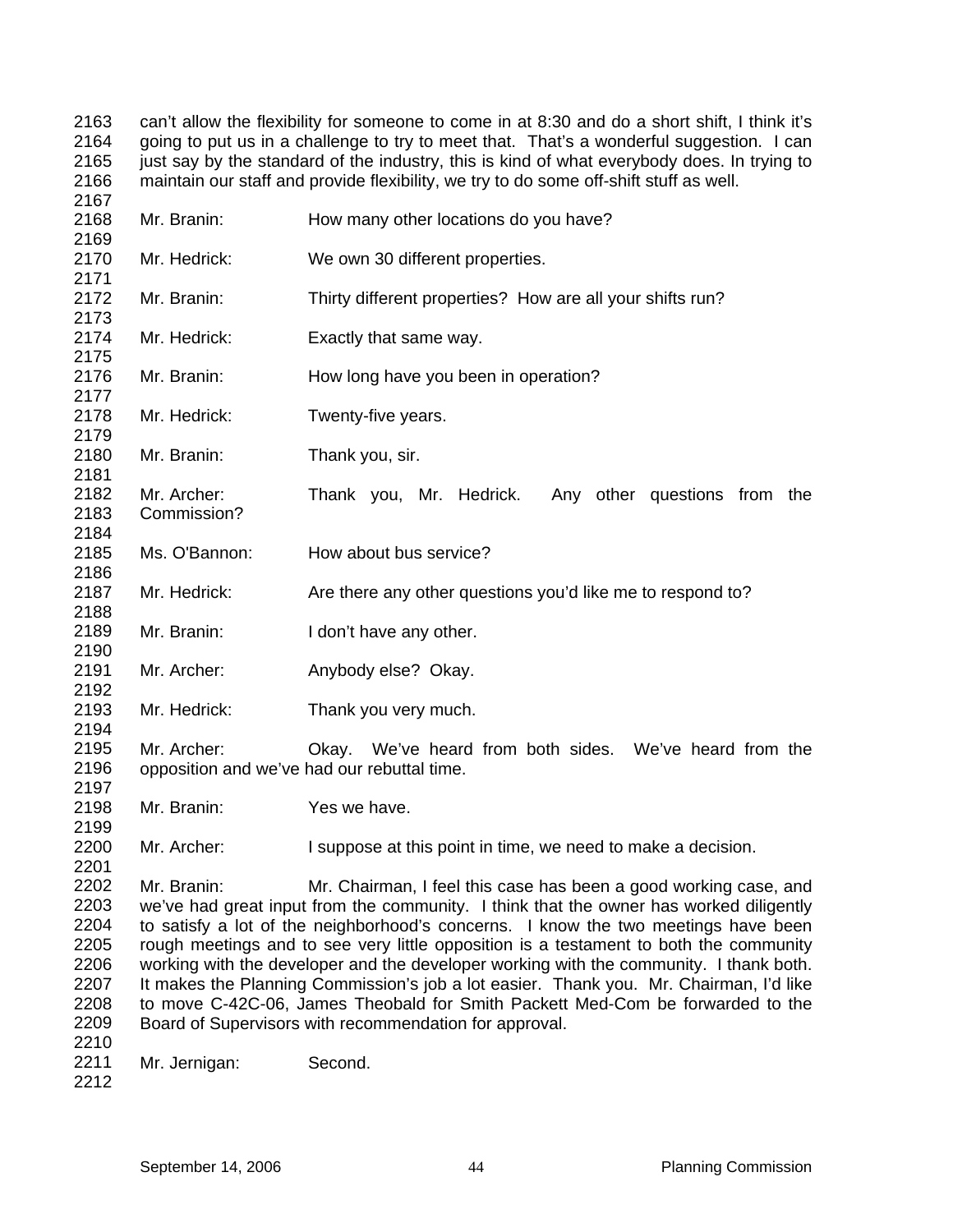2213 2214 2215 2216 2217 2218 2219 2220 2221 2222 2223 2224 2225 2226 2227 2228 2229 2230 2231 2232 2233 2234 2235 2236 2237 2238 2239 2240 2241 2242 2243 2244 Mr. Archer: Motion by Mr. Branin, seconded Mr. Jernigan. All in favor of the motion say aye. Anyone opposed say no. The motion's carried. Mr. Branin: I have one more. Mr. Archer: Okay. Mr. Branin: Mr. Chairman, I'd like to move that Case P-15-06, James Theobald for Smith Packett Med-Com be forwarded to the Board of Supervisors with the suggested conditions dated September  $13<sup>th</sup>$ , 2006, with recommendation of approval. Mr. Vanarsdall: Second. Mr. Archer: Motion by Mr. Branin, seconded by Mr. Vanarsdall. All in favor of the motion say aye. Those opposed say no. The ayes have it, the recommendation is approved. Mr. Branin: Ladies and gentleman, again, thank you, and I'll see you at POD time. Ms. O'Bannon: I know the Commission thought I was joking about bus service, but the Board of Supervisors has requested a review of the bus service in this part of the County. I know on Broad Street, that's about where the Broad Street bus ends, at Pemberton and Broad, approximately. We are looking into extending the bus service either time-wise or location-wise, which would be very appropriate to look at. Mr. Silber: We'll reconvene at 9:00. Mr. Archer: The Planning Commission will reconvene. Mr. Silber: Yes sir. 2245 2246 2247 2248 2249 2250 2251 2252 2253 2254 2255 2256 2257 2258 2259 2260 2261 2262 2263 *Deferred from the August 10, 2006 Meeting* **C-44C-06 Andrew Condlin for Kalyan Plaza II, Inc.:** Request to amend proffered conditions accepted with Rezoning Case C-43C-05, on Parcel 735-763-7898, located on the north line of West Broad Street (U. S. Route 250) approximately 1,650 feet east of North Gayton Road. The applicant proposes to amend Proffer 13 related to use restrictions and square footage and Proffer 15 related to exterior elevations and conceptual site plan. The existing zoning is B-2C Business District (Conditional). The Land Use Plan recommends Mixed Use. The site is in the West Broad Street Overlay District. Mr. Archer: Thank you, sir. Is there anybody here who is in opposition to this case? I see no opposition, so let's proceed. Ms. Croft? Ms. Croft: Thank you, Mr. Chairman. As stated, this case was heard at the Planning Commission's meeting in August and deferred for one month. A revised elevation drawing and conceptual site plan, as well as revised proffers were received on September  $11<sup>th</sup>$  and include the following changes. Proffer 13 would be amended. Motor lodges and motels would remain prohibited uses, while hotel uses would be permitted. Further, any hotel use would have a maximum of 190 rooms. The proposed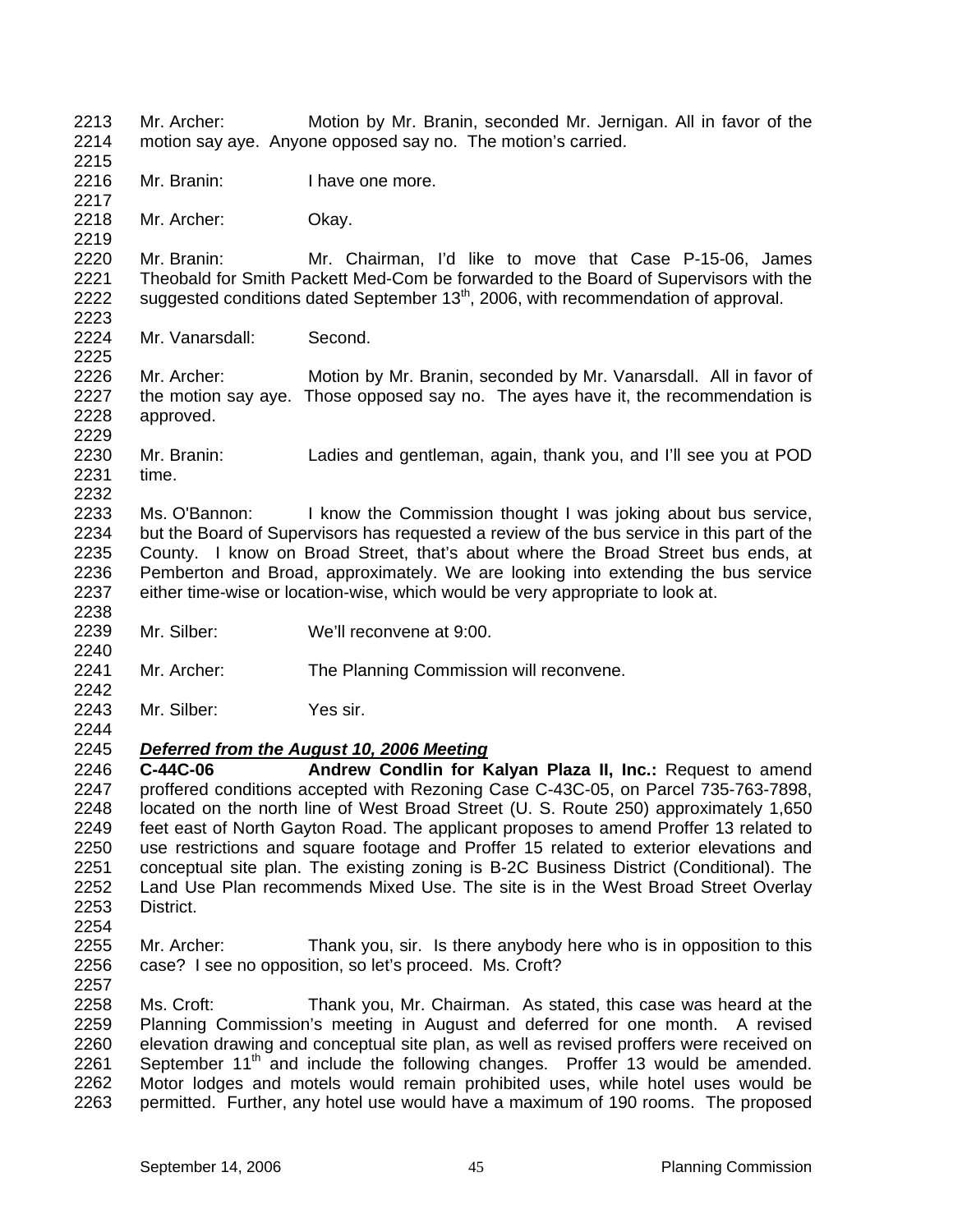2264 2265 2266 2267 2268 2269 2270 2271 2272 2273 2274 2275 2276 2277 2278 2279 2280 2281 Proffer 17 amendment, increasing the permitted site coverage, has been removed and the maximum permitted site coverage would remain at 70% per the proffers from the original rezoning case. A revised elevation drawing has been proffered. This elevation consists of different types of brick and EIFS, and includes increased façade, roofline, and pedestrian level articulation. A large arched window flanked by smaller circular windows serves as a focal point, and resembles those elevations proffered with the adjacent rezoning case. A conceptual site plan has also been proffered and demonstrates how the remaining proffers addressing pedestrian plazas and walkways would be met. The site coverage shown on the conceptual plan is 69.96%, which does conform to the proffered max of 70%. This property is integral in providing an attractive and cohesive development for the area just west of the Short Pump Town Center, as designated in the Land Use Plan. A hotel use, if property designed and regulated, would be consistent with the goals of the Mixed Use designation and the West Broad Street Overlay District. The submitted proffered elevation and conceptual plan provide assurances the property would be developed in accordance with these goals and in a high quality manner. Therefore, staff does support this request. I'd be happy to answer any questions you may have.

- 2282 2283 Mr. Archer: Thank you, Ms. Croft. Are there questions from the Commission?
- 2284 2285 Mr. Branin: Ms. Croft, will you show me that elevation one more time?

2286 2287 Ms. Croft: Sure.

2288 2289 2290 Mr. Branin: That's so much better. I have no further questions for Ms. Croft or the applicant.

2291 2292 Mr. Archer: Anyone else have questions? There's no opposition. Do you need to hear from the applicant?

- 2294 2295 Mr. Branin: I don't think it's necessary, sir.
- 2296 2297 Mr. Archer: He's being paid.
- 2298 2299 Mr. Branin: I know. That's exactly why I don't want him to stand up.
- 2300 2301 Mr. Branin: I'm trying to do somebody a favor.
- 2302 2303 Mr. Archer: All right, go right ahead sir.
- 2304 2305 2306 2307 Mr. Branin: Mr. Chairman, with that I'd like to move that Case C-44C-06, Andrew Condlin for Kalyan Plaza II, Inc. be forwarded to the Board of Supervisors with a recommendation for approval.
- 2308 2309 Mr. Jernigan: Second.

2310 2311 2312 Mr. Archer: Motion by Mr. Branin, second by Mr. Jernigan. All in favor of the motion say aye. Opposed say no. The ayes have it, the motion is carried. Congratulations, Mr. Condlin.

2313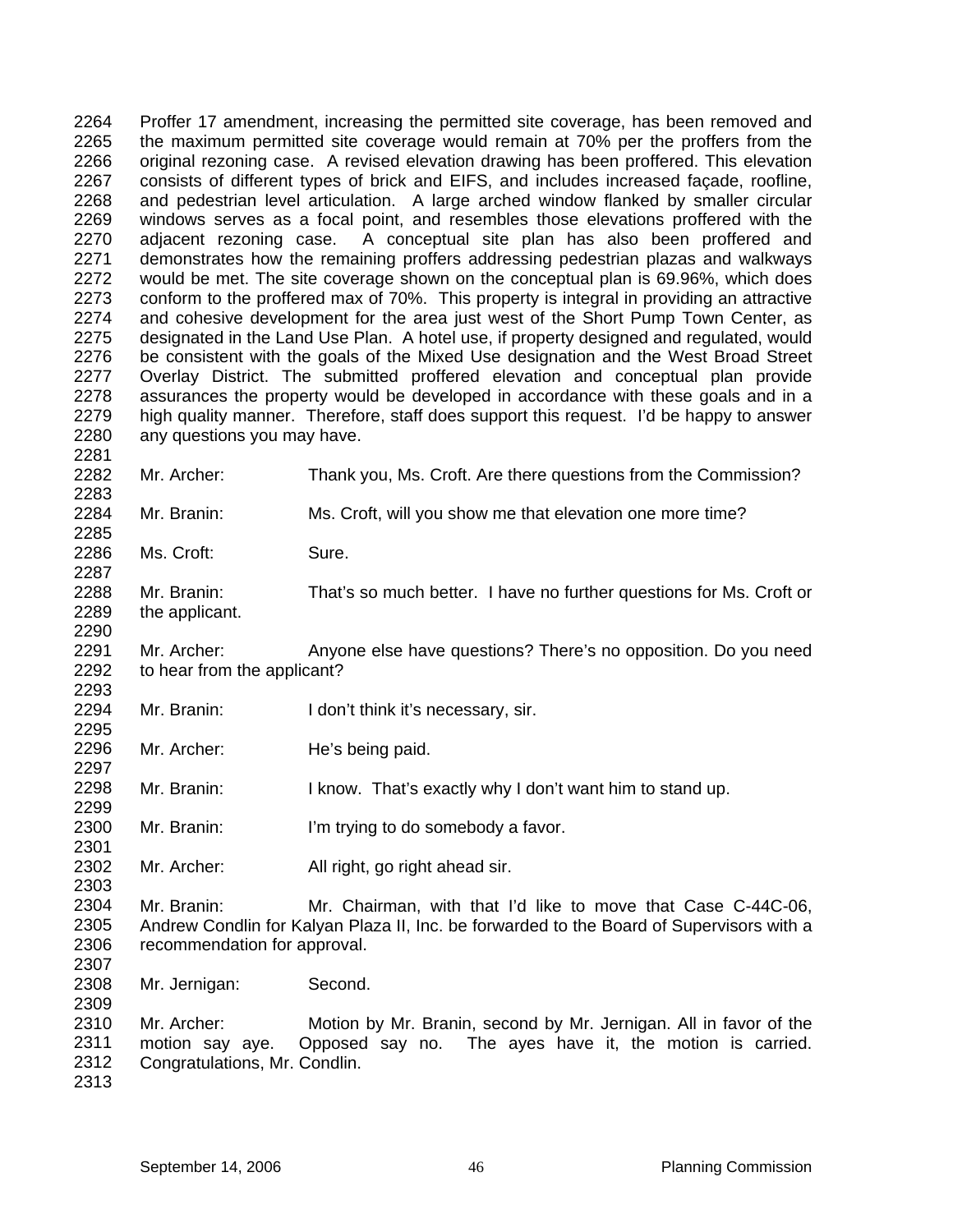**C-48C-06 Ralph L. Axselle, Jr. for Henrico Doctors Hospital:** Forest Campus, LLC: Request to conditionally rezone from R-6 General Residence District to O-3C Office District (Conditional), part of Parcel 760-744-1845, containing approximately 8.85 acres, located on the southeast line of Forest Avenue approximately 1,300 feet west of its intersection with Skipwith Road. The applicant proposes an expansion of a hospital complex including general hospitals, office buildings with retail and service facilities, and child care centers. The use will be controlled by zoning ordinance regulations and proffered conditions. The Land Use Plan recommends Multi-Family Residential, 6.8 to 19.8 units net density per acre. 2314 2315 2316 2317 2318 2319 2320 2321 2322 2323

2324 2325 2326 Mr. Archer: All right. Is there opposition to C-48C-06, Henrico Doctor's Hospital? I see no opposition. All right. Mr. Tyson again.

2327 2328 2329 2330 2331 2332 2333 2334 2335 2336 2337 2338 2339 2340 2341 2342 Mr. Tyson: Mr. Chairman, members of the Commission, the applicant is proposing this rezoning to build additional hospital buildings, medical officers, professional offices, and accessories to those principal uses. The 20/10 Land Use Plan recommends multi-family residential. This is actually the site of the existing Honey Tree Apartments, a portion of which would be demolished and a hospital building built in its place. The applicant has submitted a conceptual plan. It has not been proffered, but it has been submitted showing approximate locations of hospital buildings and parking. The only remaining issue outstanding was a traffic impact study. The Department of Public Works has requested a traffic impact study and it has been submitted. It was submitted today. Tim Foster's in the process of reviewing that and believes that with the traffic improvements called for in the study right now, the level of service would remain essentially the same in the area. He does not believe that it warrants holding this request back before the traffic impact study is completely reviewed. Staff recommends approval of the request, pending the completion of the analysis of the traffic impact study by the Department of Public Works.

2343 2344 Ms. O'Bannon: There's a signal along there. Where exactly is the signal?

2345 2346 Unidentified Male: Discovery Drive.

2347 Mr. Tyson: Discovery is-

2349 2350 2351 Ms. O'Bannon: Right there, isn't it? Okay. So, there's already a signal light at Discovery Drive anyway. Okay.

2352 Mr. Archer: All right. Any further questions for Mr. Tyson?

2354 2355 2356 Mr. Branin: Mr. Tyson, you're saying staff would like to have a proffered plan and a traffic study.

2357 2358 2359 2360 2361 2362 Mr. Tyson: Well, the proffered plan was a request. We understand right now at this stage of the game, the applicant wasn't able to prepare a conceptual plan or elevations. They have committed in the proffers to do that as conditions warrant. The traffic impact study has already been submitted to the Department of Public Works and is under consideration.

- 2363 Mr. Branin: Thank you.
- 2364

2348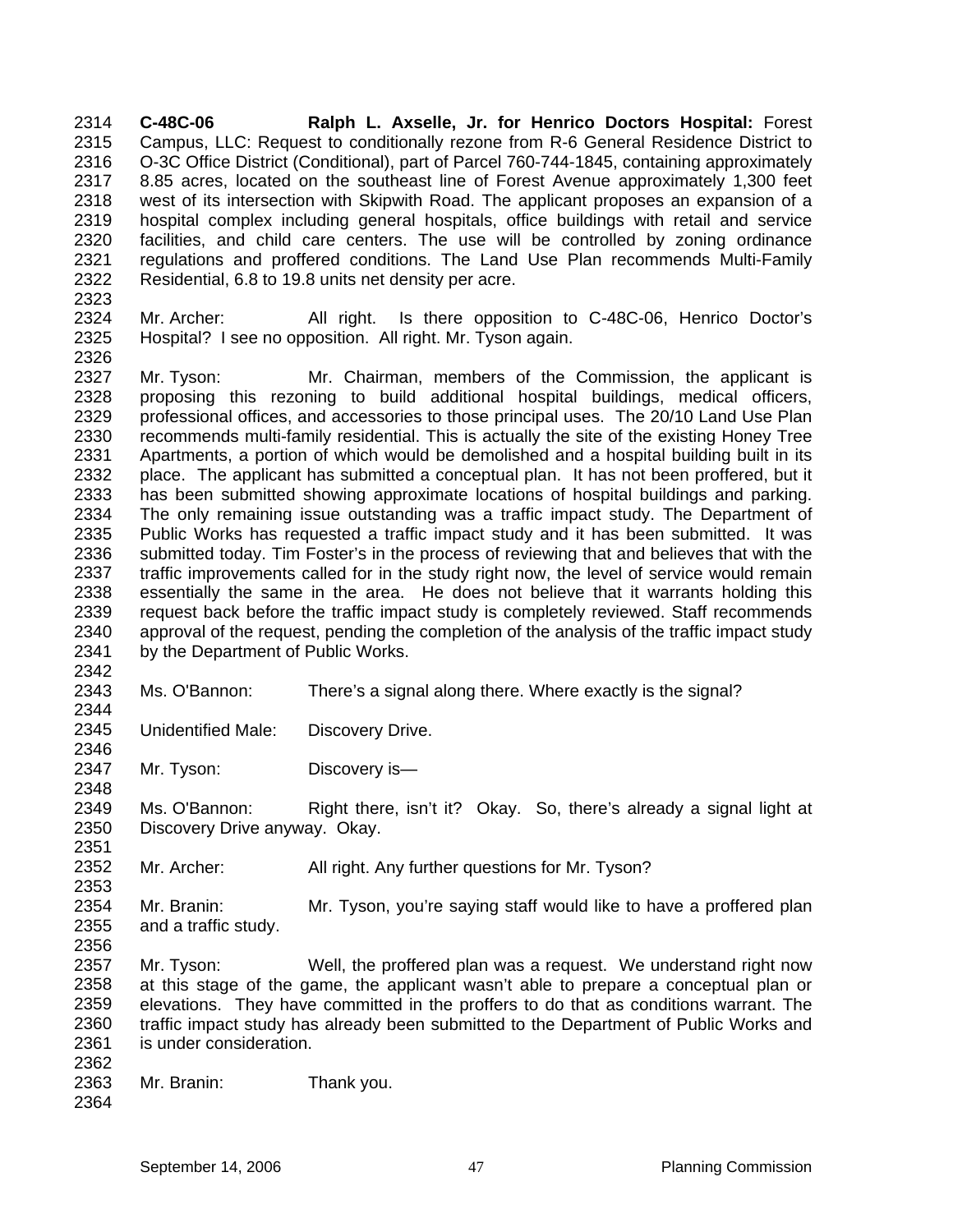2365 2366 Mr. Condlin: Andy Condlin from Williams Mullen. For the record, if Mr. Axselle asks, I saved this case this evening by my presentation.

2368 2369 2370 2371 2372 2373 2374 2375 2376 2377 2378 2379 Mr. Condlin: With respect to the traffic aspect of it, Mr. Foster has not requested a full-blown report. I don't know the best way to call it. It's more of a focus study on specific issues and questions of Mr. Foster. Certainly, he feels comfortable that we can address those between now and the Board of Supervisors. As you well know, they will be addressed if there's any question. The second thing, with respect to the plans, the specific plans in which they get down to the design are not there. They haven't approached at this point, but they do have in proffers that the site development will be coordinated with the existing campus. Elevations will match the specifics of the buildings that are already on the existing campus. Of course, the proffers also provide for protecting the edges with the buffers that are on the end. With that, we think that certainly gives enough protection. With the staff's comfort level, we hope you approve it and recommend it to the Board of Supervisors.

2381 2382 Mr. Branin: Mr. Condlin, I'd like to request that you go back to Mr. Axselle and tell him that, indeed, you did save his case.

2384 Mr. Condlin: I will.

2367

2380

2383

2385

2388

2392

2394

2396

2404

2406

2408

2410

2412

2386 2387 Mr. Branin: I recommend that he have his traffic studies prepared before he comes again.

2389 2390 Mr. Condlin: I've been training him for a number of years.

2391 Mr. Condlin: I appreciate that.

2393 Mr. Archer: I think you just blew it.

2395 Mr. Condlin: I'm sure he will be reading the minutes.

2397 2398 2399 2400 Mr. Jernigan: Mr. Condlin, I do have a question, if I may, Mr. Branin. The apartment uses, do you know what the timing is for removing the residents from those units?

2401 2402 2403 Mr. Condlin: Just generally, I think we have about a four-month window of time that we're trying to give the folks through their lease renewals to not renew them. Of course, that's working with the existing apartments in that. It's about four months.

- 2405 Mr. Jernigan: Four months from now?
- 2407 Mr. Branin: I that underway?
- 2409 Mr. Condlin: I believe that is, yes.
- 2411 Mr. Branin: That's what I heard.

2413 2414 2415 Mr. Condlin: I think the apartment complex had already started that process. Now that the property's been purchased, they're continuing through the Henrico Doctor's organization to not renew leases. Certainly, notices have all been given. We had the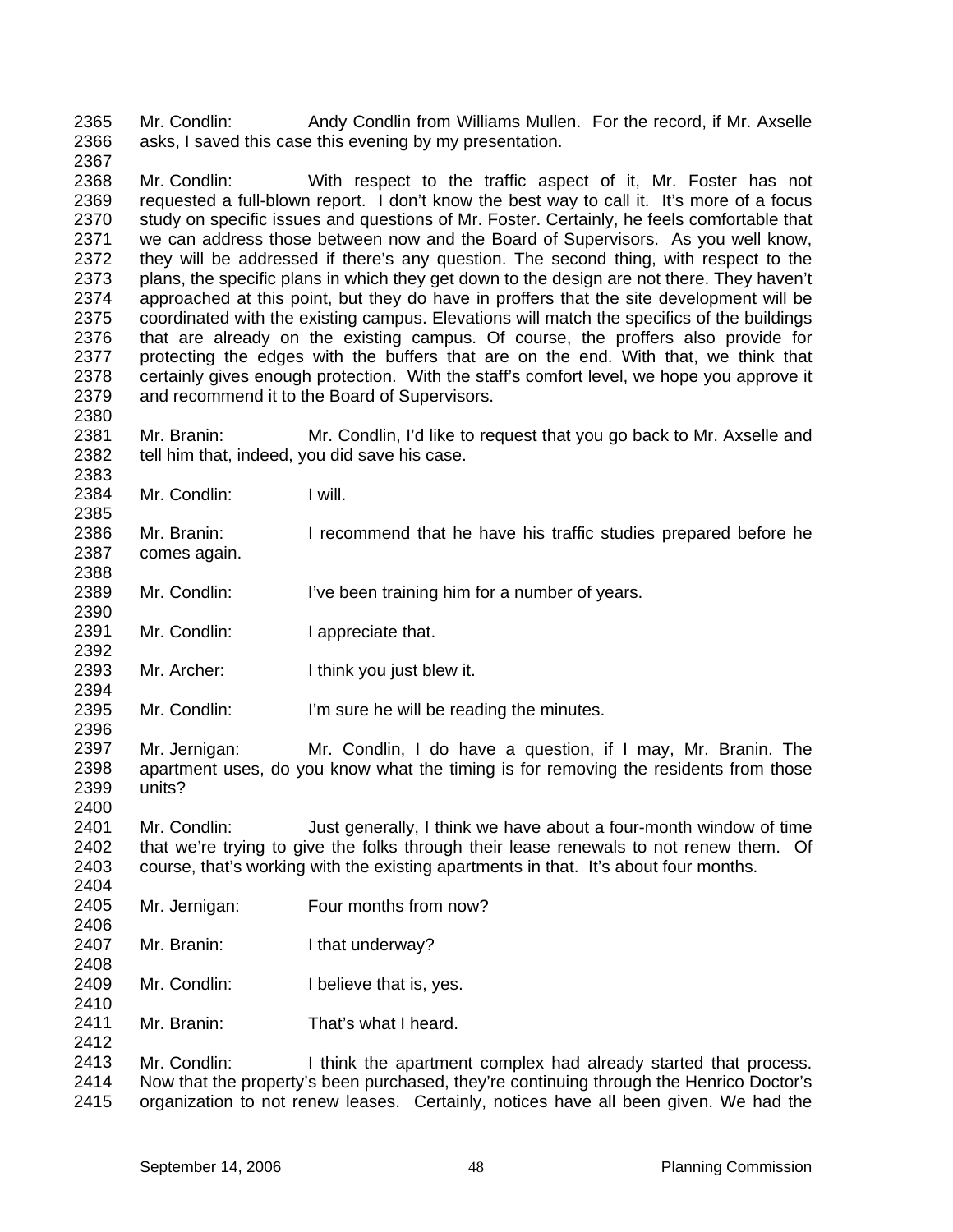2416 2417 2418 2419 2420 neighborhood meeting where notice was given to all the residents of the entire area. As you probably heard, you have a meeting and no one shows up, and that's exactly what happened. There didn't seem to be any concern by the single-family residents who actually don't touch this, and certainly not by any of the other residents within the apartment complex.

- 2422 Mr. Branin: Honey Tree is working with the hospital-
- 2424 Mr. Condlin: Yes.

2426 2427 Mr. Branin: — —in the relocation. I had also heard that they're allowing people, as other unit come available—

2429 2430 2431 Mr. Condlin: It only benefits them. They've got people right there to fill their existing spaces. They've been real good about doing that as well.

2432 2433 2434 2435 Ms. O'Bannon: I have a general question. I know that some of the apartments have been rented by the hospital for like families of long-term care patients. Is that going to continue that relationship?

- 2436 2437 2438 Mr. Condlin: We have Lisa Valentine and Ron Ducannon and Chris [unintelligible] that's here. I'll let them answer that specific question.
- 2439 2440 2441 2442 2443 Ms. O'Bannon: She's going to be volunteering this weekend at Henricus Park. Saturday is Public Day at Henricus Park, which is the origin of Henrico County. I invite all the members of the Planning Commission to come out there and visit with Ms. Valentine. You can talk to her this weekend. I'm volunteering also. It's a big celebration of Henrico's birthday.
- 2444

2453

2463

2421

2423

2425

2428

2445 2446 2447 2448 Ms. Valentine: I can see you're recruiting for more volunteers. I'm Lisa Valentine. I'm the Chief Operating Office for Henrico Doctor's Hospital and yes we are working with the tenants to transition them out. What was the specific question?

2449 2450 2451 2452 Ms. O'Bannon: I just know that there's a working relationship with the Honey Tree Apartments for a place where families who have long-term care needs or their relative is there for an extended period for a transplant or something and they're from out of town. I was just curious if you're going to continue your relationship with Honey Tree.

2454 2455 2456 2457 2458 Ms. Valentine: We're evaluating that. Honey Tree, of course, as Mr. Condlin mentioned, has apartments available so we're transitioning the tenants from the existing units into those remaining units. We also have arrangements with local hotels at discounted rates for families who prefer other options.

2459 2460 2461 Ms. O'Bannon: Okay. It's just that I hear from folks that they very much appreciate that and know of a lot of other activities that are there, so.

- 2462 Mr. Archer: Thank you, Ms. Valentine.
- 2464 2465 Ms. Valentine: Thank you.
- 2466 Mr. Archer: All right. Mr. Branin?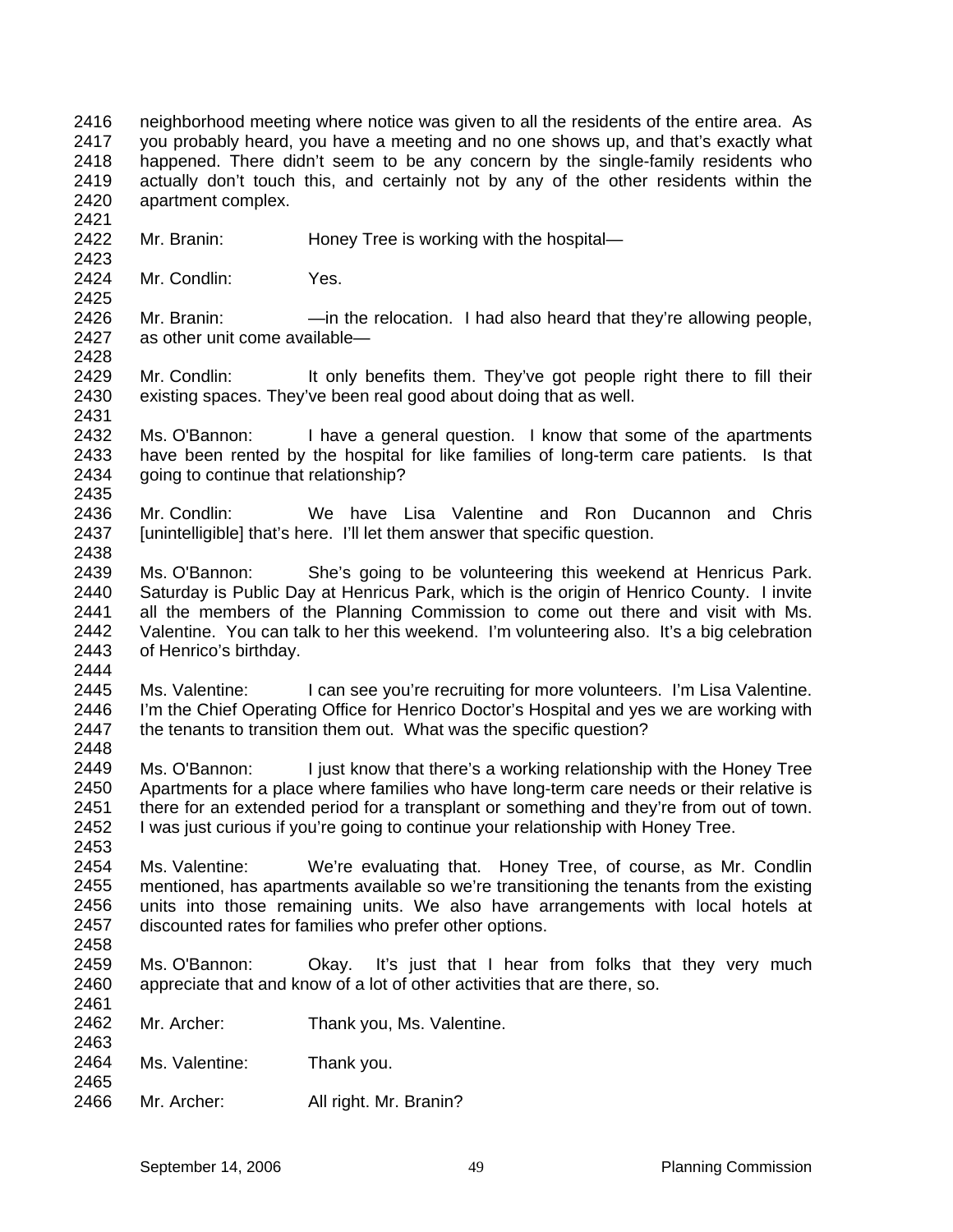2467 2468 2469 2470 2471 2472 2473 2474 2475 2476 2477 2478 2479 2480 2481 2482 2483 2484 2485 2486 2487 2488 2489 2490 2491 2492 2493 2494 2495 2496 2497 2498 2499 2500 2501 2502 2503 2504 2505 2506 2507 2508 2509 2510 2511 2512 2513 2514 2515 2516 2517 Mr. Branin: With that, Mr. Chairman, I'd like to move that Case C-48C-06**,**  Ralph L. Axselle, Jr. for Henrico Doctor's Hospital, Forest Campus, be forwarded to the Board of Supervisors with the recommendation for approval. Mr. Vanarsdall: Second. Mr. Archer: Motion by Mr. Branin, seconded by Mr. Vanarsdall. All in favor of the motion say aye. Those opposed say no. The ayes have it, the recommendation is approved. Mr. Silber: The only remaining thing on the agenda tonight would be consideration of the minutes. These are the minutes from the August 10, 2006 Planning Commission hearing. Mr. Archer: Ms. Jones, I believe you considered the minutes, did you not? Ms. Jones: I did and I e-mailed my-Mr. Archer: You did a good a job, too. Thorough job. Ms. Jones: I did e-mail my suggestions so that everyone could either agree or disagree with what I found. Those have been submitted. Mr. Archer: We thank you, Ms. Jones. There's no one on this Commission who will disagree with your recommendations. May we have a motion for approval? Mr. Vanarsdall: I found something in addition to Ms. Jones. Mr. Archer: You did? A miracle. Mr. Vanarsdall: On page 39, 1942. This is the one that she marked. It says, "We have go not." It shouldn't be that at all. It should be, "We have no," instead of, "We've got no." What did you say, Bonnie? "We go not, it's not go." Ms. Jones: "We've got no problem." Mr. Vanarsdall: Then on 43, line 2146. It should be, "As shown to staff and shown to me," and not, "to myself." You can't show something to yourself. I don't know what happened to that. Should be, "me." Mr. Archer: I believe that's what Tommy said. Mr. Branin: I might have. Mr. Archer: "I think by next March you'll have all that shown to staff and shown to myself, so when it does go to the Board." "Shown to me when it goes to the Board." Ms. Jones: When I go through the minutes, I go through what are obviously typos or whatever. I tell you, if I have to read my own verse in black and white in front of me, it becomes a little embarrassing.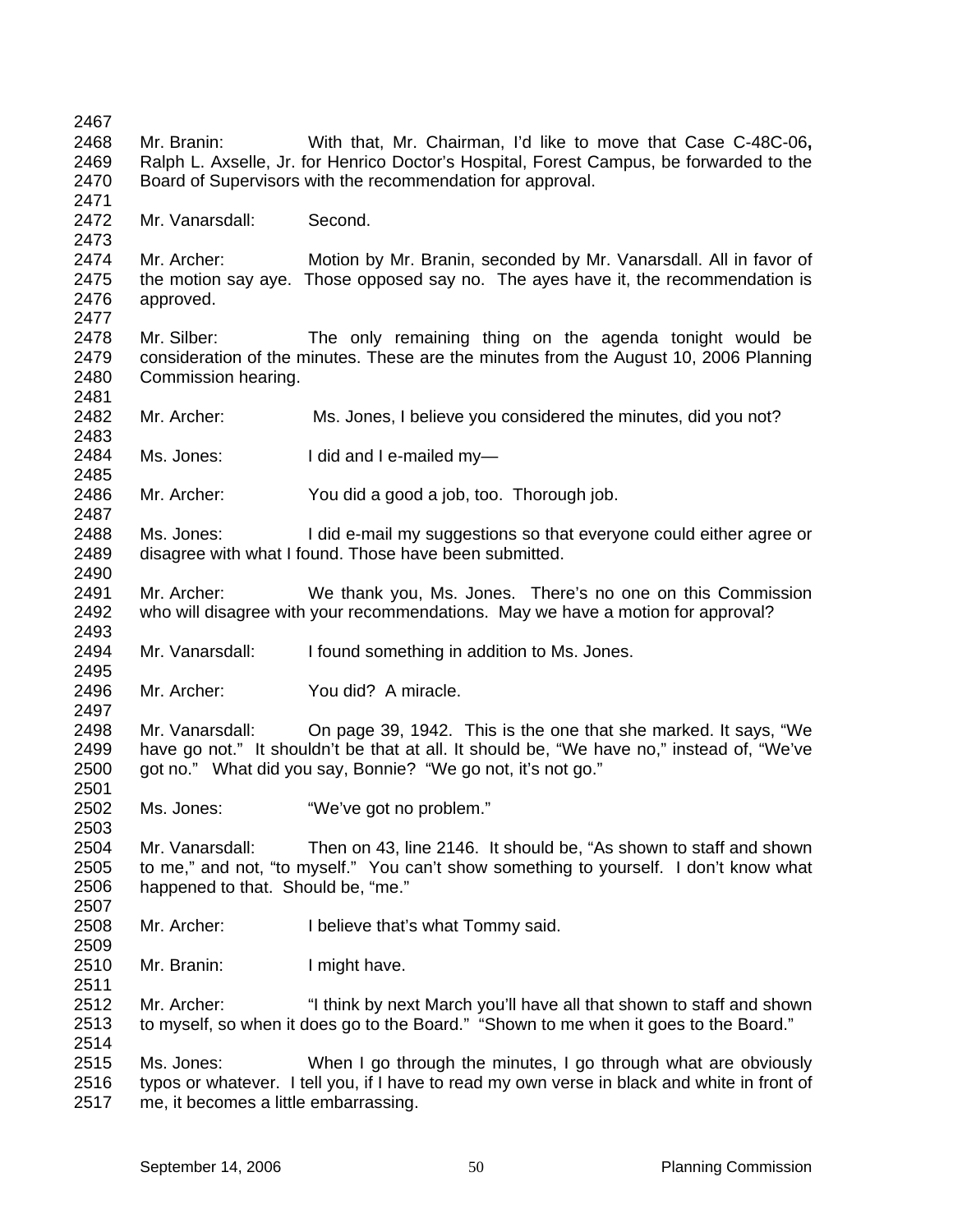| 2518                                                 |                                          |                                                                                                                                                                                                                                                                                                                                                                                                                                                        |
|------------------------------------------------------|------------------------------------------|--------------------------------------------------------------------------------------------------------------------------------------------------------------------------------------------------------------------------------------------------------------------------------------------------------------------------------------------------------------------------------------------------------------------------------------------------------|
| 2519<br>2520                                         | Mr. Archer:                              | I can't imagine you reading all of them.                                                                                                                                                                                                                                                                                                                                                                                                               |
| 2521<br>2522                                         | Mr. Jernigan:                            | I get disgusted reading my own minutes.                                                                                                                                                                                                                                                                                                                                                                                                                |
| 2523<br>2524<br>2525<br>2526<br>2527<br>2528<br>2529 | Ms. Jones:<br>typing errors, that's all. | The only thing that concerned me was that when Pat and I talk, I<br>think sometimes it's hard for them to discern who's talking. We did have some attributed<br>discussion to one or the other of us that I know was the other because it specially had to<br>do with a case that I wasn't participating in. So, those kinds of things, I think, are the<br>substantive things that I like to make sure are changed. The other things are just little, |
| 2530<br>2531<br>2532                                 |                                          | Mr. Vanarsdall: I think you have some good meat in here. Cedarfield when to<br>Cedarville, and a horse instead of a house. I think that's pretty good.                                                                                                                                                                                                                                                                                                 |
| 2533<br>2534                                         | Ms. Jones:                               | Well, okay.                                                                                                                                                                                                                                                                                                                                                                                                                                            |
| 2535<br>2536                                         | Mr. Silber:                              | Are there any other comments?                                                                                                                                                                                                                                                                                                                                                                                                                          |
| 2537<br>2538<br>2539                                 | Mr. Archer:<br>with Pat's.               | All right. Can we get a motion? We have your voice mixed up                                                                                                                                                                                                                                                                                                                                                                                            |
| 2540<br>2541<br>2542<br>2543                         | Mr. Jernigan:                            | Wait a minute, one second here. You have my page 2 on line 58.<br>On page 28, line 1401, I don't know what I said there, but I know I didn't say that.<br>"Which is for you could have market-based apartments."                                                                                                                                                                                                                                       |
| 2544<br>2545                                         | Mr. Archer:                              | What line is that?                                                                                                                                                                                                                                                                                                                                                                                                                                     |
| 2546<br>2547<br>2548                                 | Mr. Jernigan:<br>apartments.             | 1401.<br>I probably said that you could have market-based                                                                                                                                                                                                                                                                                                                                                                                              |
| 2549<br>2550                                         | Mr. Archer:                              | If Bonnie couldn't figure it out, that's why it wasn't on her paper.                                                                                                                                                                                                                                                                                                                                                                                   |
| 2551<br>2552<br>2553                                 | Mr. Jernigan:                            | I know I didn't say is was zoned R-5, "which is for you could have<br>market-based apartments." I might be bad sometimes, but I'm not that bad.                                                                                                                                                                                                                                                                                                        |
| 2554<br>2555<br>2556                                 | Mr. Archer:<br>We're out of time."       | This is the one that got me. You said, "You ain't got no more time.                                                                                                                                                                                                                                                                                                                                                                                    |
| 2557<br>2558                                         | <b>Unidentified Male:</b>                | Who said that, [unintelligible]?                                                                                                                                                                                                                                                                                                                                                                                                                       |
| 2559<br>2560                                         | Mr. Jernigan:                            | I have to see that one.                                                                                                                                                                                                                                                                                                                                                                                                                                |
| 2561<br>2562                                         | Mr. Silber:                              | Okay. Is there a motion?                                                                                                                                                                                                                                                                                                                                                                                                                               |
| 2563<br>2564                                         | Mr. Branin:                              | I'd like to make a motion for approval of the minutes from August<br>10 <sup>th</sup> with the corrections presented this evening.                                                                                                                                                                                                                                                                                                                     |
| 2565<br>2566<br>2567                                 | Ms. Jones:                               | Second.                                                                                                                                                                                                                                                                                                                                                                                                                                                |